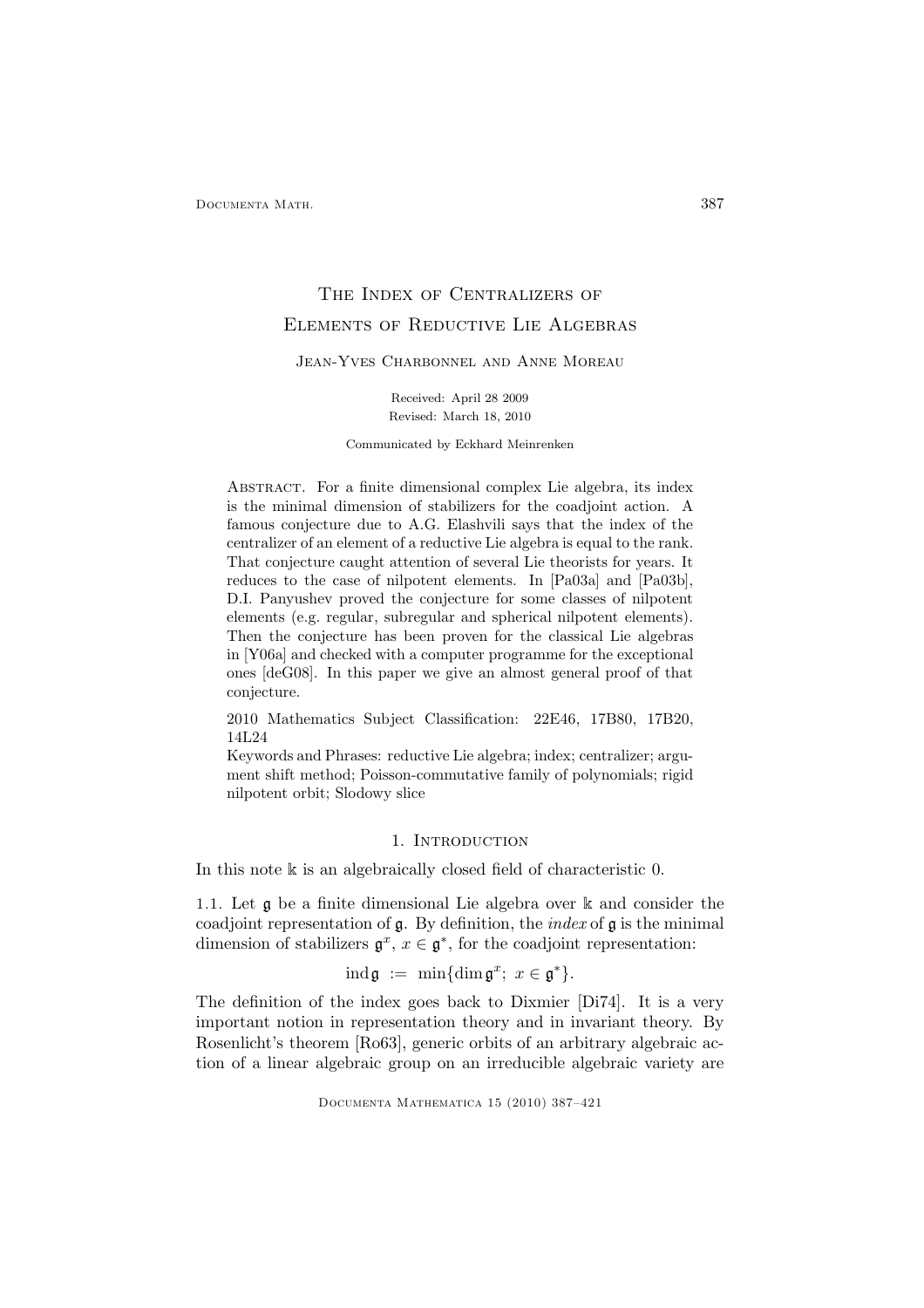separated by rational invariants; in particular, if g is an algebraic Lie algebra,

$$
\operatorname{ind} \mathfrak{g} = \operatorname{deg} \operatorname{tr} \mathbb{k}(\mathfrak{g}^*)^{\mathfrak{g}},
$$

where  $\kappa(\mathfrak{g}^*)^{\mathfrak{g}}$  is the field of  $\mathfrak{g}\text{-invariant rational functions on } \mathfrak{g}^*$ . The index of a reductive algebra equals its rank. For an arbitrary Lie algebra, computing its index seems to be a wild problem. However, there is a large number of interesting results for several classes of nonreductive subalgebras of reductive Lie algebras. For instance, parabolic subalgebras and their relatives as nilpotent radicals, seaweeds, are considered in [Pa03a], [TY04], [J07]. The centralizers, or normalizers of centralizers, of elements form another interesting class of such subalgebras, [E85a], [Pa03a], [Mo06b]. The last topic is closely related to the theory of integrable Hamiltonian systems [Bol91]. Let us precise this link.

From now on,  $\mathfrak g$  is supposed to be reductive. Denote by G the adjoint group of  $\mathfrak g$ . The symmetric algebra  $S(\mathfrak g)$  carries a natural Poisson structure. By the so-called *argument shift method*, for x in  $\mathfrak{g}^*$ , we can construct a Poisson-commutative family  $\mathcal{F}_x$  in  $S(\mathfrak{g}) = \mathbb{k}[\mathfrak{g}^*]$ ; see [MF78] or Remark 1.4. It is generated by the derivatives of all orders in the direction  $x \in \mathfrak{g}^*$  of all elements of the algebra  $S(\mathfrak{g})^{\mathfrak{g}}$  of  $\mathfrak{g}$ -invariants of S(g). Moreover, if G.x denotes the coadjoint orbit of  $x \in \mathfrak{g}^*$ :

Theorem 1.1 ([Bol91], Theorems 2.1 and 3.2). There is a Poissoncommutative family of polynomial functions on  $\mathfrak{g}^*$ , constructed by the argument shift method, such that its restriction to  $G.x$  contains  $\frac{1}{2}$ dim $(G.x)$ algebraically independent functions if and only if  $\text{ind } \mathfrak{g}^x = \text{ind } \mathfrak{g}$ .

Denote by rkg the rank of g. Motivated by the preceding result of Bolsinov, A.G. Elashvili formulated a conjecture:

CONJECTURE 1.2 (Elashvili). Let  $\mathfrak g$  be a reductive Lie algebra. Then  $\operatorname{ind} \mathfrak{g}^x = \operatorname{rk} \mathfrak{g}$  for all  $x \in \mathfrak{g}^*.$ 

Elashvili's conjecture also appears in the following problem: Is the algebra  $S(g^x)^{g^x}$  of invariants in  $S(g^x)$  under the adjoint action a polynomial algebra? This question was formulated by A. Premet in [PPY07, Conjecture 0.1]. After that, O. Yakimova discovered a counterexample [Y07], but the question remains very interesting. As an example, under certain hypothesis and under the condition that Elashvili's conjecture holds, the algebra of invariants  $S(g^x)^{g^x}$  is polynomial in rkg variables, [PPY07, Theorem 0.3].

During the last decade, Elashvili's conjecture caught attention of many invariant theorists [Pa03a], [Ch04], [Y06a], [deG08]. To begin with, describe some easy but useful reductions. Since the  $\mathfrak g$ -modules  $\mathfrak g$  and  $\mathfrak g^*$  are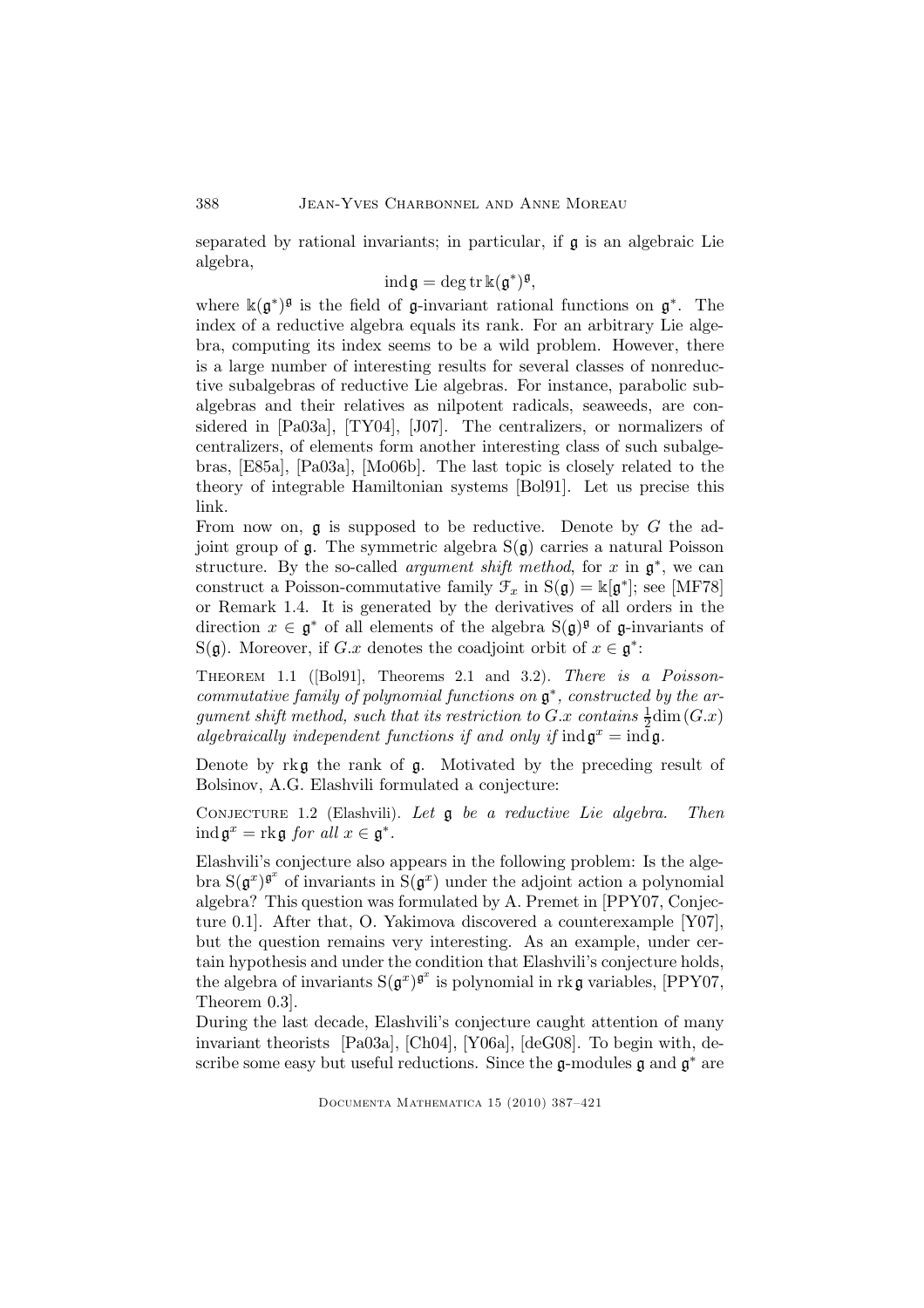isomorphic, it is equivalent to prove Conjecture 1.2 for centralizers of elements of g. On the other hand, by a result due to E.B. Vinberg [Pa03a], the inequality  $\text{ind } \mathfrak{g}^x \geq \text{rk } \mathfrak{g}$  holds for all  $x \in \mathfrak{g}$ . So it only remains to prove the opposite one. Given  $x \in \mathfrak{g}$ , let  $x = x_s + x_n$  be its Jordan decomposition. Then  $\mathfrak{g}^x = (\mathfrak{g}^{x_s})^{x_n}$ . The subalgebra  $\mathfrak{g}^{x_s}$  is reductive of rank rkg. Thus, the verification of Conjecture 1.2 reduces to the case of nilpotent elements. At last, one can clearly restrict oneself to the case of simple g.

Review now the main results obtained so far on Elashvili's conjecture. If x is regular, then  $g^x$  is a commutative Lie algebra of dimension rkg. So, Conjecture 1.2 is obviously true in that case. Further, the conjecture is known for subregular nilpotent elements and nilpotent elements of height 2 and 3, [Pa03a], [Pa03b]. Remind that the *height* of a nilpotent element e is the maximal integer m such that  $(ade)^m \neq 0$ . More recently, O. Yakimova proved the conjecture in the classical case [Y06a]. To valid the conjecture in the exceptional types, W. de Graaf used the computer programme GAP, see [deG08]. Since there are many nilpotent orbits in the Lie algebras of exceptional type, it is difficult to present the results of such computations in a concise way. In 2004, the first author published a case-free proof of Conjecture 1.2 applicable to all simple Lie algebras; see [Ch04]. Unfortunately, the argument in [Ch04] has a gap in the final part of the proof which was pointed out by L. Rybnikov.

To summarize, so far, there is no conceptual proof of Conjecture 1.2. Nevertheless, according to Yakimova's works and de Graaf's works, we can claim:

THEOREM 1.3 ([Y06a], [deG08]). Let  $\mathfrak g$  be a reductive Lie algebra. Then  $\operatorname{ind} \mathfrak{g}^x = \operatorname{rk} \mathfrak{g}$  for all  $x \in \mathfrak{g}^*.$ 

Because of the importance of Elashvili's conjecture in invariant theory, it would be very appreciated to find a general proof of Theorem 1.3 applicable to all finite-dimensional simple Lie algebras. The proof we propose in this paper is fresh and almost general. More precisely, it remains 7 isolated cases; one nilpotent orbit in type E<sup>7</sup> and six nilpotent orbits in type  $E_8$  have to be considered separately. For these 7 orbits, the use of GAP is unfortunately necessary. In order to provide a complete proof of Theorem 1.3, we include in this paper the computations using GAP we made to deal with these remaining seven cases.

1.2. Description of the paper. Let us briefly explain our approach. Denote by  $\mathcal{N}(\mathfrak{g})$  the nilpotent cone of  $\mathfrak{g}$ . As noticed previously, it suffices to prove  $\text{ind}\,\mathfrak{g}^e = \text{rk}\,\mathfrak{g}$  for all  $e$  in  $\mathcal{N}(\mathfrak{g})$ . If the equality holds for  $e$ , it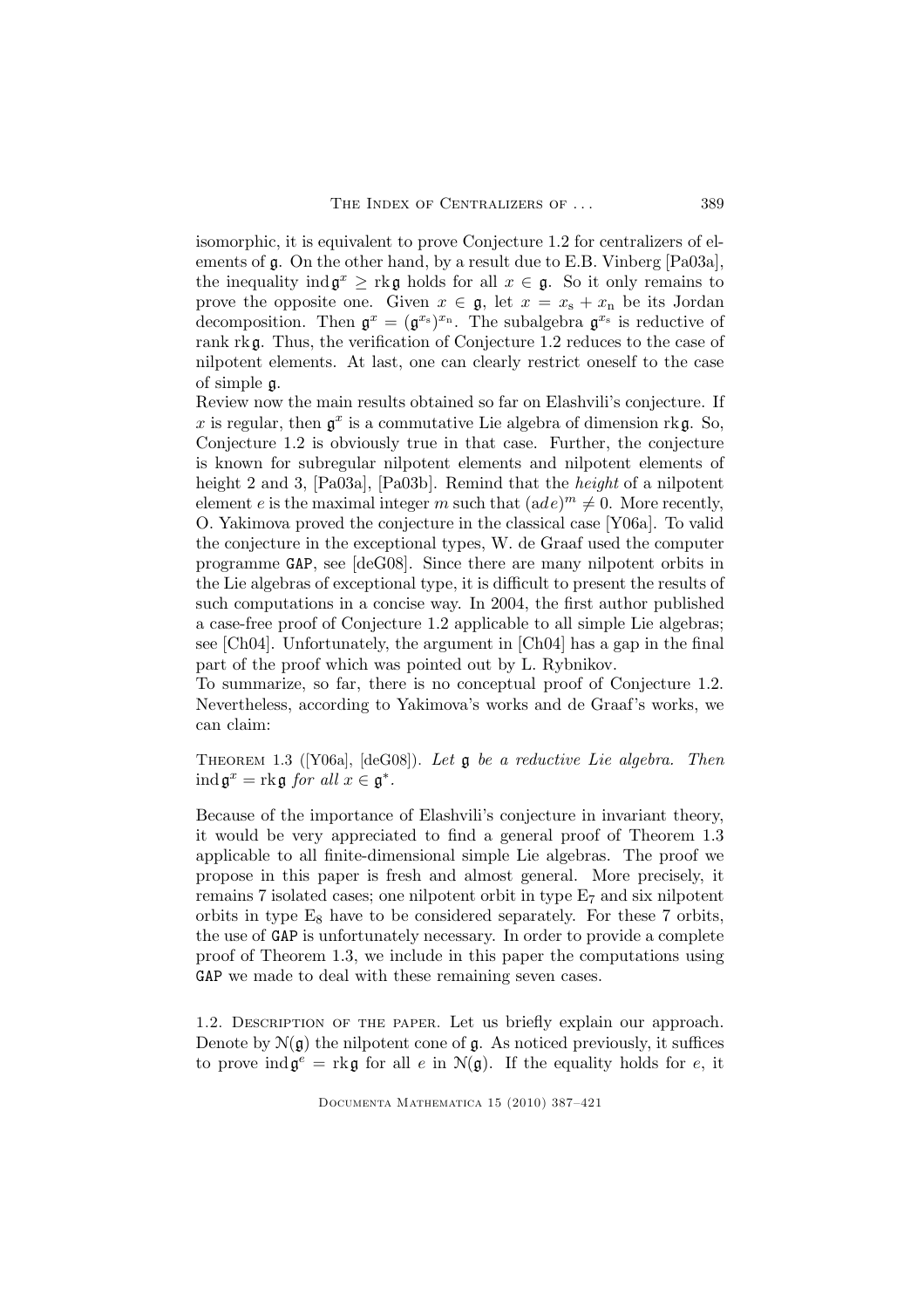#### 390 Jean-Yves Charbonnel and Anne Moreau

does for all elements of G.e; we shortly say that G.e satisfies Elashvili's conjecture.

From a nilpotent orbit  $\mathcal{O}_1$  of a reductive factor I of a parabolic subalgebra of  $\mathfrak{g}$ , we can construct a nilpotent orbit of  $\mathfrak{g}$  having the same codimension in  $\mathfrak g$  as  $\mathfrak O_{\mathfrak l}$  in  $\mathfrak l$  and having other remarkable properties. The nilpotent orbits obtained in such a way are called induced; the other ones are called rigid. We refer the reader to Subsection 2.3 for more precisions about this topic. Using Bolsinov's criterion of Theorem 1.1, we first prove Theorem 1.3 for all induced nilpotent orbits and so the conjecture reduces to the case of rigid nilpotent orbits. To deal with rigid nilpotent orbits, we use methods developed in [Ch04] by the first author, and resumed in [Mo06a] by the second author, based on nice properties of Slodowy slices of nilpotent orbits.

In more details, the paper is organized as follows:

We state in Section 2 the necessary preliminary results. In particular, we investigate in Subsection 2.2 extensions of Bolsinov's criterion and we establish an important result (Theorem 2.7) which will be used repeatedly in the sequel. We prove in Section 3 the conjecture for all induced nilpotent orbits (Theorem 3.3) so that Elashvili's conjecture reduces to the case of rigid nilpotent orbits (Theorem 3.3). From Section 4, we handle the rigid nilpotent orbits: we introduce and study in Section 4 a property (P) given by Definition 4.2. Then, in Section 5, we are able to deal with almost all rigid nilpotent orbits. Still in Section 5, the remaining cases are dealt with set-apart by using a different approach.

1.3. NOTATIONS.  $\bullet$  If E is a subset of a vector space V, we denote by span(E) the vector subspace of V generated by E. The grassmanian of all d-dimensional subspaces of V is denoted by  $\mathrm{Gr}_d(V)$ . By a cone of V, we mean a subset of V invariant under the natural action of  $\mathbb{k}^* := \mathbb{k} \setminus \{0\}$ and by a *bicone* of  $V \times V$  we mean a subset of  $V \times V$  invariant under the natural action of  $\mathbb{k}^* \times \mathbb{k}^*$  on  $V \times V$ .

• From now on, we assume that  $\mathfrak g$  is semisimple of rank  $\ell$  and we denote by  $\langle .,.\rangle$  the Killing form of  $\mathfrak g$ . We identify  $\mathfrak g$  to  $\mathfrak g^*$  through  $\langle .,.\rangle$ . Unless otherwise specified, the notion of orthogonality refers to the bilinear form  $\langle \ldots \rangle$ .

• Denote by  $S(g)^g$  the algebra of g-invariant elements of  $S(g)$ . Let  $f_1, \ldots, f_\ell$  be homogeneous generators of  $S(\mathfrak{g})^{\mathfrak{g}}$  of degrees  $d_1, \ldots, d_\ell$  respectively. We choose the polynomials  $f_1, \ldots, f_\ell$  so that  $d_1 \leq \cdots \leq d_\ell$ . For  $i = 1, \ldots, \ell$  and  $(x, y) \in \mathfrak{g} \times \mathfrak{g}$ , we may consider a shift of  $f_i$  in direction y:  $f_i(x + ty)$  where  $t \in \mathbb{k}$ . Expanding  $f_i(x + ty)$  as a polynomial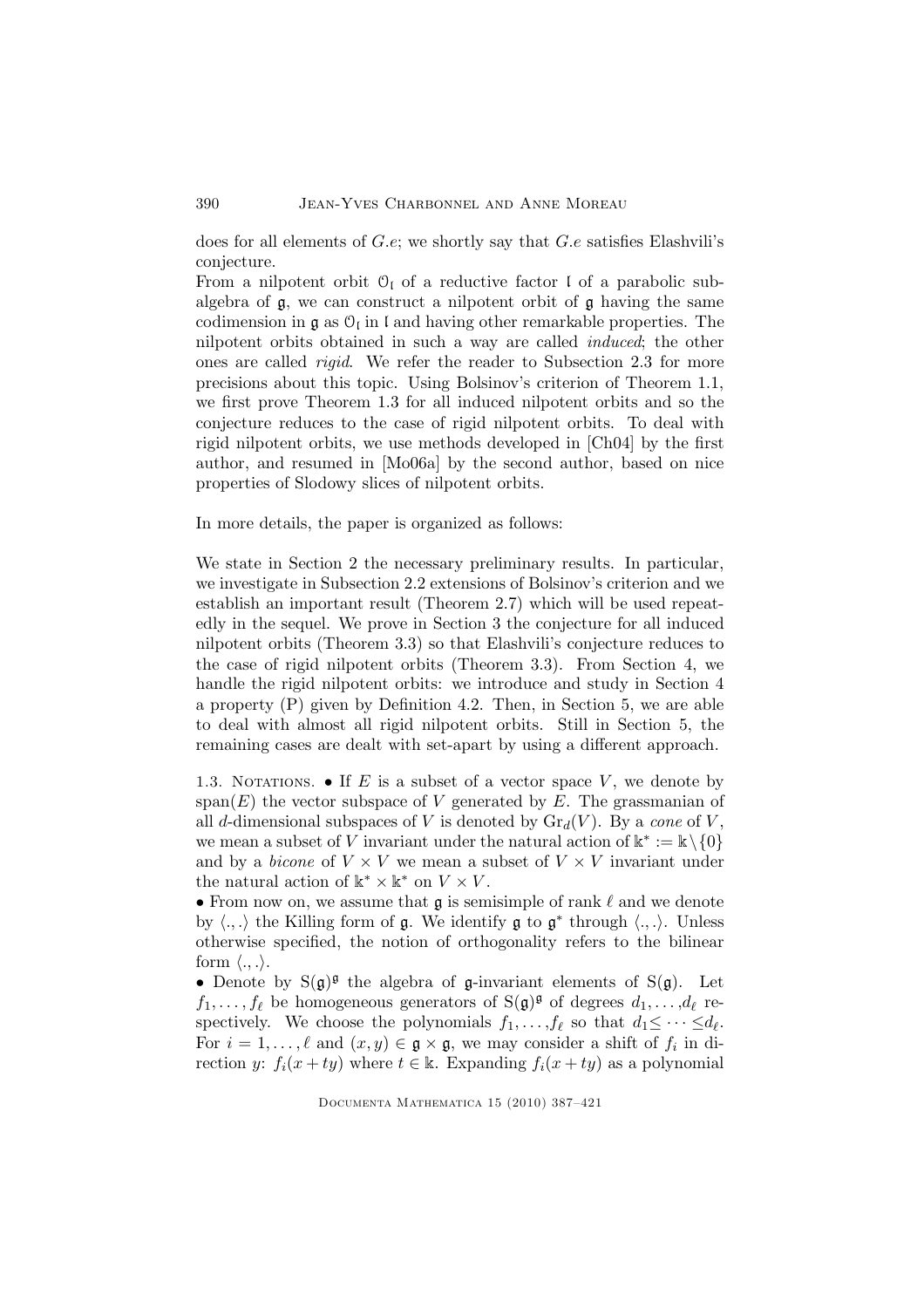in  $t$ , we obtain

(1) 
$$
f_i(x + ty) = \sum_{m=0}^{d_i} f_i^{(m)}(x, y)t^m; \quad \forall (t, x, y) \in \mathbb{k} \times \mathfrak{g} \times \mathfrak{g}
$$

where  $y \mapsto (m!) f_i^{(m)}$  $i^{(m)}(x,y)$  is the differential at x of  $f_i$  of the order m in the direction y. The elements  $f_i^{(m)}$  $i^{(m)}$  as defined by (1) are invariant elements of S( $\mathfrak{g}$ )  $\otimes_{\Bbbk}$  S( $\mathfrak{g}$ ) under the diagonal action of G on  $\mathfrak{g} \times \mathfrak{g}$ . Note that  $f_i^{(0)}$  $f_i^{(0)}(x, y) = f_i(x)$  while  $f_i^{(d_i)}$  $i^{(a_i)}(x,y) = f_i(y)$  for all  $(x,y) \in \mathfrak{g} \times \mathfrak{g}$ .

*Remark* 1.4. The family  $\mathcal{F}_x := \{f_i^{(m)}\}$  $i_i^{(m)}(x,.)$ ;  $1 \leq i \leq \ell, 1 \leq m \leq d_i$ for  $x \in \mathfrak{g}$ , is a Poisson-commutative family of  $S(\mathfrak{g})$  by Mishchenko-Fomenko [MF78]. One says that the family  $\mathcal{F}_x$  is constructed by the argument shift method.

• Let  $i \in \{1, \ldots, \ell\}$ . For x in g, we denote by  $\varphi_i(x)$  the element of g satisfying  $(df<sub>i</sub>)<sub>x</sub>(y) = f<sub>i</sub><sup>(1)</sup>$  $i^{(1)}(x,y) = \langle \varphi_i(x), y \rangle$ , for all y in g. Thereby,  $\varphi_i$ is an invariant element of S $(\mathfrak{g})\otimes_{\Bbbk} \mathfrak{g}$  under the canonical action of G. We denote by  $\varphi_i^{(m)}$  $i^{(m)}$ , for  $0 \leq m \leq d_i - 1$ , the elements of  $S(\mathfrak{g}) \otimes_{\mathbb{k}} S(\mathfrak{g}) \otimes_{\mathbb{k}} \mathfrak{g}$ defined by the equality:

(2) 
$$
\varphi_i(x+ty) = \sum_{m=0}^{d_i-1} \varphi_i^{(m)}(x,y)t^m, \quad \forall (t,x,y) \in \mathbb{k} \times \mathfrak{g} \times \mathfrak{g}.
$$

• For  $x \in \mathfrak{g}$ , we denote by  $\mathfrak{g}^x = \{y \in \mathfrak{g} \mid [y, x] = 0\}$  the centralizer of x in  $\mathfrak g$  and by  $\mathfrak z(\mathfrak g^x)$  the center of  $\mathfrak g^x$ . The set of regular elements of  $\mathfrak g$  is

$$
\mathfrak{g}_{\text{reg}} := \{ x \in \mathfrak{g} \mid \dim \mathfrak{g}^x = \ell \}
$$

and we denote by  $\mathfrak{g}_{\text{reg,ss}}$  the set of regular semisimple elements of  $\mathfrak{g}$ . Both  $\mathfrak{g}_{reg}$  and  $\mathfrak{g}_{reg,ss}$  are G-invariant dense open subsets of  $\mathfrak{g}$ .

We denote by  $C(x)$  the G-invariant cone generated by x and we denote by  $x_s$  and  $x_n$  the semisimple and nilpotent components of x respectively. • The nilpotent cone of  $\mathfrak g$  is  $\mathcal N(\mathfrak g)$ . As a rule, for  $e \in \mathcal N(\mathfrak g)$ , we choose an  $\mathfrak{sl}_2$ -triple  $(e, h, f)$  in g given by the Jacobson-Morozov theorem [CMa93, Theorem 3.3.1]. In particular, it satisfies the equalities:

$$
[h, e] = 2e
$$
,  $[e, f] = h$ ,  $[h, f] = -2f$ 

The action of adh on  $\mathfrak g$  induces a Z-grading:

$$
\mathfrak{g}=\bigoplus_{i\in\mathbb{Z}}\mathfrak{g}(i)\ ,\ \mathfrak{g}(i)=\{x\in\mathfrak{g}\ |\ [h,x]=ix\}.
$$

Recall that e, or G.e, is said to be even if  $g(i) = 0$  for odd i. Note that  $e \in \mathfrak{g}(2), f \in \mathfrak{g}(-2)$  and that  $\mathfrak{g}^e$ ,  $\mathfrak{z}(\mathfrak{g}^e)$  and  $\mathfrak{g}^f$  are all adh-stable.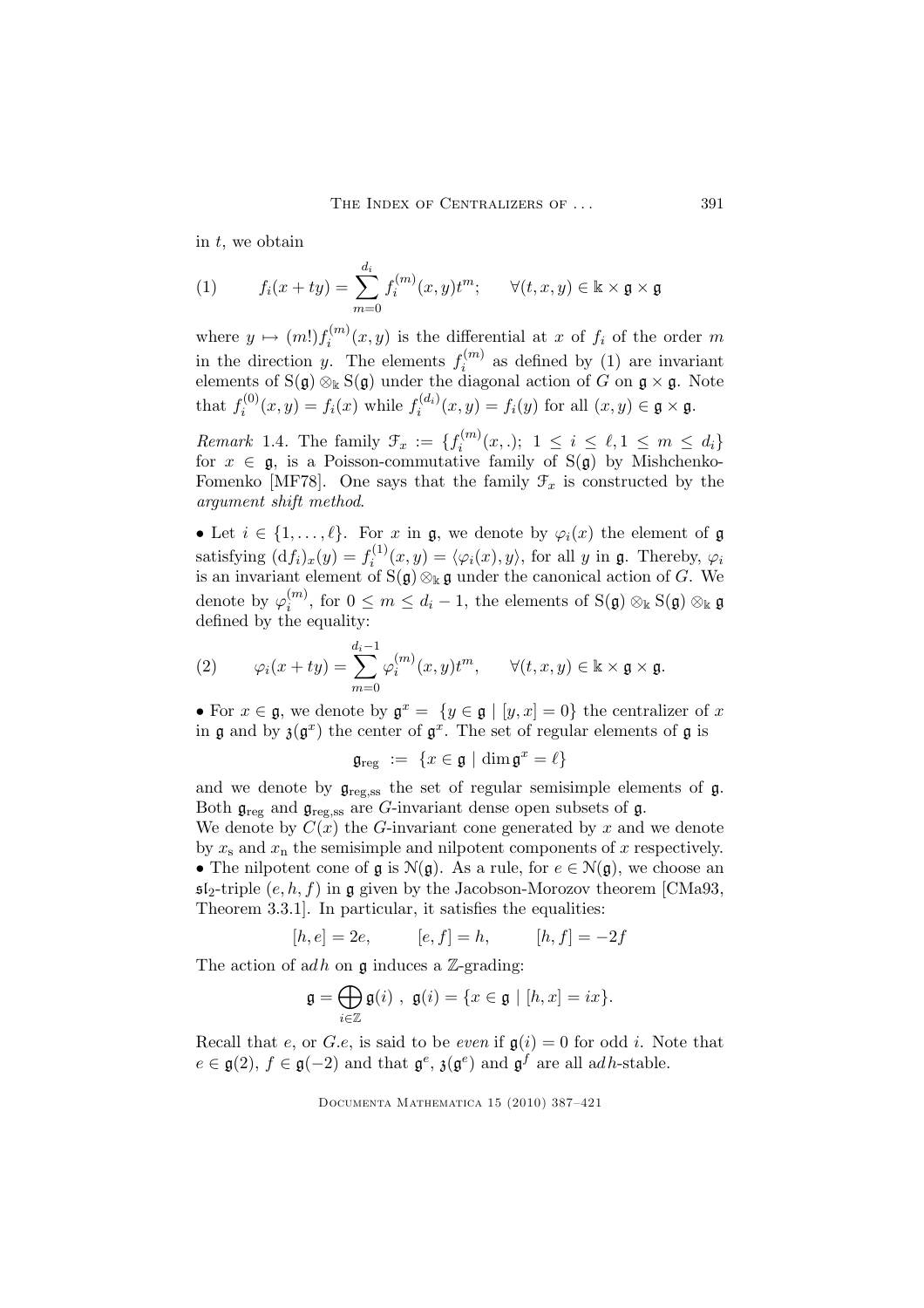### 392 Jean-Yves Charbonnel and Anne Moreau

• All topological terms refer to the Zariski topology. If Y is a subset of a topological space X, we denote by  $\overline{Y}$  the closure of Y in X.

1.4. ACKNOWLEDGMENTS. We would like to thank O. Yakimova for her interest and useful discussions and more particularly for bringing Bolsinov's paper to our attention. We also thank A.G. Elashvili for suggesting Lawther-Testerman's paper [LT08] about the centers of centralizers of nilpotent elements.

#### **CONTENTS**

|            | 1. Introduction                                                   | 387 |
|------------|-------------------------------------------------------------------|-----|
|            | 2. Preliminary results                                            | 392 |
|            | 3. Proof of Theorem 1.3 for induced nilpotent orbits              | 398 |
|            | 4. The Slodowy slice and the property $(P)$                       | 400 |
|            | 5. Proof of Theorem 1.3 for rigid nilpotent orbits                | 408 |
|            | Appendix A. Proof of Proposition 5.10: explicit computations. 413 |     |
| References |                                                                   |     |

#### 2. Preliminary results

We start in this section by reviewing some facts about the differentials of generators of  $S(g)^{\mathfrak{g}}$ . Then, the goal of Subsection 2.2 is Theorem 2.7. We collect in Subsection 2.3 basic facts about induced nilpotent orbits.

2.1. DIFFERENTIALS OF GENERATORS OF  $S(g)^g$ . According to subsection 1.3, the elements  $\varphi_1,\ldots,\varphi_\ell$  of  $S(\mathfrak{g})\otimes_{\mathbb{k}}\mathfrak{g}$  are the differentials of  $f_1,\ldots,f_\ell$  respectively. Since  $f_i(g(x)) = f_i(x)$  for all  $(x,g) \in \mathfrak{g} \times G$ , the element  $\varphi_i(x)$  centralizes x for all  $x \in \mathfrak{g}$ . Moreover:

LEMMA 2.1. (i)[Ri87, Lemma 2.1] The elements  $\varphi_1(x), \ldots, \varphi_\ell(x)$  belong to  $\mathfrak{z}(\mathfrak{g}^e)$ .

(ii)[Ko63, Theorem 9] The elements  $\varphi_1(x), \ldots, \varphi_\ell(x)$  are linearly independent elements of  $\mathfrak g$  if and only if x is regular. Moreover, if so,  $\varphi_1(x), \ldots, \varphi_\ell(x)$  is a basis of  $\mathfrak{g}^x$ .

We turn now to the elements  $\varphi_i^{(m)}$  $\mathcal{L}^{(m)}_{i}$ , for  $i = 1, \ldots, \ell$  and  $0 \leq m \leq d_i - 1$ , defined in Subsection 1.3 by (2). Recall that  $d_i$  is the degree of the homogeneous polynomial  $f_i$ , for  $i = 1, \ldots, \ell$ . The integers  $d_1 - 1, \ldots, d_\ell -$ 1 are thus the exponents of g. By a classical result [Bou02, Ch. V, §5, Proposition 3, we have  $\sum d_i = b_{\mathfrak{g}}$  where  $b_{\mathfrak{g}}$  is the dimension of Borel subalgebras of  $\mathfrak g$ . For  $(x, y)$  in  $\mathfrak g \times \mathfrak g$ , we set:

(3) 
$$
V_{x,y} := \text{span}\{\varphi_i^{(m)}(x,y); 1 \le i \le \ell, 0 \le m \le d_i - 1\}.
$$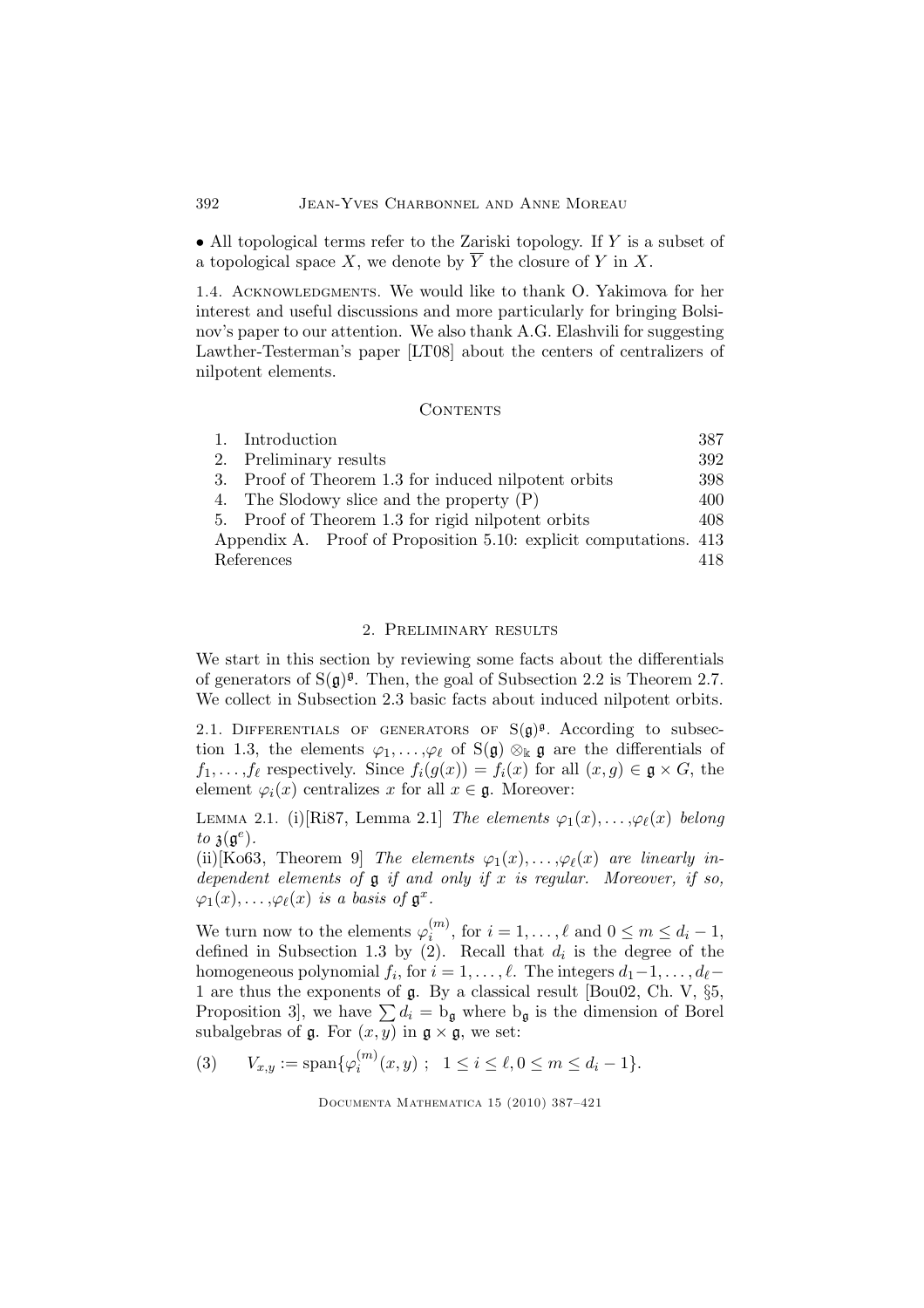The subspaces  $V_{x,y}$  will play a central role throughout the note.

*Remark* 2.2. (1) For  $(x, y) \in \mathfrak{g} \times \mathfrak{g}$ , the dimension of  $V_{x,y}$  is at most b<sub>q</sub> since  $\sum d_i = b_{\mathfrak{q}}$ . Moreover, for all  $(x, y)$  in a nonempty open subset of  $g \times g$ , the equality holds [Bol91]. Actually, in this note, we do not need this observation.

(2) By Lemma 2.1(ii), if x is regular, then  $\mathfrak{g}^x$  is contained in  $V_{x,y}$  for all  $y \in \mathfrak{g}$ . In particular, if so,  $\dim [x, V_{x,y}] = \dim V_{x,y} - \ell$ .

The subspaces  $V_{x,y}$  were introduced and studied by Bolsinov in [Bol91], motivated by the maximality of Poisson-commutative families in  $S(g)$ . These subspaces have been recently exploited in [PY08] and [CMo08]. The following results are mostly due to Bosinov, [Bol91]. We refer to [PY08] for a more recent account about this topic. We present them in a slightly different way:

LEMMA 2.3. Let  $(x, y)$  be in  $\mathfrak{g}_{\text{reg}} \times \mathfrak{g}$ .

(i) The subspace  $V_{x,y}$  of  $\mathfrak g$  is the sum of the subspaces  $\mathfrak g^{x+ty}$  where t runs through any nonempty open subset of  $\Bbbk$  such that  $x + ty$  is regular for all t in this subset.

(ii) The subspace  $\mathfrak{g}^y + V_{x,y}$  is a totally isotropic subspace of  $\mathfrak g$  with respect to the Kirillov form  $K_y$  on  $\mathfrak{g} \times \mathfrak{g}$ ,  $(v,w) \mapsto \langle y, [v,w] \rangle$ . Furthermore,  $\dim (\mathfrak{g}^y + V_{x,y})^{\perp} \geq \frac{1}{2} \dim G.y.$ 

(iii) The subspaces  $[x, V_{x,y}]$  and  $[y, V_{x,y}]$  are equal.

*Proof.* (i) Let O be a nonempty open subset of k such that  $x + ty$  is regular for all  $t$  in  $O$ . Such an open subset does exist since  $x$  is regular. Denote by  $V_O$  the sum of all the subspaces  $\mathfrak{g}^{x+ty}$  where t runs through O. For all t in O,  $\mathfrak{g}^{x+ty}$  is generated by  $\varphi_1(x+ty), \ldots, \varphi_\ell(x+ty)$ , cf. Lemma 2.1(ii). As a consequence,  $V_O$  is contained in  $V_{x,y}$ . Conversely, for  $i = 1, ..., \ell$  and for  $t_1, ..., t_{d_i}$  pairwise different elements of  $O, \; \varphi_i^{(m)}$  $\zeta_i^{(m)}(x,y)$  is a linear combination of  $\varphi_i(x+t_1y),\ldots,\varphi_i(x+t_{d_i}y);$ hence  $\varphi_i^{(m)}$  $\binom{m}{i}(x,y)$  belongs to  $V_O$ . Thus  $V_{x,y}$  is equal to  $V_O$ , whence the assertion.

(ii) results from [PY08, Proposition A4]. Notice that in (ii) the inequality is an easy consequence of the first statement.

At last,  $[PY08, Lemma A2]$  gives us (iii).

Let  $\sigma$  and  $\sigma_i$ , for  $i = 1, \ldots, \ell$ , be the maps

$$
\begin{array}{ccccc} \mathfrak{g}\times\mathfrak{g} & \stackrel{\sigma}{\longrightarrow}& \Bbbk^{\mathbf{b}_{\mathfrak{g}}+\ell} & & \mathfrak{g}\times\mathfrak{g} & \stackrel{\sigma_{i}}{\longrightarrow}& \Bbbk^{d_{i}+1} \\ (x,y) & \longmapsto& (f_{i}^{(m)}(x,y))_{\substack{1\leq i\leq \ell,\\ 0\leq m\leq d_{i}}} & , & (x,y) & \longmapsto& (f_{i}^{(m)}(x,y))_{0\leq m\leq d_{i}} \end{array}
$$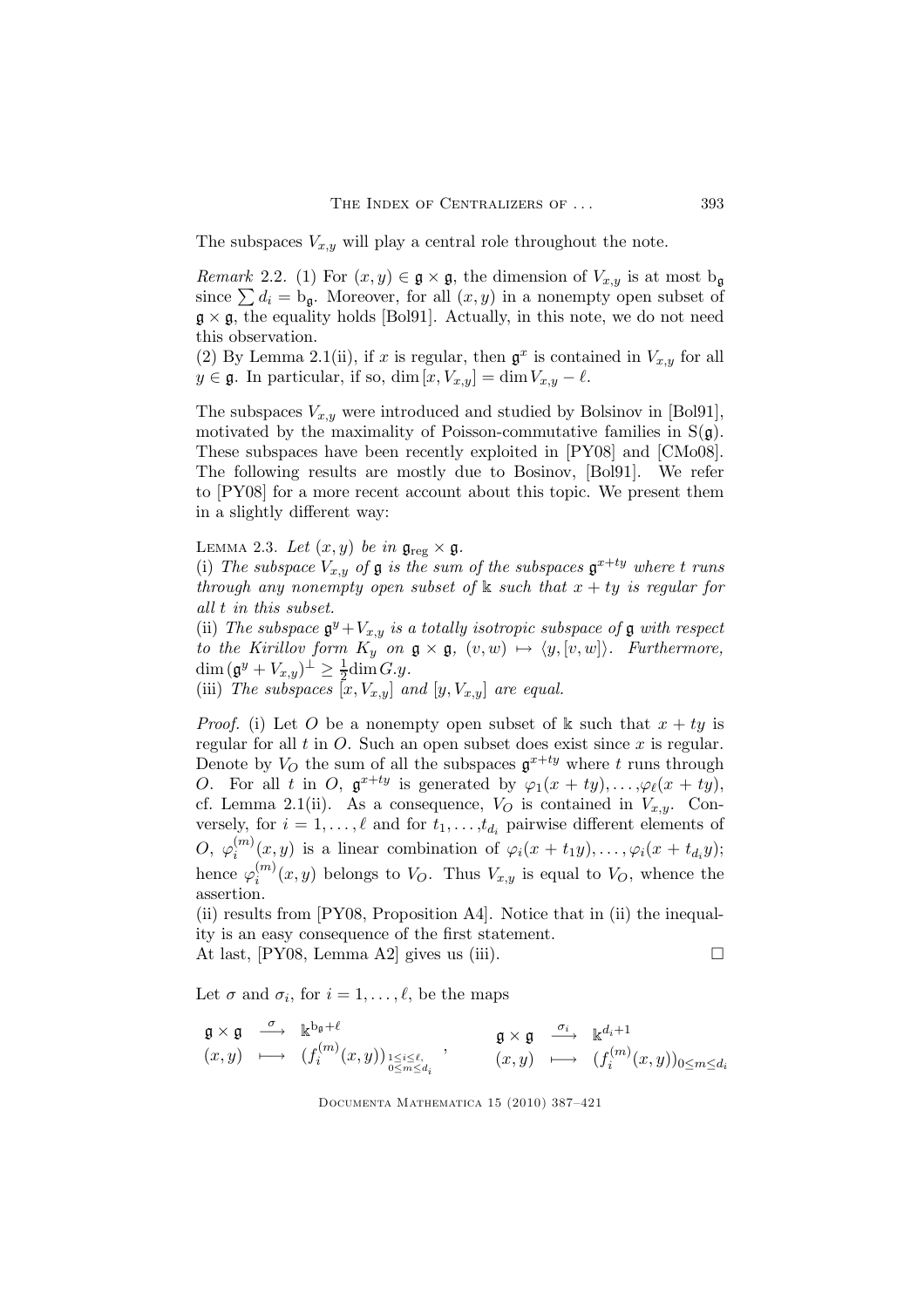respectively, and denote by  $\sigma'(x,y)$  and  $\sigma'_{i}(x,y)$  the tangent map at  $(x, y)$  of  $\sigma$  and  $\sigma_i$  respectively. Then  $\sigma'_i(x, y)$  is given by the differentials of the  $f_i^{(m)}$ <sup>(m)</sup>'s at  $(x, y)$  and  $\sigma'(x, y)$  is given by the elements  $\sigma'_i(x, y)$ .

LEMMA 2.4. Let  $(x, y)$  and  $(v, w)$  be in  $\mathfrak{g} \times \mathfrak{g}$ . (i) For  $i = 1, \ldots, \ell$ ,  $\sigma'_i(x, y)$  maps  $(v, w)$  to

$$
(\langle \varphi_i(x), v \rangle, \langle \varphi_i^{(1)}(x, y), v \rangle + \langle \varphi_i^{(0)}(x, y), w \rangle, \dots, \langle \varphi_i^{(d_i-1)}(x, y), v \rangle + \langle \varphi_i^{(d_i-2)}(x, y), w \rangle, \langle \varphi_i(y), w \rangle).
$$

(ii) Suppose that  $\sigma'(x,y)(v,w) = 0$ . Then, for w' in  $\mathfrak{g}, \sigma'(x,y)(v,w') = 0$ if and only if  $w - w'$  is orthogonal to  $V_{x,y}$ .

(iii) For  $x \in \mathfrak{g}_{\text{reg}}, \sigma'(x,y)(v,w') = 0$  for some  $w' \in \mathfrak{g}$  if and only if  $v \in [x, \mathfrak{g}].$ 

Proof. (i) The verifications are easy and left to the reader.

(ii) Since  $\sigma'(x,y)(v,w) = 0$ ,  $\sigma'(x,y)(v,w') = 0$  if and only if  $\sigma'(x,y)(v,w-w') = 0$  whence the statement by (i).

(iii) Suppose that x is regular and suppose that  $\sigma'(x,y)(v,w') = 0$ for some  $w' \in \mathfrak{g}$ . Then by (i), v is orthogonal to the elements  $\varphi_1(x), \ldots, \varphi_\ell(x)$ . So by Lemma 2.1(ii), v is orthogonal to  $\mathfrak{g}^x$ . Since  $\mathfrak{g}^x$  is the orthogonal complement of  $[x, \mathfrak{g}]$  in  $\mathfrak{g}$ , we deduce that v lies in [x, g]. Conversely, since  $\sigma(x,y) = \sigma(g(x),g(y))$  for all g in G, the element  $([u, x], [u, y])$  belongs to the kernel of  $\sigma'(x, y)$  for all  $u \in \mathfrak{g}$ . So, the converse implication follows.

2.2. On BOLSINOV's CRITERION. Let a be in  $\mathfrak g$  and denote by  $\pi$  the map

$$
\mathfrak{g} \times G.a \xrightarrow{\pi} \mathfrak{g} \times \mathbb{k}^{\mathbf{b}_{\mathfrak{g}}+\ell}
$$

$$
(x, y) \longmapsto (x, \sigma(x, y)).
$$

*Remark* 2.5. Recall that the family  $(\mathcal{F}_x)_{x \in \mathfrak{g}}$  constructed by the argument shift method consists of all elements  $f_i^{(m)}$  $i_i^{(m)}(x,.)$  for  $i = 1, \ldots, \ell$  and  $1 \leq$  $m \leq d_i$ , see Remark 1.4. By definition of the morphism  $\pi$ , there is a family constructed by the argument shift method whose restriction to G.a contains  $\frac{1}{2}$ dim G.a algebraically independent functions if and only if  $\pi$  has a fiber of dimension  $\frac{1}{2}$ dim $G.a$ .

In view of Theorem 1.1 and the above remark, we now concentrate on the fibers of  $\pi$ . For  $(x, y) \in \mathfrak{g} \times G.a$ , denote by  $F_{x,y}$  the fiber of  $\pi$  at  $\pi(x,y)$ :

$$
F_{x,y} \ := \ \{x\} \times \{y' \in G.a \ | \ \sigma(x,y') = \sigma(x,y)\}.
$$

LEMMA 2.6. Let  $(x, y)$  be in  $\mathfrak{g} \times G.a.$ 

(i) The irreducible components of  $F_{x,y}$  have dimension at least  $\frac{1}{2}$ dim $G.a$ .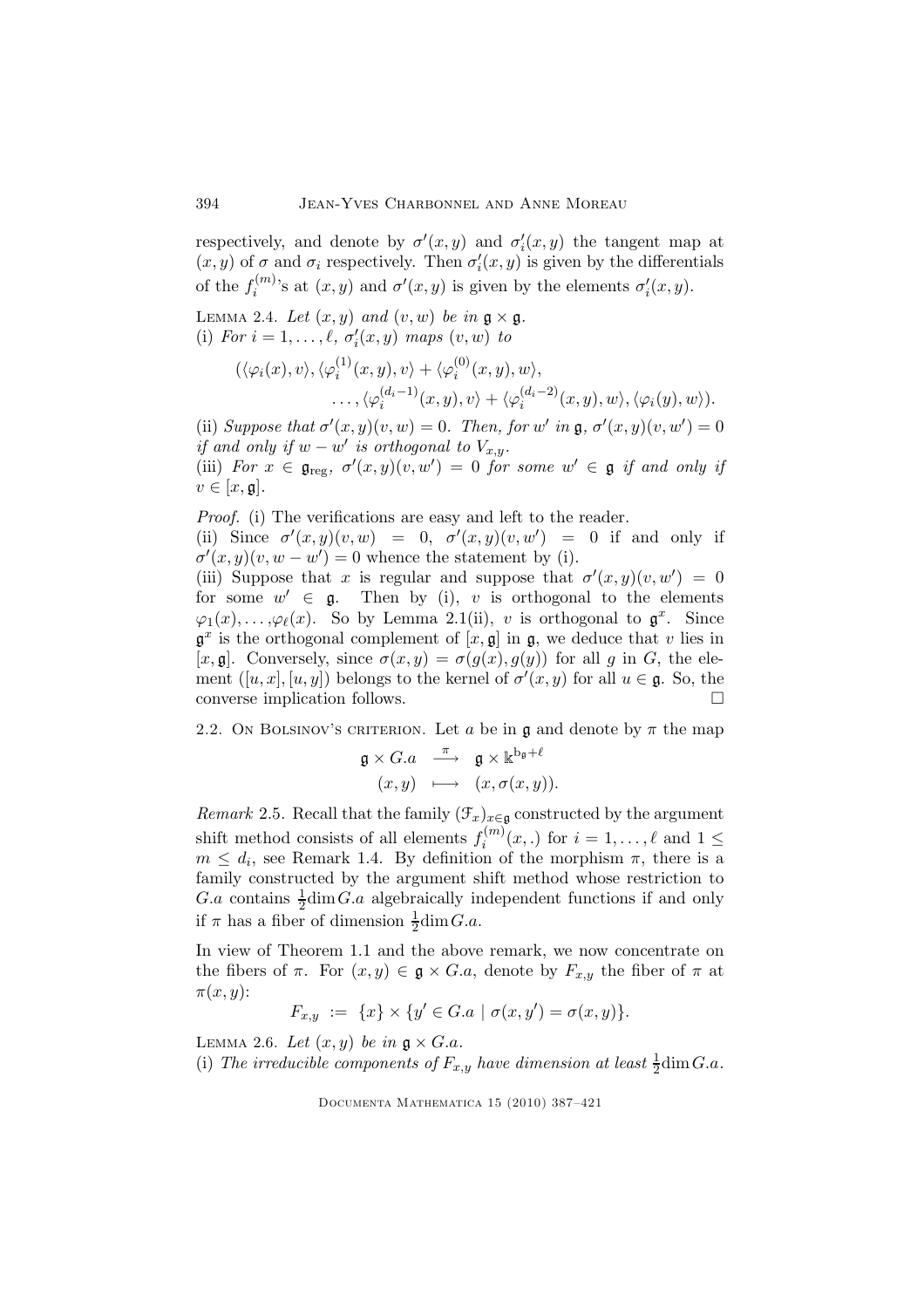(ii) The fiber  $F_{x,y}$  has dimension  $\frac{1}{2}$ dim $G.a$  if and only if any irreducible component of  $F_{x,y}$  contains an element  $(x,y')$  such that  $(\mathfrak{g}^{y'}+V_{x,y'})^{\perp}$ has dimension  $\frac{1}{2}$ dim $G.a$ .

*Proof.* We prove (i) and (ii) all together. The tangent space  $T_{x,y'}(F_{x,y})$ of  $F_{x,y}$  at  $(x, y')$  in  $F_{x,y}$  identifies to the subspace of elements w of  $[y', \mathfrak{g}]$ such that  $\sigma'(x, y')(0, w) = 0$ . Hence, by Lemma 2.4(ii),

$$
\mathrm{T}_{x,y'}(F_{x,y}) = [y',\mathfrak{g}] \cap V_{x,y'}^\perp = (\mathfrak{g}^{y'} + V_{x,y'})^\perp,
$$

since  $[y', \mathfrak{g}] = (\mathfrak{g}^{y'})^{\perp}$ . But by Lemma 2.3(ii),  $(\mathfrak{g}^{y'} + V_{x,y'})^{\perp}$  has dimension at least  $\frac{1}{2}$ dim G.a; so does  $T_{x,y'}(F_{x,y})$ . This proves (i). Moreover, the equality holds if and only if  $(\mathfrak{g}^{y'} + V_{x,y'})^{\perp}$  has dimension  $\frac{1}{2}$ dim $G.a$ , whence the statement (ii).  $\Box$ 

THEOREM 2.7. The following conditions are equivalent:

- (1) ind  $\mathfrak{g}^a = \ell$ ;
- (2)  $\pi$  has a fiber of dimension  $\frac{1}{2}$ dim $G.a$ ;
- (3) there exists  $(x, y) \in \mathfrak{g} \times G$  a such that  $(\mathfrak{g}^y + V_{x,y})^{\perp}$  has dimension 1  $\frac{1}{2}$ dim $G.a;$
- (4) there exists x in  $\mathfrak{g}_{\text{reg}}$  such that  $\dim(\mathfrak{g}^a + V_{x,a}) = \frac{1}{2}(\dim \mathfrak{g} + \dim \mathfrak{g}^a);$
- (5) there exists x in  $\mathfrak{g}_{\text{reg}}$  such that  $\dim V_{x,a} = \frac{1}{2}$  $\frac{1}{2}$ dim  $G.a + \ell;$
- (6)  $\sigma(\mathfrak{g} \times \{a\})$  has dimension  $\frac{1}{2}dim G.a + \ell$ .

*Proof.* By Theorem 1.1 and Remark 2.5, we have  $(1) \Leftrightarrow (2)$ . Moreover, by Lemma 2.6(ii), we have  $(2) \Leftrightarrow (3)$ .

 $(3) \Leftrightarrow (4)$ : If  $(4)$  holds, so does  $(3)$ . Indeed, if so,

$$
\dim \mathfrak{g} - \frac{1}{2} \dim G \cdot a = \frac{1}{2} (\dim \mathfrak{g} + \dim \mathfrak{g}^a) = \dim (\mathfrak{g}^a + V_{x,a}).
$$

Conversely, suppose that (3) holds. By Lemma 2.3(ii),  $\mathfrak{g}^y + V_{x,y}$  has maximal dimension  $\frac{1}{2}$ (dim  $\mathfrak{g} + \dim \mathfrak{g}^y$ ). So the same goes for all  $(x, y)$  in a G-invariant nonempty open subset of  $g \times G.a$ . Hence, since the map  $(x, y) \mapsto V_{x,y}$  is G-equivariant, there exists x in  $\mathfrak{g}_{reg}$  such that

$$
\dim(V_{x,a} + \mathfrak{g}^a) = \frac{1}{2} (\dim \mathfrak{g} + \dim \mathfrak{g}^a).
$$

 $(4)$ ⇔ $(5)$ : Let x be in  $\mathfrak{g}_{reg}$ . By Lemma 2.3(iii),  $[x, V_{x,a}] = [a, V_{x,a}]$ . Hence  $\mathfrak{g}^a \cap V_{x,a}$  has dimension  $\ell$  by Remark 2.2(2). As a consequence,

$$
\dim(\mathfrak{g}^a + V_{x,a}) = \dim \mathfrak{g}^a + \dim V_{x,a} - \ell,
$$

whence the equivalence.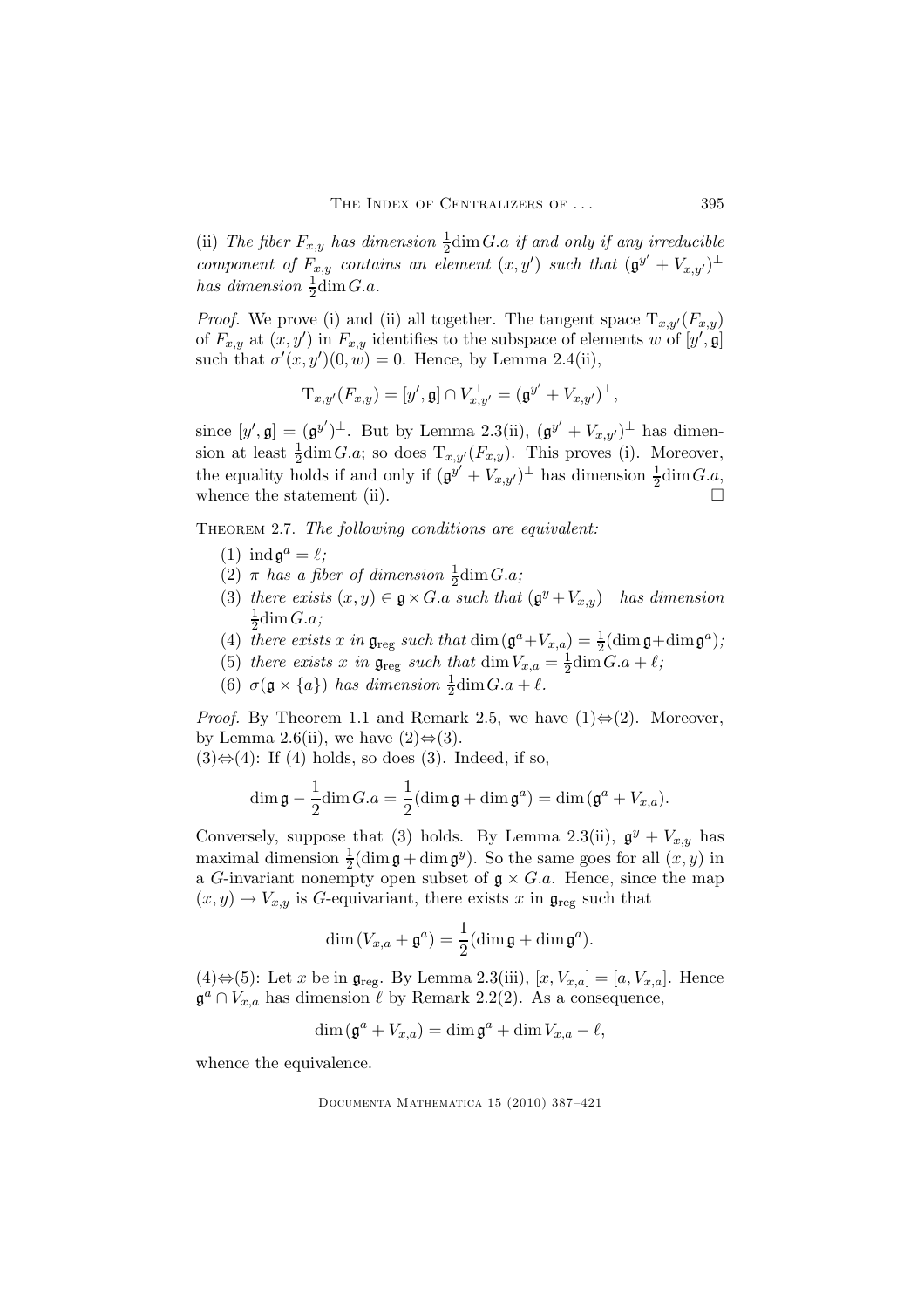(2)⇔(6): Suppose that (2) holds. By Lemma 2.6,  $\frac{1}{2}$ dim *G.a* is the minimal dimension of the fibers of  $\pi$ . So,  $\pi(\mathfrak{g} \times G.a)$  has dimension

$$
\dim \mathfrak{g} + \dim G.a - \frac{1}{2}\dim G.a = \dim \mathfrak{g} + \frac{1}{2}\dim G.a.
$$

Denote by  $\tau$  the restriction to  $\pi(\mathfrak{g} \times G.a)$  of the projection map  $\mathfrak{g} \times$  $\mathbb{k}^{\mathbf{b}_{\mathfrak{g}}+\ell} \to \mathbb{k}^{\mathbf{b}_{\mathfrak{g}}+\ell}$ . Then  $\tau \circ \pi$  is the restriction of  $\sigma$  to  $\mathfrak{g} \times G.a$ . Since  $\sigma$  is a G-invariant map,  $\sigma(\mathfrak{g} \times \{a\}) = \sigma(\mathfrak{g} \times G.a)$ . Let  $(x, y) \in \mathfrak{g}_{reg, ss} \times G.a$ . The fiber of  $\tau$  at  $z = \sigma(x, y)$  is  $G.x$  since x is a regular semisimple element of g. Hence,

$$
\dim \sigma(\mathfrak{g} \times \{a\}) = \dim \pi(\mathfrak{g} \times G.a) - (\dim \mathfrak{g} - \ell) = \frac{1}{2}\dim G.a + \ell
$$

and we obtain (6).

Conversely, suppose that (6) holds. Then  $\pi(\mathfrak{g} \times G.a)$  has dimension  $\dim \mathfrak{g}+\frac{1}{2}$  $\frac{1}{2}$ dim G.a by the above equality. So the minimal dimension of the fibers of  $\pi$  is equal to

$$
\dim \mathfrak{g} + \dim G.a - (\dim \mathfrak{g} + \frac{1}{2}\dim G.a) = \frac{1}{2}\dim G.a
$$
  
and (2) holds.

2.3. Induced and rigid nilpotent orbits. The definitions and results of this subsection are mostly extracted from [Di74], [Di75], [LS79] and [BoK79]. We refer to [CMa93] and [TY05] for recent surveys.

Let  $\mathfrak p$  be a proper parabolic subalgebra of  $\mathfrak g$  and let  $\mathfrak l$  be a reductive factor of  $\mathfrak p$ . We denote by  $\mathfrak p_u$  the nilpotent radical of  $\mathfrak p$ . Denote by L the connected closed subgroup of  $G$  whose Lie algebra is adl and denote by P the normalizer of  $\mathfrak p$  in  $G$ .

THEOREM 2.8 ([CMa93], Theorem 7.1.1). Let  $\mathcal{O}_I$  be a nilpotent orbit of I. There exists a unique nilpotent orbit  $\mathcal{O}_{\mathfrak{g}}$  in  $\mathfrak g$  whose intersection with  $\mathcal{O}_I + \mathfrak{p}_u$  is a dense open subset of  $\mathcal{O}_I + \mathfrak{p}_u$ . Moreover, the intersection of  $\mathcal{O}_{\mathfrak{g}}$  and  $\mathcal{O}_{\mathfrak{l}}+\mathfrak{p}_u$  consists of a single P-orbit and  $\text{codim}_{\mathfrak{g}}(\mathcal{O}_{\mathfrak{g}})=\text{codim}_{\mathfrak{l}}(\mathcal{O}_{\mathfrak{l}}).$ 

The orbit  $\mathcal{O}_{\mathfrak{g}}$  only depends on l and not on the choice of a parabolic subalgebra p containing it [CMa93, Theorem 7.1.3]. By definition, the orbit  $\mathcal{O}_{\mathfrak{g}}$  is called the *induced orbit from*  $\mathcal{O}_{\mathfrak{l}}$ ; it is denoted by  $\text{Ind}_{\mathfrak{l}}^{\mathfrak{g}}(\mathcal{O}_{\mathfrak{l}})$ . If  $\mathcal{O}_{I} = 0$ , then we call  $\mathcal{O}_{g}$  a *Richardson orbit*. For example all even nilpotent orbits are Richardson [CMa93, Corollary 7.1.7]. In turn, not all nilpotent orbits are induced from another one. A nilpotent orbit which is not induced in a proper way from another one is called *rigid*. We shall say that  $e \in N(\mathfrak{g})$  is an induced (respectively rigid) nilpotent

element of  $\mathfrak g$  if the G-orbit of  $e$  is an induced (respectively rigid) nilpotent orbit of g. The following results are deeply linked to the properties of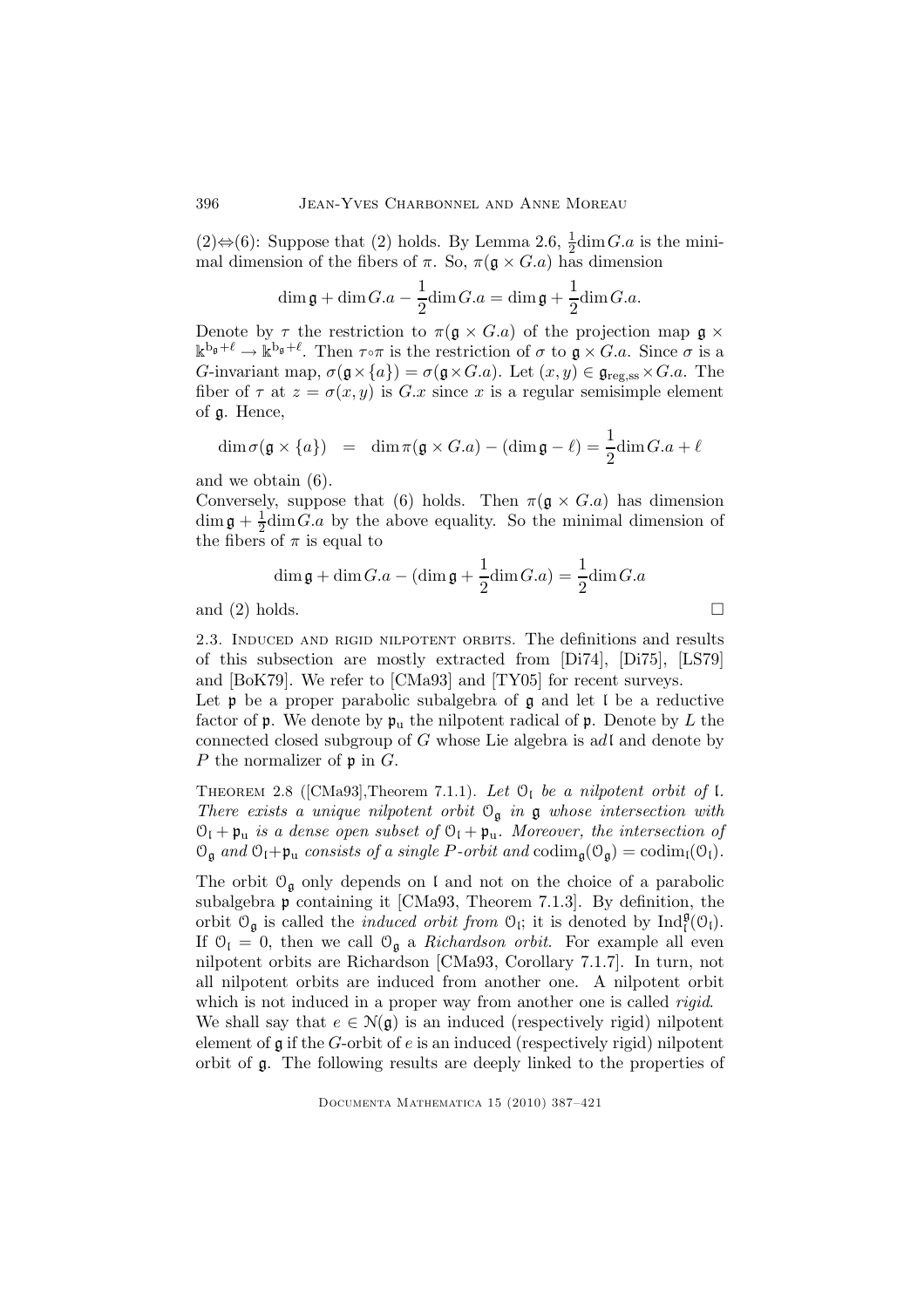the sheets of  $\mathfrak g$  and the deformations of its G-orbits. We refer to [BoK79] about these notions.

THEOREM 2.9. (i) Let x be a non nilpotent element of  $\mathfrak g$  and let  $\mathfrak O_{\mathfrak g}$  be the induced nilpotent orbit from the adjoint orbit of  $x_n$  in  $\mathfrak{g}^{x_s}$ . Then  $\mathfrak{O}_{\mathfrak{g}}$  is the unique nilpotent orbit contained in  $\overline{C(x)}$  whose dimension is dim $G.x$ . Furthermore,  $\overline{C(x)} \cap \mathcal{N}(\mathfrak{g}) = \overline{\mathcal{O}_{\mathfrak{g}}}$  and  $\overline{C(x)} \cap \mathcal{N}(\mathfrak{g})$  is the nullvariety in  $\overline{C(x)}$  of  $f_i$  where i is an element of  $\{1,\ldots,\ell\}$  such that  $f_i(x) \neq 0$ .

(ii) Conversely, if  $O_{\mathfrak{g}}$  is an induced nilpotent orbit, there exists a non nilpotent element x of  $\mathfrak g$  such that  $\overline{C(x)} \cap \mathcal N(\mathfrak g) = \overline{\mathcal{O}_{\mathfrak g}}$ .

*Proof.* (i) Let  $\mathfrak p$  be a parabolic subalgebra of  $\mathfrak g$  having  $\mathfrak g^{x_s}$  as a Levi factor. Denote by  $\mathfrak{p}_u$  its nilpotent radical and by P the normalizer of  $\mathfrak{p}$ in G. Let  $\mathcal{O}'$  be the adjoint orbit of  $x_n$  in  $\mathfrak{g}^{x_s}$ .

*Claim* 2.10. Let  $C$  be the P-invariant closed cone generated by  $x$  and let  $C_0$  be the subset of nilpotent elements of C. Then  $C = \Bbbk x_s + \overline{O'} + \mathfrak{p}_u$ ,  $C_0 = \overline{0'} + \mathfrak{p}_u$  and  $C_0$  is an irreducible subset of dimension dim  $P(x)$ .

*Proof.* The subset  $x_s + \overline{O'} + \mathfrak{p}_u$  is an irreducible closed subset of  $\mathfrak{p}$  containing  $P(x)$ . Moreover, its dimension is equal to

 $\dim \mathcal{O}' + \dim \mathfrak{p}_u = \dim \mathfrak{g}^{x_s} - \dim \mathfrak{g}^x + \dim \mathfrak{p}_u = \dim \mathfrak{p} - \dim \mathfrak{g}^x.$ 

Since the closure of  $P(x)$  and  $x_s + \overline{O'} + \mathfrak{p}_u$  are both irreducible subsets of **g**, they coincide. As a consequence, the set  $\Bbbk x_s + \overline{O'} + \mathfrak{p}_u$  is contained in C. Since the former set is clearly a closed conical subset of  $\mathfrak g$  containing  $x, C = \Bbbk x_s + \overline{O'} + \mathfrak{p}_u$ . Then we deduce that  $C_0 = \overline{O'} + \mathfrak{p}_u$ .

Denote by  $G \times_P \mathfrak{g}$  the quotient of  $G \times \mathfrak{g}$  under the right action of P given by  $(g, z) \cdot p := (gp, p^{-1}(z))$ . The map  $(g, z) \mapsto g(z)$  from  $G \times \mathfrak{g}$ to g factorizes through the quotient map from  $G \times g$  to  $G \times_P g$ . Since  $G/P$  is a projective variety, the so obtained map from  $G \times_P \mathfrak{g}$  to  $\mathfrak{g}$  is closed. Since C and  $C_0$  are closed P-invariant subsets of  $\mathfrak{g}, G \times_P C$  and  $G \times_P C_0$  are closed subsets of  $G \times_P \mathfrak{g}$ . Hence  $C(x) = G(C)$  and  $G(C_0)$  is a closed subset of g. So, by the claim, the subset of nilpotent elements of  $C(x)$  is irreducible since  $C_0$  is irreducible. Since there are finitely many nilpotent orbits, the subset of nilpotent elements of  $\overline{C(x)}$  is the closure of one nilpotent orbit. Denote it by  $\tilde{\mathcal{O}}$  and prove  $\tilde{\mathcal{O}} = \mathcal{O}_{\mathfrak{a}}$ .

For all  $k, l$  in  $\{1, \ldots, \ell\}$ , denote by  $p_{k,l}$  the polynomial function

$$
p_{k,l} := f_k(x)^{d_l} f_l^{d_k} - f_l(x)^{d_k} f_k^{d_l}
$$

Then  $p_{k,l}$  is G-invariant and homogeneous of degree  $d_k d_l$ . Moreover  $p_{k,l}(x) = 0$ . As a consequence,  $\overline{C(x)}$  is contained in the nullvariety of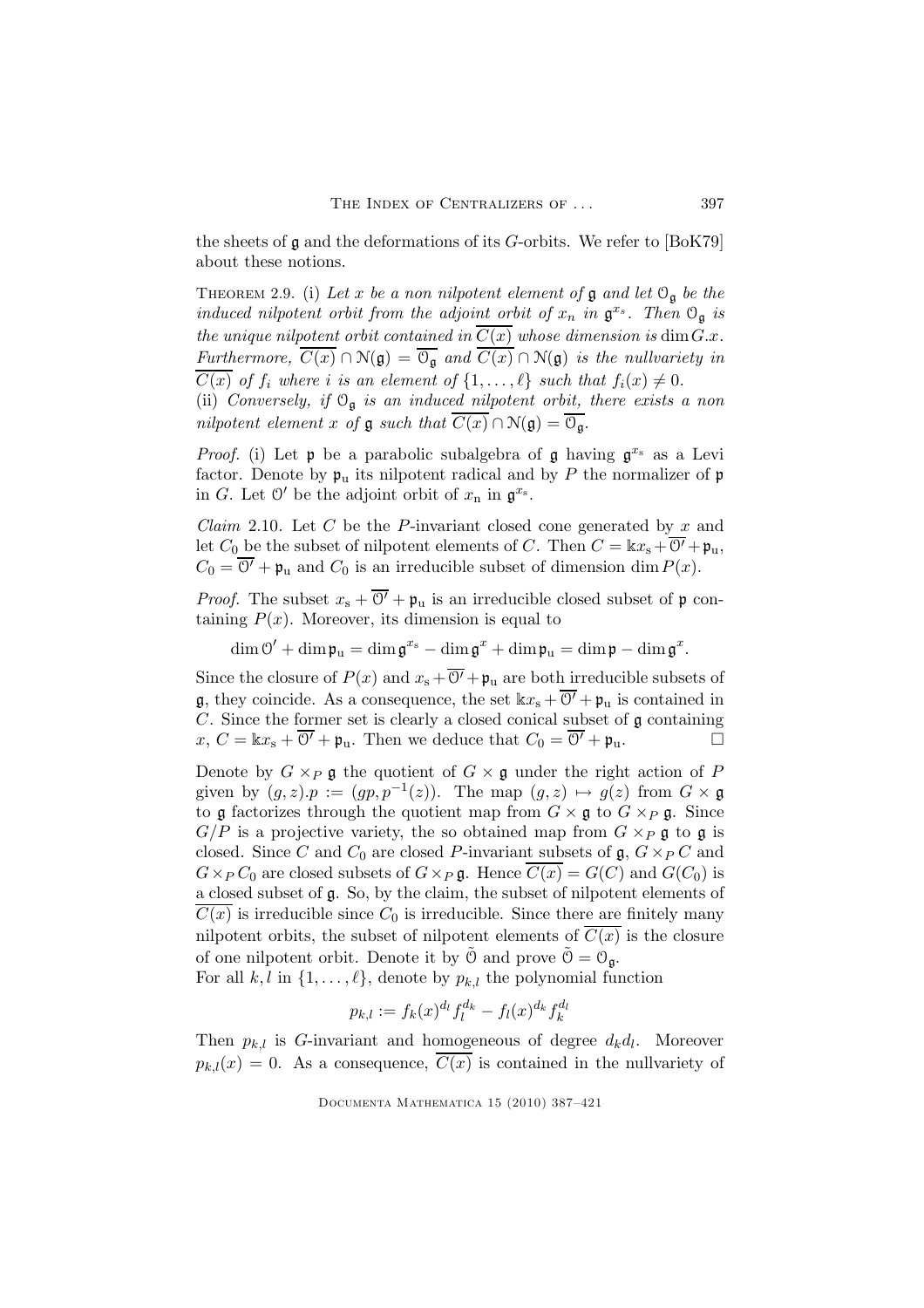the functions  $p_{k,l}$ ,  $1 \leq k,l \leq \ell$ . Hence the nullvariety of  $f_i$  in  $C(x)$  is contained in the nilpotent cone of g since it is the nullvariety in g of the functions  $f_1, \ldots, f_\ell$ . Then  $\dim \tilde{\mathcal{O}} = \dim \overline{C(x)} - 1 = \dim G.x$ . Since  $\mathcal{O}' + \mathfrak{p}_u$  is contained in  $\overline{C(x)}$ , Theorem 2.8 tells us that  $\mathcal{O}_{\mathfrak{g}}$  is contained in  $\overline{C(x)}$ . Moreover by Theorem 2.8,  $\mathcal{O}_{\mathfrak{g}}$  has dimension dim $G.x$ , whence  $\tilde{\mathcal{O}} = \mathcal{O}_{\mathfrak{a}}$ . All statements of (i) are now clear.

(ii) By hypothesis,  $\mathcal{O}_{\mathfrak{g}} = \text{Ind}_{\mathfrak{l}}^{\mathfrak{g}}(\mathcal{O}_{\mathfrak{l}})$ , where  $\mathfrak{l}$  is a proper Levi subalgebra of  $\mathfrak g$  and  $\mathfrak O_{\mathfrak l}$  a nilpotent orbit in l. Let  $x_{\rm s}$  be an element of the center of l such that  $\mathfrak{g}^{x_{\rm s}} = \mathfrak{l}$ , let  $x_{\rm n}$  be an element of  $\mathfrak{O}_{\mathfrak{l}}$  and set  $x = x_{\rm s} + x_{\rm n}$ . Since I is a proper subalgebra, the element  $x$  is not nilpotent. So by (i), the subset of nilpotent elements of  $\overline{C(x)}$  is the closure of  $\mathcal{O}_{\mathfrak{g}}$ .

## 3. Proof of Theorem 1.3 for induced nilpotent orbits

Let  $e$  be an induced nilpotent element. Let  $x$  be a non nilpotent element of g such that  $\overline{C(x)} \cap N(g) = \overline{G.e}$ . Such an element does exist by Theorem 2.9(ii).

As an abbreviation, we set:

$$
\begin{array}{lll}\n\mathbb{k}^{\underline{d}} & := & \mathbb{k}^{d_1+1} \times \cdots \times \mathbb{k}^{d_\ell+1} \simeq \mathbb{k}^{b_{\mathfrak{g}}+\ell}, \\
\mathbb{k}^{\underline{d}\times} & := & (\mathbb{k}^{d_1+1} \setminus \{0\}) \times \cdots \times (\mathbb{k}^{d_\ell+1} \setminus \{0\}), \\
\mathbb{P}^{\underline{d}} & := & \mathbb{P}(\mathbb{k}^{d_1+1}) \times \cdots \times \mathbb{P}(\mathbb{k}^{d_\ell+1}) = \mathbb{P}^{d_1} \times \cdots \times \mathbb{P}^{d_\ell}.\n\end{array}
$$

For  $j = 1, \ldots, \ell$ , recall that  $\sigma_j$  is the map:

$$
\mathfrak{g}\times\mathfrak{g}\stackrel{\sigma_j}{\longrightarrow} \mathbb{k}^{d_j+1},\ (x,y)\mapsto (f_j^{(m)}(x,y))_{0\leq m\leq d_j}.
$$

Let  $\mathcal{B}_j$  be the nullvariety of  $\sigma_j$  in  $\mathfrak{g} \times \mathfrak{g}$  and let  $\mathfrak{B}$  be the union of  $\mathcal{B}_1,\ldots,\mathcal{B}_\ell$ ; it is a bicone of  $\mathfrak{g}\times\mathfrak{g}$ . Denote by  $\rho$  and  $\tau$  the canonical maps:

$$
\begin{array}{ccc}(\mathfrak{g}\times\mathfrak{g})\setminus\{0\} & \xrightarrow{\rho}&\mathbb{P}(\mathfrak{g}\times\mathfrak{g})\\ \mathbb{k}^{d\times}\end{array}
$$

Let  $\sigma^*$  be the restriction to  $(\mathfrak{g} \times \mathfrak{g}) \setminus \mathfrak{B}$  of  $\sigma$ ; it has values in  $\mathbb{k}^{\underline{d}\times}$ . Since  $\sigma_j(sx, sy) = s^{d_j}\sigma_j(x, y)$  for all  $(x, y) \in \mathfrak{g} \times \mathfrak{g}$  and  $j = 1, \ldots, \ell$ , the map  $\tau$ ∘σ<sup>\*</sup> factors through *ρ*. Denote by  $\overline{\sigma^*}$  the map from  $\rho(\mathfrak{g} \times \mathfrak{g} \setminus \mathfrak{B})$  to  $\mathbb{P}^{\underline{d}}$ making the following diagram commutative:

$$
\mathfrak{g} \times \mathfrak{g} \setminus \mathfrak{B} \xrightarrow{\sigma^* = \sigma|_{\mathfrak{g} \times \mathfrak{g} \setminus \mathfrak{B}}} \mathbb{R}^{\underline{d} \times}
$$
\n
$$
\rho \downarrow \qquad \qquad \tau \downarrow
$$
\n
$$
\rho(\mathfrak{g} \times \mathfrak{g} \setminus \mathfrak{B}) - \overline{\sigma^*} - - - \geq \mathbb{P}^{\underline{d}}
$$

and let  $\Gamma$  be the graph of the restriction to  $\rho(\mathfrak{g} \times \overline{C(x)} \setminus \mathfrak{B})$  of  $\overline{\sigma^*}.$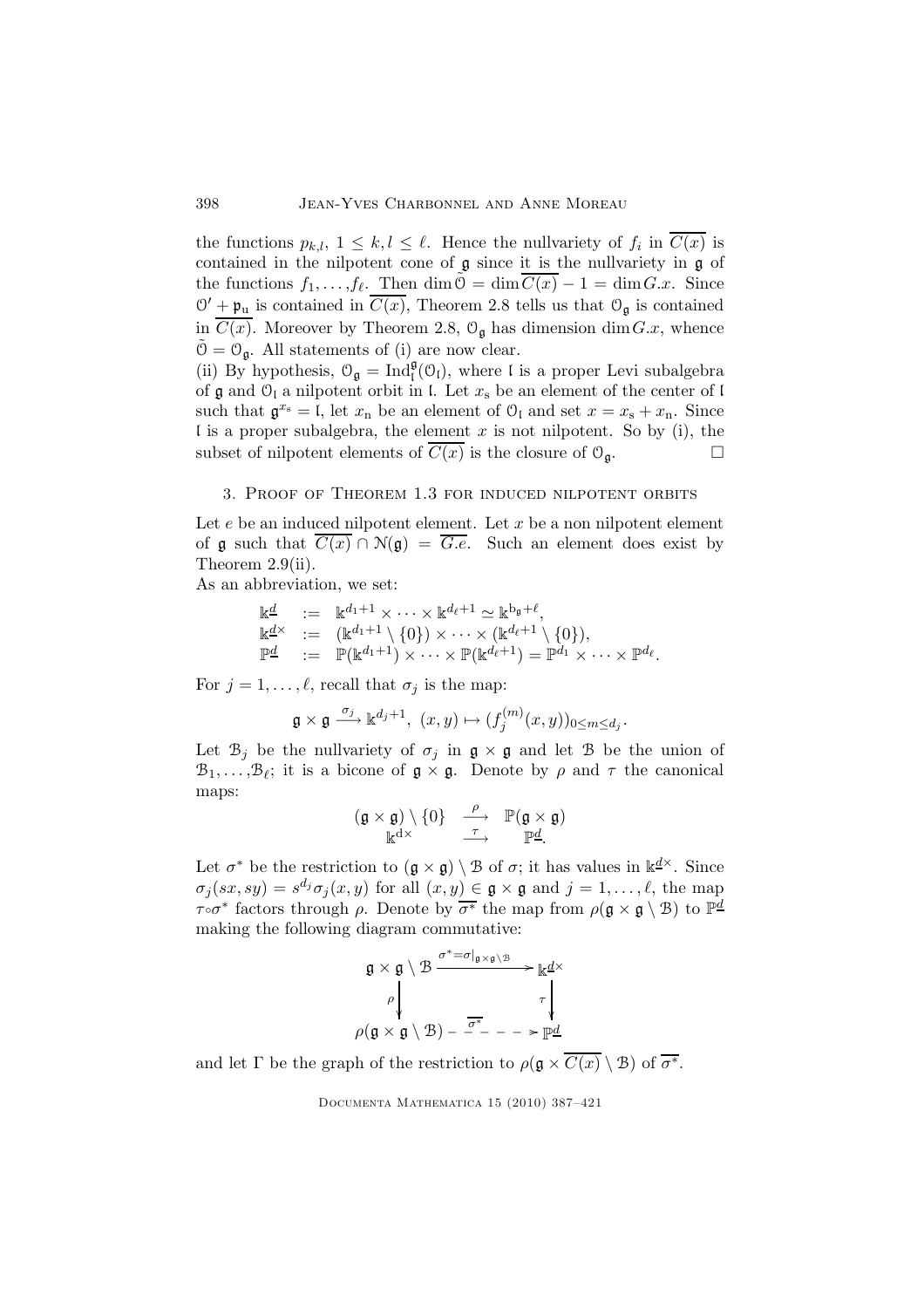LEMMA 3.1. The set  $\Gamma$  is a closed subset of  $\mathbb{P}(\mathfrak{g} \times \mathfrak{g}) \times \mathbb{P}^{\underline{d}}$ .

*Proof.* Let  $\tilde{\Gamma}$  be the inverse image of  $\Gamma$  by the map  $\rho \times \tau$ . Then  $\tilde{\Gamma}$ is the intersection of the graph of  $\sigma$  and  $(\mathfrak{g} \times \overline{C(x)} \setminus \mathfrak{B}) \times \mathbb{k}^{\underline{d} \times}$ . Since  $\sigma^{-1}(\mathbb{k} \underline{\mathbb{k}} \setminus \underline{\mathbb{k}} \underline{\mathbb{k}}^{\underline{\mathbb{k}}})$  is contained in  $\mathcal{B}, \, \widetilde{\Gamma}$  is the intersection of the graph of  $\sigma$ and  $(\mathfrak{g} \times \overline{C(x)} \setminus \{0\}) \times \mathbb{k}^{\underline{d} \times}$ ; so  $\widetilde{\Gamma}$  is closed in  $(\mathfrak{g} \times \overline{C(x)}) \setminus \{0\} \times \mathbb{k}^{\underline{d} \times}$ . As a consequence,  $\Gamma$  is closed in  $\mathbb{P}(\mathfrak{g} \times \mathfrak{g}) \times \mathbb{P}^{\underline{d}}$ , since  $\mathbb{P}(\mathfrak{g} \times \mathfrak{g}) \times \mathbb{P}^{\underline{d}}$  is endowed with the quotient topology.  $\Box$ 

Denote by Z the closure of  $\sigma(\mathfrak{g} \times \overline{C(x)})$  in  $\mathbb{k}^d$ .

LEMMA 3.2. There exists an open subset U of Z, contained in  $\sigma(\mathfrak{g}\times\overline{C(x)})$ , such that  $U \cap \sigma(\mathfrak{a} \times G.e)$  is not empty.

*Proof.* Let  $\Gamma_2$  be the projection of  $\Gamma \subset \mathbb{P}(\mathfrak{g} \times \mathfrak{g}) \times \mathbb{P}^{\underline{d}}$  to  $\mathbb{P}^{\underline{d}}$ . By Lemma 3.1,  $\Gamma_2$  is a closed subset of  $\mathbb{P}^{\underline{d}}$  since  $\mathbb{P}(\mathfrak{g} \times \mathfrak{g})$  is complete. So  $\tau^{-1}(\Gamma_2)$  is a closed subset of  $k \frac{d^{\times}}{k}$ . Moreover,

$$
\tau^{-1}(\Gamma_2) = \sigma(\mathfrak{g} \times \overline{C(x)} \setminus \mathfrak{B})
$$

since  $\sigma(\mathfrak{g} \times \overline{C(x)})$  is stable under the action of  $\mathbb{k}^* \times \cdots \times \mathbb{k}^*$  on  $\mathbb{k}^d$ . Hence the open subset  $Z \cap \mathbb{k}^{\underline{d}\times}$  of Z is contained in  $\sigma(\mathfrak{g} \times \overline{C(x)})$ . But for all y in g such that  $f_j(y) \neq 0$  for any j,  $\sigma(y, e)$  belongs to  $\mathbb{k}^{\underline{d}\times}$ . Thus, the open subset  $U = Z \cap \mathbb{k}^{\underline{d} \times}$  of Z is convenient and the lemma follows.  $\Box$ 

We are now ready to prove the main result of this section:

THEOREM 3.3. Assume that  $\text{ind}\,\mathfrak{a}^x = \text{rk}\,\mathfrak{a}$  for all reductive subalgebras  $\mathfrak{a}$ strictly contained in  $\mathfrak g$  and for all  $x$  in  $\mathfrak a$ . Then for all induced nilpotent orbits  $\mathcal{O}_{\mathfrak{g}}$  in  $\mathfrak g$  and for all  $e$  in  $\mathcal{O}_{\mathfrak{g}}$ ,  $\text{ind}\,\mathfrak{g}^e = \ell$ .

*Proof.* Let  $\mathcal{O}_{\mathfrak{a}}$  be an induced nilpotent orbit and let e be in  $\mathcal{O}_{\mathfrak{a}}$ . Using Theorem 2.9(ii), we let x be a non nilpotent element of  $\mathfrak g$  such that  $\overline{C(x)} \cap \mathcal{N}(\mathfrak{g}) = \overline{\mathcal{O}_{\mathfrak{g}}}$ . Since x is not nilpotent,  $\mathfrak{g}^x$  is the centralizer in the reductive Lie algebra  $\mathfrak{g}^{x_s}$  of the nilpotent element  $x_n$  of  $\mathfrak{g}^{x_s}$ . Since  $\mathfrak{g}^{x_s}$  is strictly contained in  $\mathfrak g$  and has rank  $\ell$ , the index of  $\mathfrak g^x$  is equal to  $\ell$  by hypothesis. Besides, by Theorem 2.7, (1)⇒(6), applied to x,

$$
\dim \sigma(\mathfrak{g} \times \{x\}) = \frac{1}{2} \dim G.x + \ell.
$$

Since  $\sigma$  is G-invariant,  $\sigma(\mathfrak{g} \times \{x\}) = \sigma(\mathfrak{g} \times G.x)$ . Hence for all z in a dense subset of  $\sigma(\mathfrak{g} \times G.x)$ , the fiber of the restriction of  $\sigma$  to  $\mathfrak{g} \times G.x$ at z has minimal dimension

$$
\dim \mathfrak{g} + \dim G.x - (\frac{1}{2}\dim G.x + \ell) = \dim \mathfrak{g} + \frac{1}{2}\dim G.x - \ell.
$$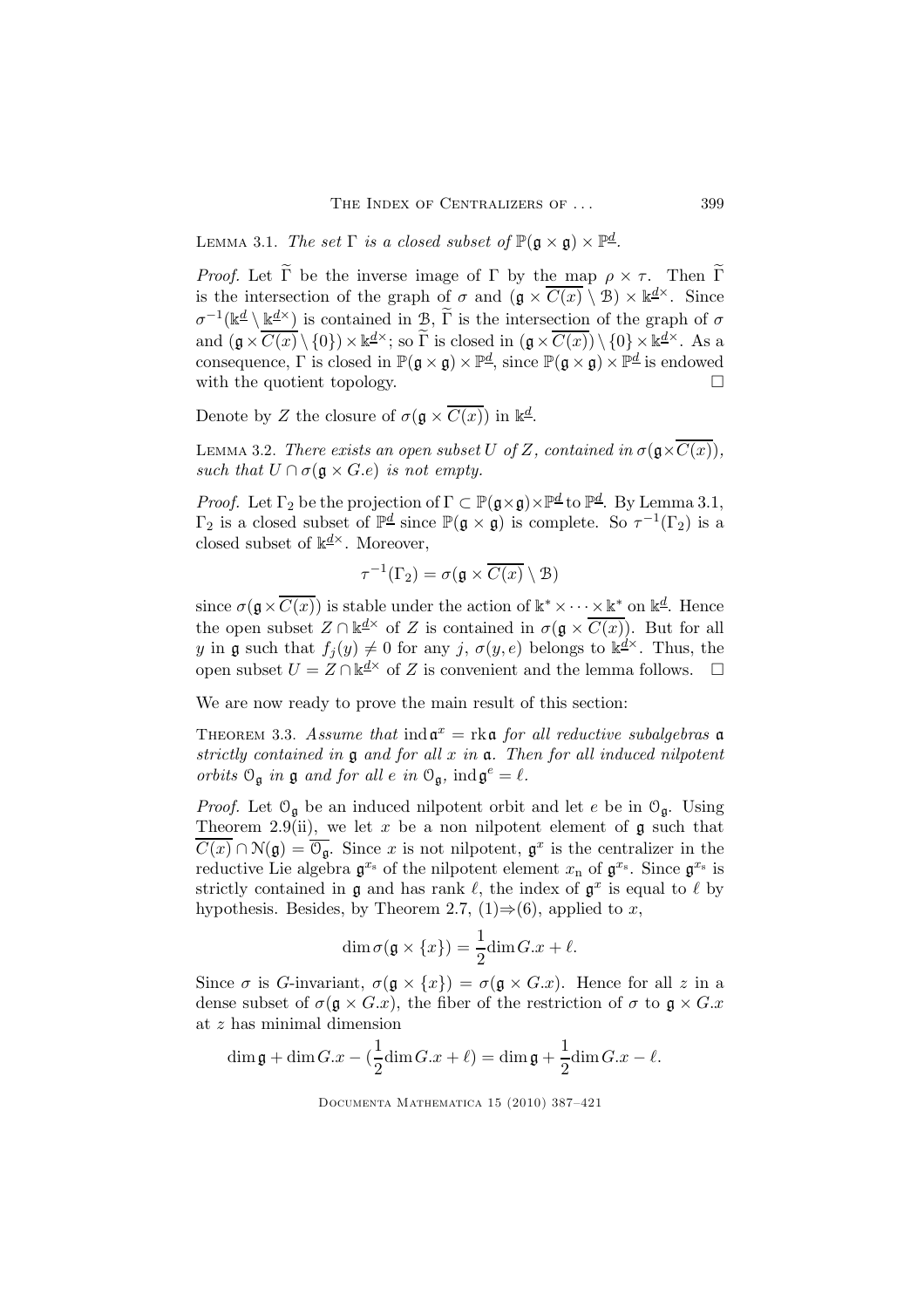Denote by Z the closure of  $\sigma(\mathfrak{g} \times \overline{C(x)})$  in  $\mathbb{k}^d$ . We deduce from the above equality that Z has dimension

$$
\dim \mathfrak{g} + \dim C(x) - (\dim \mathfrak{g} + \frac{1}{2}\dim G.x - \ell)
$$
  
= 
$$
\dim C(x) - \frac{1}{2}\dim G.x + \ell
$$
  
= 
$$
\frac{1}{2}\dim G.e + \ell + 1,
$$

since  $\dim C(x) = \dim G \cdot x + 1 = \dim G \cdot e + 1$ .

By Lemma 3.2, there exists an open subset U of Z contained in  $\sigma(\mathfrak{g} \times$  $C(x)$  having a nonempty intersection with  $\sigma(\mathfrak{g} \times G.e)$ . Let i be in  $\{1,\ldots,\ell\}$  such that  $f_i(x) \neq 0$ . For  $z \in \mathbb{k}$ <sup>d</sup>, we write  $z = (z_{i,j})_{\substack{1 \leq i \leq \ell \\ 0 \leq j \leq d_i}}$  its coordinates. Let  $\mathcal{V}_i$  be the nullvariety in U of the coordinate  $z_{i,d_i}$ . Then  $\mathcal{V}_i$  is not empty by the choice of U. Since U is irreducible and since  $z_{i,d_i}$  is not identically zero on U,  $\mathcal{V}_i$  is equidimensional of dimension 1  $\frac{1}{2}$ dim  $G.e + \ell$ . By Theorem 2.9(i), the nullvariety of  $f_i$  in  $C(x)$  is equal to  $\overline{G.e.}$  Hence  $\sigma^{-1}(\mathcal{V}_i) \cap (\mathfrak{g} \times \overline{C(x)}) = \sigma^{-1}(U) \cap (\mathfrak{g} \times \overline{G.e})$  is an open subset of  $\mathfrak{g} \times \overline{G.e}$ . So  $\sigma(\mathfrak{g} \times G.e)$  has dimension  $\frac{1}{2}$ dim $G.e + \ell$ . Then by Theorem 2.7,  $(6) \Rightarrow (1)$ , the index of  $\mathfrak{g}^e$  is equal to  $\ell$ .

From that point, our goal is to prove Theorem 1.3 for rigid nilpotent elements; Theorem 3.3 tells us that this is enough to complete the proof.

#### 4. The Slodowy slice and the property (P)

In this section, we introduce a property  $(P)$  in Definition 4.2 and we prove that  $e \in \mathcal{N}(\mathfrak{g})$  has Property (P) if and only if  $\text{ind}\,\mathfrak{g}^e = \ell$  (Theorem 4.13). Then, we will show in the next section that all rigid nilpotent orbits of  $\mathfrak g$  but seven orbits (one in the type  $E_7$  and six in the type  $E_8$ ) do have Property (P).

4.1. Blowing up of S. Let e be a nilpotent element of g and consider an  $\mathfrak{sl}_2$ -triple  $(e, h, f)$  containing e as in Subsection 1.3. The Slodowy slice is the affine subspace  $S := e + \mathfrak{g}^f$  of  $\mathfrak g$  which is a transverse variety to the adjoint orbit G.e. Denote by  $B_e(\mathcal{S})$  the blowing up of S centered at e and let  $p : B_e(\mathcal{S}) \to \mathcal{S}$  be the canonical morphism. The variety S is smooth and  $p^{-1}(e)$  is a smooth irreducible hypersurface of  $B_e(8)$ . The use of the blowing-up  $B_e(\delta)$  for the computation of the index was initiated by the first author in [Ch04] and resumed by the second author in [Mo06a]. Here, we use again this technique to study the index of  $\mathfrak{g}^e$ . Describe first the main tools extracted from [Ch04] we need.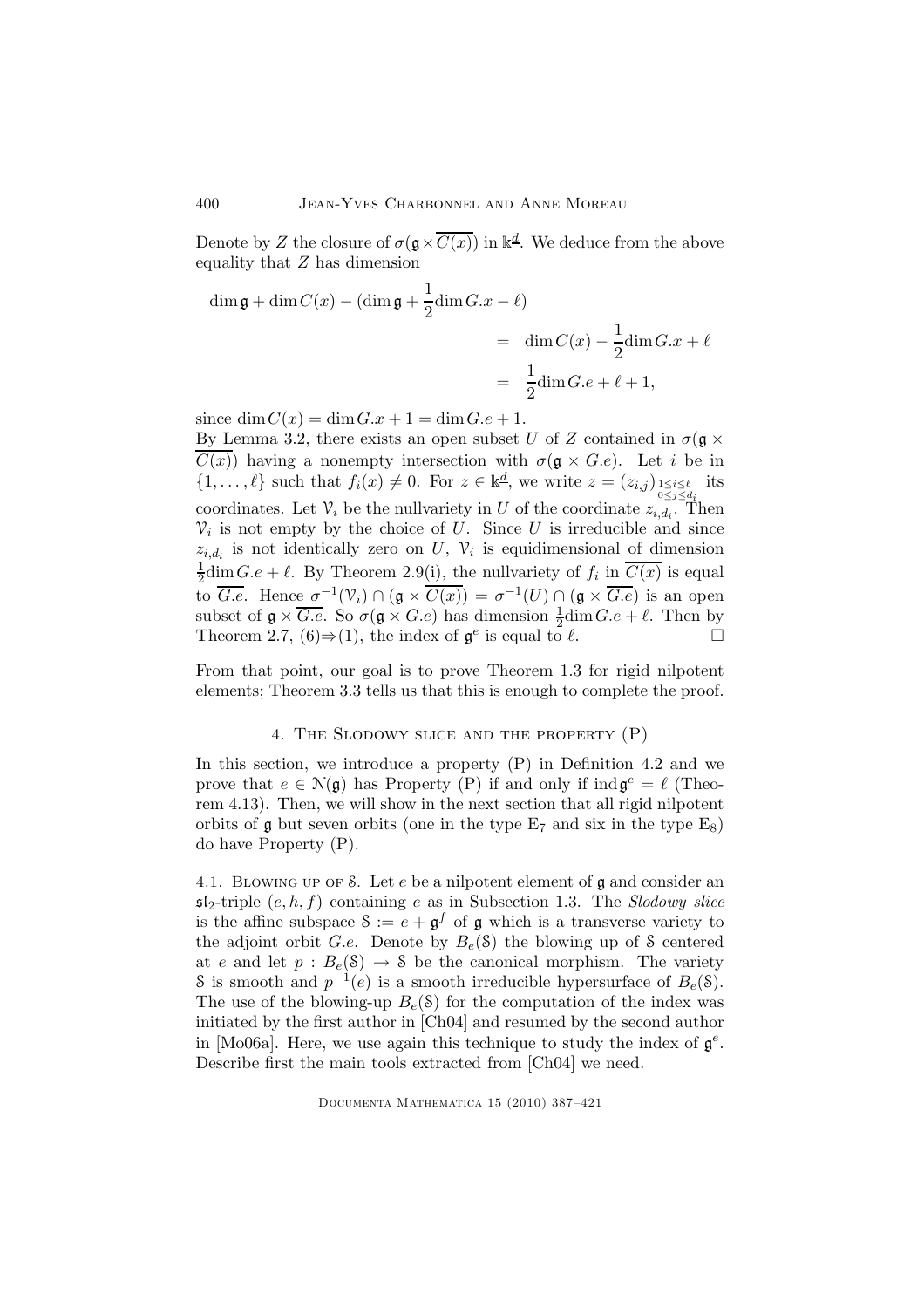For Y an open subset of  $B_e(\mathcal{S})$ , we denote by  $\mathbb{k}[Y]$  the algebra of regular functions on Y. By  $[Ch04, Théorème 3.3]$ , we have:

THEOREM 4.1. The following two assertions are equivalent:

(A) the equality ind  $\mathfrak{g}^e = \ell$  holds,

(B) there exists an affine open subset  $Y \subset B_e(\mathcal{S})$  such that  $Y \cap p^{-1}(e) \neq \emptyset$ and satisfying the following property:

> for any regular map  $\varphi \in \mathbb{K}[Y] \otimes_{\mathbb{K}} \mathfrak{g}$  such that  $\varphi(x) \in$  $[\mathfrak{g},p(x)]$  for all  $x \in Y$ , there exists  $\psi \in \mathbb{K}[Y] \otimes_{\mathbb{K}} \mathfrak{g}$  such that  $\varphi(x) = [\psi(x), p(x)]$  for all  $x \in Y$ .

An open subset  $\Omega \subset B_e(\mathcal{S})$  is called a big open subset if  $B_e(\mathcal{S}) \setminus \Omega$  has codimension at least 2 in  $B_e(S)$ . As explained in [Ch04, Section 2], there exists a big open subset  $\Omega$  of  $B_e(\mathcal{S})$  and a regular map

$$
\alpha : \Omega \to \mathrm{Gr}_{\ell}(\mathfrak{g})
$$

such that  $\alpha(x) = \mathfrak{g}^{p(x)}$  if  $p(x)$  is regular. Furthermore, the map  $\alpha$  is uniquely defined by this condition. In fact, this result is a consequence of [Sh94, Ch. VI, Theorem 1]. From now on,  $\alpha$  stands for the so-defined map. Since  $p^{-1}(e)$  is an hypersurface and since  $\Omega$  is a big open subset of  $B_e(\mathcal{S})$ , note that  $\Omega \cap p^{-1}(e)$  is a nonempty set. In addition,  $\alpha(x) \subset \mathfrak{g}^{p(x)}$ for all  $x \in \Omega$ .

DEFINITION 4.2. We say that e has Property (P) if  $\mathfrak{z}(\mathfrak{g}^e) \subset \alpha(x)$  for all x in  $\Omega \cap p^{-1}(e)$ .

Remark 4.3. Suppose that e is regular. Then  $\mathfrak{g}^e$  is a commutative algebra, i.e.  $\mathfrak{z}(\mathfrak{g}^e) = \mathfrak{g}^e$ . If  $x \in \Omega \cap p^{-1}(e)$ , then  $\alpha(x) = \mathfrak{g}^e$  since  $p(x) = e$  is regular in this case. On the other hand,  $\text{ind}\,\mathfrak{g}^e = \dim \mathfrak{g}^e = \ell$  since e is regular. So e has Property (P) and  $\text{ind}\,\mathfrak{g}^e=\ell$ .

4.2. On the property (P). This subsection aims to show: Property (P) holds for e if and only if  $\text{ind}\,\mathfrak{g}^e = \ell$ . As a consequence of Remark 4.3, we can (and will) assume that  $e$  is a nonregular nilpotent element of  $\mathfrak{g}$ . As a first step, we will state in Corollary 4.12 that, if (P) holds, then so does the assertion (B) of Theorem 4.1.

Let  $L_{\mathfrak{a}}$  be the S(g)-submodule of  $\varphi \in S(\mathfrak{g}) \otimes_{\mathbb{k}} \mathfrak{g}$  satisfying  $[\varphi(x),x] = 0$ for all x in  $\mathfrak g$ . It is known that  $L_{\mathfrak g}$  is a free module of basis  $\varphi_1,\ldots,\varphi_\ell$ , cf. [Di79]. We investigate an analogous property for the Slodowy slice  $S = e + \mathfrak{g}^f$ . We denote by  $S_{reg}$  the intersection of S and  $\mathfrak{g}_{reg}$ . As e is nonregular, the set  $(\mathcal{S} \setminus \mathcal{S}_{reg})$  contains e.

LEMMA 4.4. The set  $S \ S_{reg}$  has codimension 3 in S and each irreducible component of  $S \setminus S_{\text{reg}}$  contains e.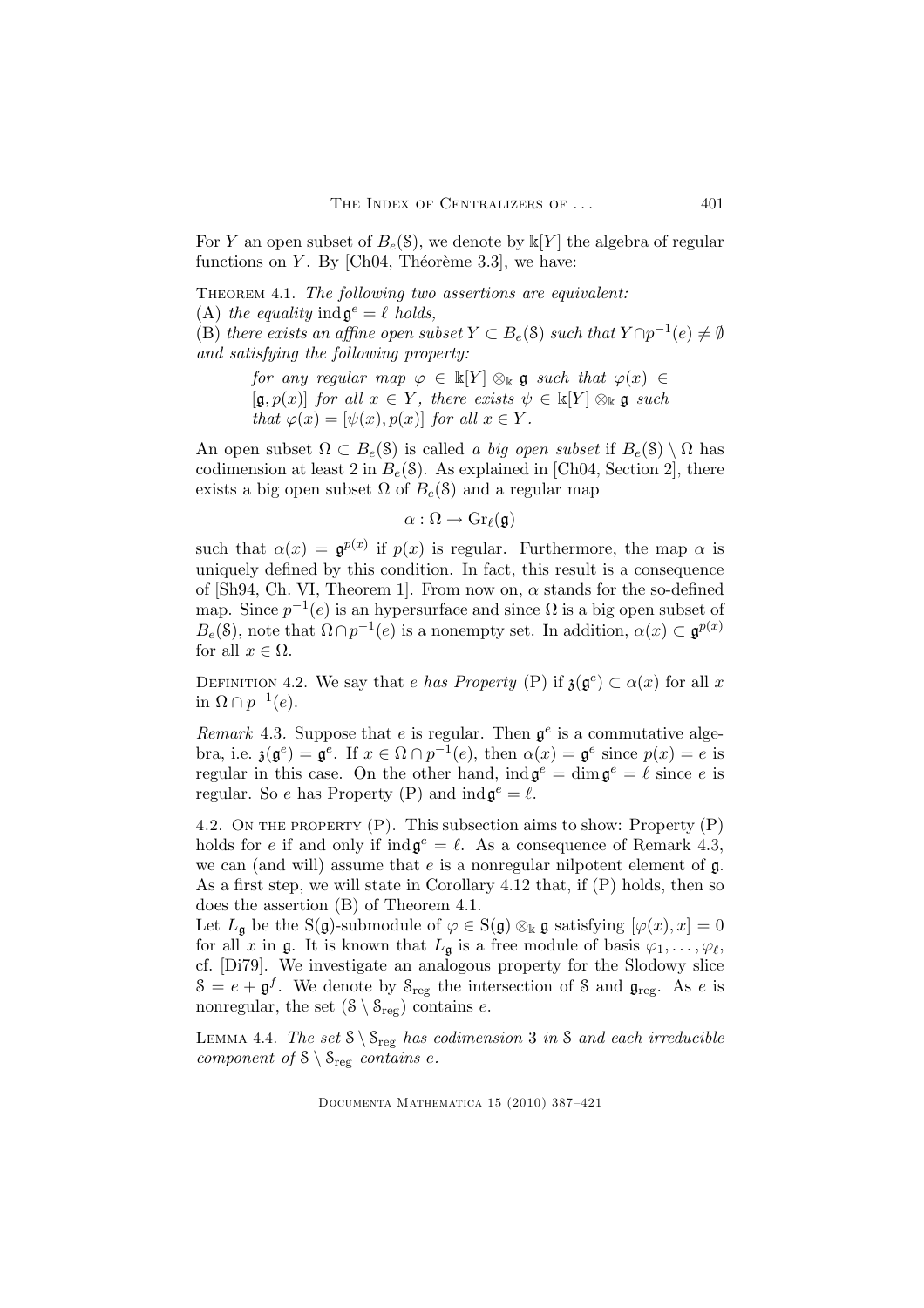Proof. Let us consider the morphism

$$
\begin{array}{ccc} G \times \mathbb{S} & \longrightarrow & \mathfrak{g} \\ (g, x) & \longmapsto & g(x) \end{array}
$$

By a Slodowy's result [Sl80], this morphism is a smooth morphism. So its fibers are equidimensional of dimension  $\dim \mathfrak{g}^f$ . In addition, by [V72],  $\mathfrak{g}\setminus\mathfrak{g}_{\text{reg}}$  is a G-invariant equidimensional closed subset of g of codimension 3. Hence  $S \ S_{reg}$  is an equidimensional closed subset of S of codimension 3.

Denoting by  $t \mapsto g(t)$  the one parameter subgroup of G generated by adh, S and  $S \setminus S_{reg}$  are stable under the action of  $t^{-2}g(t)$  for all t in  $\mathbb{k}^*$ . Furthermore, for all x in S,  $t^{-2}g(t)(x)$  goes to e when t goes to  $\infty$ , whence the lemma.  $\Box$ 

Denote by  $\mathbb{K}[\mathcal{S}]$  the algebra of regular functions on S and denote by  $L_{\mathcal{S}}$ the k[S]-submodule of  $\varphi \in \kappa[S] \otimes_{\kappa} \mathfrak{g}$  satisfying  $[\varphi(x), x] = 0$  for all x in S.

LEMMA 4.5. The module  $L_S$  is a free module of basis  $\varphi_1|_S,\ldots,\varphi_\ell|_S$  where  $\varphi_i|_{\mathcal{S}}$  is the restriction to  $\mathcal{S}$  of  $\varphi_i$  for  $i = 1, \ldots, \ell$ .

*Proof.* Let  $\varphi$  be in  $L_S$ . There are regular functions  $a_1, \ldots, a_\ell$  on  $S_{reg}$ satisfying

$$
\varphi(x) = a_1(x)\varphi_1|_{\mathcal{S}}(x) + \cdots + a_\ell(x)\varphi_\ell|_{\mathcal{S}}(x)
$$

for all  $x \in \mathcal{S}_{\text{reg}}$ , by Lemma 2.1(ii). By Lemma 4.4,  $\mathcal{S} \setminus \mathcal{S}_{\text{reg}}$  has codimension 3 in S. Hence  $a_1, \ldots, a_\ell$  have polynomial extensions to S since S is normal. So the maps  $\varphi_1|_s, \ldots, \varphi_\ell|_s$  generate  $L_s$ . Moreover, by Lemma 2.1(ii) for all  $x \in \mathcal{S}_{reg}$ ,  $\varphi_1(x), \ldots, \varphi_\ell(x)$  are linearly independent, whence the statement.

The following proposition accounts for an important step to interpret Assertion (B) of Theorem 4.1:

PROPOSITION 4.6. Let  $\varphi$  be in  $\mathbb{K}[\mathcal{S}] \otimes_{\mathbb{K}} \mathfrak{g}$  such that  $\varphi(x) \in [\mathfrak{g},x]$  for all x in a nonempty open subset of g. Then there exists a polynomial map  $\psi \in \mathbb{k}[\mathcal{S}] \otimes_{\mathbb{k}} \mathfrak{g}$  such that  $\varphi(x) = [\psi(x), x]$  for all  $x \in \mathcal{S}$ .

*Proof.* Since  $\mathfrak{g}^x$  is the orthogonal complement of  $[x, \mathfrak{g}]$  in  $\mathfrak{g}$ , our hypothesis says that  $\varphi(x)$  is orthogonal to  $\mathfrak{g}^x$  for all x in a nonempty open subset  $\mathcal{S}'$  of  $\mathcal{S}$ . The intersection  $\mathcal{S}' \cap \mathcal{S}_{reg}$  is not empty; so by Lemma 2.1(ii),  $\langle \varphi(x), \varphi_i |_{\mathcal{S}}(x) \rangle = 0$  for all  $i = 1, \ldots, \ell$  and for all  $x \in \mathcal{S}' \cap \mathcal{S}_{reg}$ . Therefore, by continuity,  $\langle \varphi(x), \varphi_i | s(x) \rangle = 0$  for all  $i = 1, \ldots, \ell$  and all  $x \in \mathcal{S}$ . Hence  $\varphi(x) \in [x, \mathfrak{g}]$  for all  $x \in \mathcal{S}_{reg}$  by Lemma 2.1(ii) again. Consequently by Lemma 4.4, Lemma 4.5 and the proof of the main theorem of [Di79],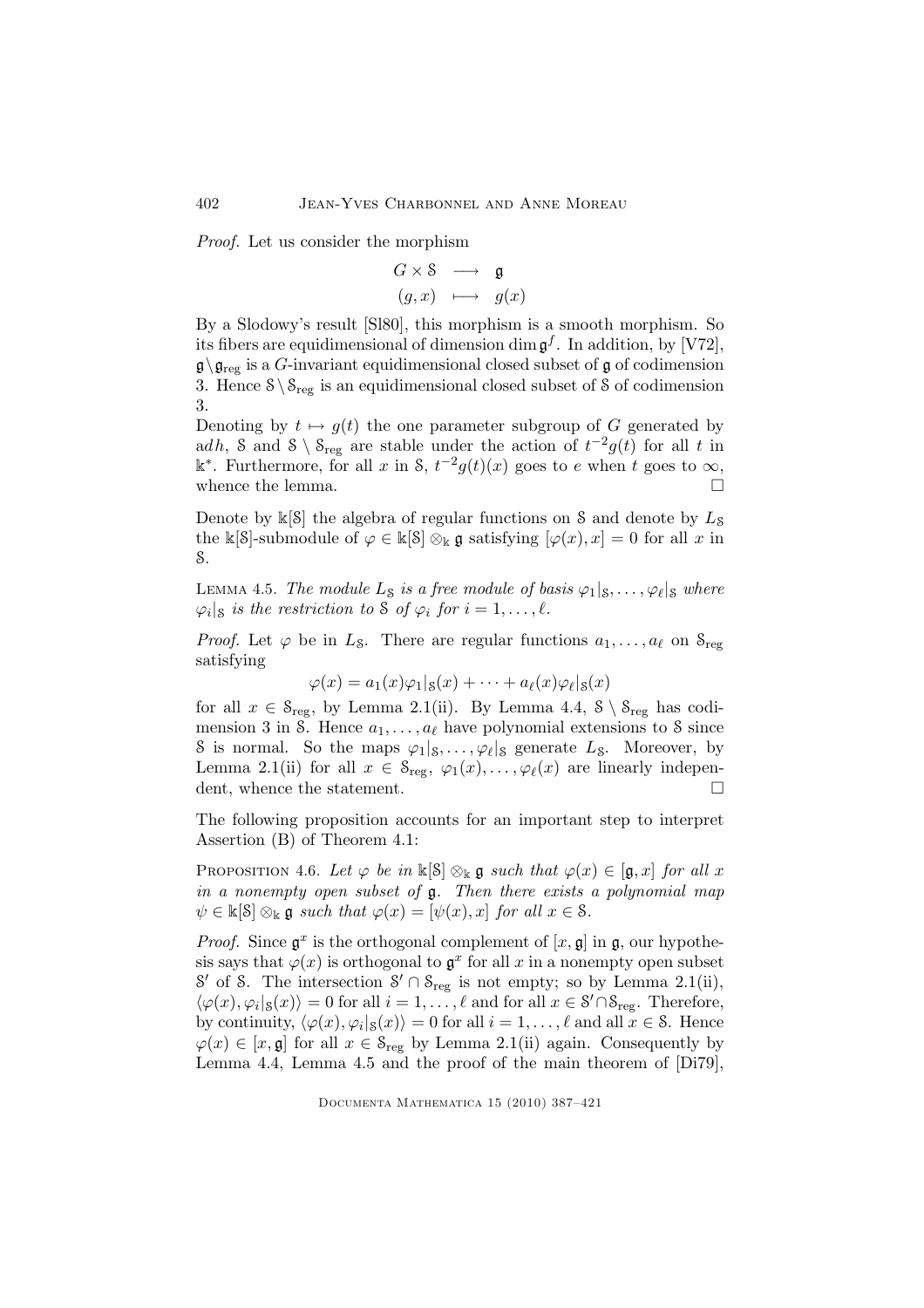there exists an element  $\psi \in \mathbb{k}[\mathcal{S}] \otimes_{\mathbb{k}} \mathfrak{g}$  which satisfies the condition of the proposition.

Let  $u_1, \ldots, u_m$  be a basis of  $\mathfrak{g}^f$  and let  $u_1^*, \ldots, u_m^*$  be the corresponding coordinate system of  $S = e + \mathfrak{g}^f$ . There is an affine open subset  $Y \subset$  $B_e(\mathcal{S})$  with  $Y \cap p^{-1}(e) \neq \emptyset$  such that  $\mathbb{k}[Y]$  is the set of linear combinations of monomials in  $(u_1^*)^{-1}, u_1^*, \ldots, u_m^*$  whose total degree is nonnegative. In particular, we have a global coordinates system  $u_1^*, v_2^*, \ldots, v_m^*$  on Y satisfying the relations:

(4) 
$$
u_2^* = u_1^* v_2^* \quad \dots, \quad u_m^* = u_1^* v_m^*.
$$

Note that, for  $x \in Y$ , we so have:  $p(x) = e + u_1^*(x)(u_1 + v_2^*(x)u_2 + ...)$  $\cdots + v_m^*(x)u_m$ ). So, the image of Y by p is the union of  $\{e\}$  and the complementary in S of the nullvariety of  $u_1^*$ . Let Y' be an affine open subset of Y contained in  $\Omega$  and having a nonempty intersection with  $p^{-1}(e)$ . Denote by  $L_{Y'}$  the set of regular maps  $\varphi$  from Y' to  $\mathfrak g$  satisfying  $[\varphi(x), p(x)] = 0$  for all  $x \in Y'$ .

LEMMA 4.7. Suppose that e has Property (P). For each  $z \in \mathfrak{z}(\mathfrak{g}^e)$ , there exists  $\psi_z \in \mathbb{K}[Y'] \otimes_{\mathbb{K}} \mathfrak{g}$  such that  $z - u_1^* \psi_z$  belongs to  $L_{Y'}$ .

*Proof.* Let z be in  $\mathfrak{z}(\mathfrak{g}^e)$ . Since  $Y' \subset \Omega$ , for each  $y \in Y'$ , there exists an affine open subset  $U_y$  of Y' containing y and regular maps  $\nu_1, \ldots, \nu_\ell$ from  $U_y$  to g such that  $\nu_1(x), \ldots, \nu_\ell(x)$  is a basis of  $\alpha(x)$  for all  $x \in U_y$ . Let  $y$  be in  $Y'$ . We consider two cases:

(1) Suppose  $p(y) = e$ .

Since e has Property (P), there exist regular functions  $a_1, \ldots, a_\ell$  on  $U_y$ satisfying

$$
z = a_1(x)\nu_1(x) + \cdots + a_\ell(x)\nu_\ell(x),
$$

for all  $x \in U_y \cap p^{-1}(e)$ . The intersection  $U_y \cap p^{-1}(e)$  is the set of zeroes of  $u_1^*$  in  $U_y$ . So there exists a regular map  $\psi$  from  $U_y$  to  $\mathfrak g$  which satisfies the equality:

 $z - u_1^* \psi = a_1 \nu_1 + \cdots + a_\ell \nu_\ell.$ 

Hence  $[z - u_1^*(x)\psi(x), p(x)] = 0$  for all  $x \in U_y$  since  $\alpha(x)$  is contained in  $\mathfrak{g}^{p(x)}$  for all  $x \in \Omega$ .

(2) Suppose  $p(y) \neq e$ .

Then we can assume that  $U_y \cap p^{-1}(e) = \emptyset$  and the map  $\psi = (u_1^*)^{-1}z$ satisfies the condition:  $[z - u_1^*(x)\psi(x), p(x)] = 0$  for all  $x \in U_y$ .

In both cases (1) or (2), we have found a regular map  $\psi_y$  from  $U_y$  to g satisfying:  $[z - (u_1^*\psi_y)(x), p(x)] = 0$  for all  $x \in U_y$ .

Let  $y_1, \ldots, y_k$  be in  $Y'$  such that the open subsets  $U_{y_1}, \ldots, U_{y_k}$  cover  $Y'$ . For  $i = 1, ..., k$ , we denote by  $\psi_i$  a regular map from  $U_{y_i}$  to  $\mathfrak g$  such that  $z - u_1^* \psi_i$  is in  $\Gamma(U_{y_i}, \mathcal{L})$  where  $\mathcal{L}$  is the localization of  $L_{Y'}$  on  $Y'$ .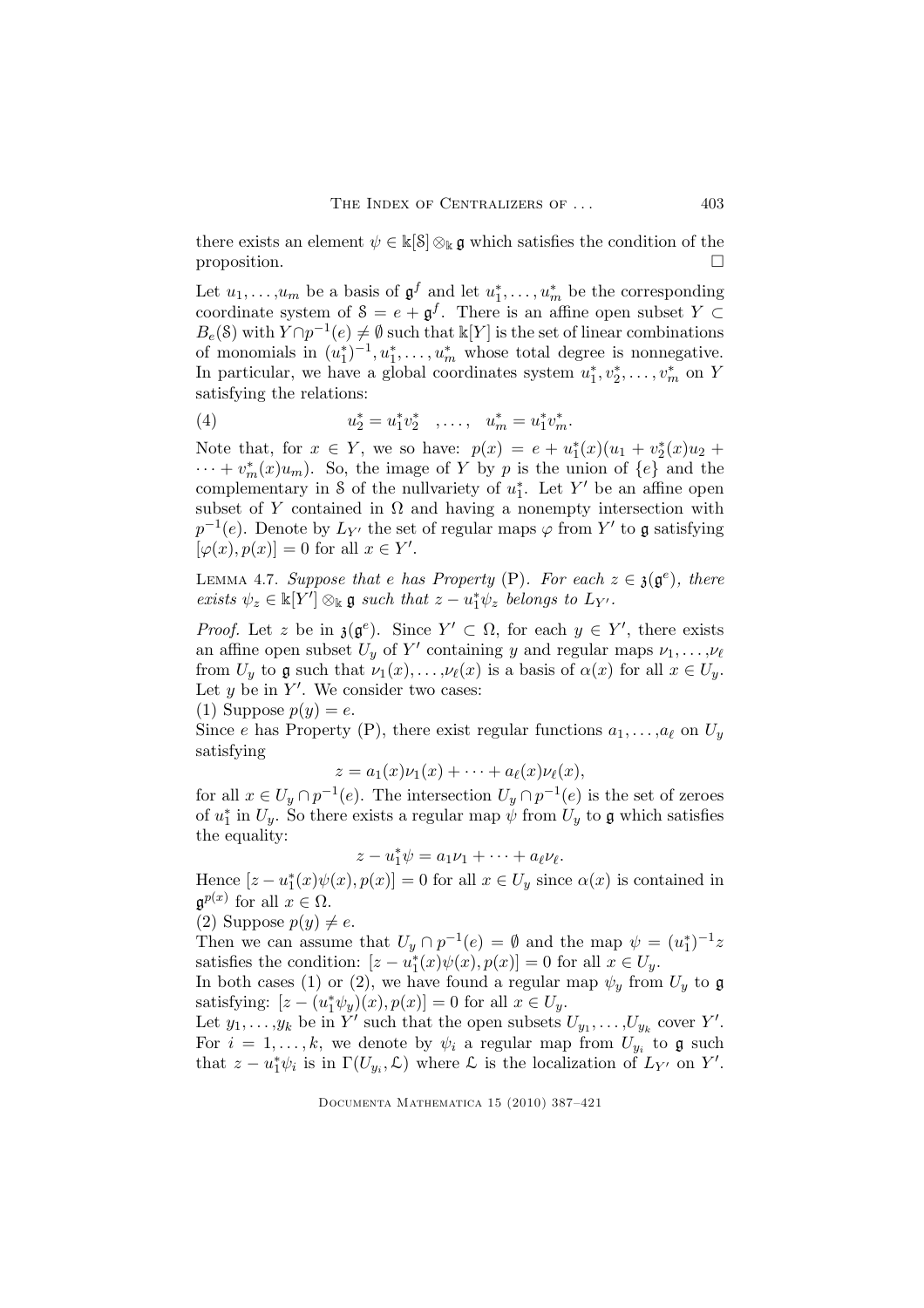Then for  $i, j = 1, ..., k, \psi_i - \psi_j$  is in  $\Gamma(U_{y_i} \cap U_{y_j}, \mathcal{L})$ . Since Y' is affine,  $H^1(Y', \mathcal{L}) = 0$ . So, for  $i = 1, \ldots, l$ , there exists  $\widetilde{\psi}_i$  in  $\Gamma(U_{y_i}, \mathcal{L})$  such that  $\psi_i - \psi_j$  is equal to  $\psi_i - \psi_j$  on  $U_{y_i} \cap U_{y_j}$  for all  $i, j$ . Then there exists a well-defined map  $\psi_z$  from Y' to g whose restriction to  $U_{y_i}$  is equal to  $\psi_i - \psi_i$  for all i, and such that  $z - u_1^* \psi_z$  belongs to  $L_{Y'}$ . Finally, the map  $\psi_z$  verifies the required property.

Let z be in  $\mathfrak{z}(\mathfrak{g}^e)$ . We denote by  $\varphi_z$  the regular map from Y to  $\mathfrak g$  defined by:

$$
(5\phi_z(x) = [z, u_1] + v_2^*(x)[z, u_2] + \cdots + v_m^*(x)[z, u_m],
$$
 for all  $x \in Y$ .

COROLLARY 4.8. Suppose that e has Property (P) and let z be in  $\mathfrak{z}(\mathfrak{g}^e)$ . There exists  $\psi_z$  in  $\mathbb{K}[Y'] \otimes_{\mathbb{K}} \mathfrak{g}$  such that  $\varphi_z(x) = [\psi_z(x), p(x)]$  for all  $x \in Y'.$ 

*Proof.* By Lemma 4.7, there exists  $\psi_z$  in  $\mathbb{k}[Y'] \otimes_{\mathbb{k}} \mathfrak{g}$  such that  $z - u_1^* \psi_z$ is in  $L_{Y'}$ . Then

$$
u_1^*\varphi_z(x) = [z, p(x)] = [z - u_1^*\psi_z(x), p(x)] + u_1^*[\psi_z(x), p(x)],
$$

for all  $x \in Y'$ . So the map  $\psi_z$  is convenient, since  $u_1^*$  is not identically zero on  $Y'$ .

The following lemma is easy but helpful for Proposition 4.10:

LEMMA 4.9. Let v be in  $\mathfrak{g}^e$ . Then, v belongs to  $\mathfrak{z}(\mathfrak{g}^e)$  if and only if  $[v, \mathfrak{g}^f] \subset [e, \mathfrak{g}].$ 

*Proof.* Since  $[x, \mathfrak{g}]$  is the orthogonal complement of  $\mathfrak{g}^x$  in  $\mathfrak{g}$  for all  $x \in \mathfrak{g}$ , we have:

$$
[v, \mathfrak{g}^f] \subset [e, \mathfrak{g}] \iff \langle [v, \mathfrak{g}^f], \mathfrak{g}^e \rangle = 0
$$
  

$$
\iff \langle [v, \mathfrak{g}^e], \mathfrak{g}^f \rangle = 0 \iff [v, \mathfrak{g}^e] \subset [f, \mathfrak{g}].
$$

But  $\mathfrak g$  is the direct sum of  $\mathfrak g^e$  and  $[f, \mathfrak g]$  and  $[v, \mathfrak g^e]$  is contained in  $\mathfrak g^e$  since  $v \in \mathfrak{g}^e$ . Hence  $[v, \mathfrak{g}^f]$  is contained in  $[e, \mathfrak{g}]$  if and only if v is in  $\mathfrak{z}(\mathfrak{g}^e)$ .  $\Box$ 

PROPOSITION 4.10. Suppose that e has Property (P) and let  $\varphi$  be in  $\Bbbk[Y] \otimes_{\Bbbk} \mathfrak{g}$  such that  $\varphi(x) \in [\mathfrak{g}, p(x)]$  for all  $x \in Y$ . Then there exists  $\psi$  in  $\mathbb{k}[Y'] \otimes_{\mathbb{k}} \mathfrak{g}$  such that  $\varphi(x) = [\psi(x), p(x)]$  for all  $x \in Y'$ .

*Proof.* Since  $\varphi$  is a regular map from Y to  $\mathfrak{g}$ , there is a nonnegative integer d and  $\widetilde{\varphi}\in\Bbbk[\mathcal{S}]\otimes_{\Bbbk}\mathfrak{g}$  such that

(6) 
$$
(u_1^*)^d(x)\varphi(x) = (\tilde{\varphi} \circ p)(x), \ \forall x \in Y
$$

and  $\widetilde{\varphi}$  is a linear combination of monomials in  $u_1^*, \ldots, u_m^*$  whose total degree is at least d. By hypothesis on  $\varphi$ , we deduce that for all  $x \in \mathcal{S}$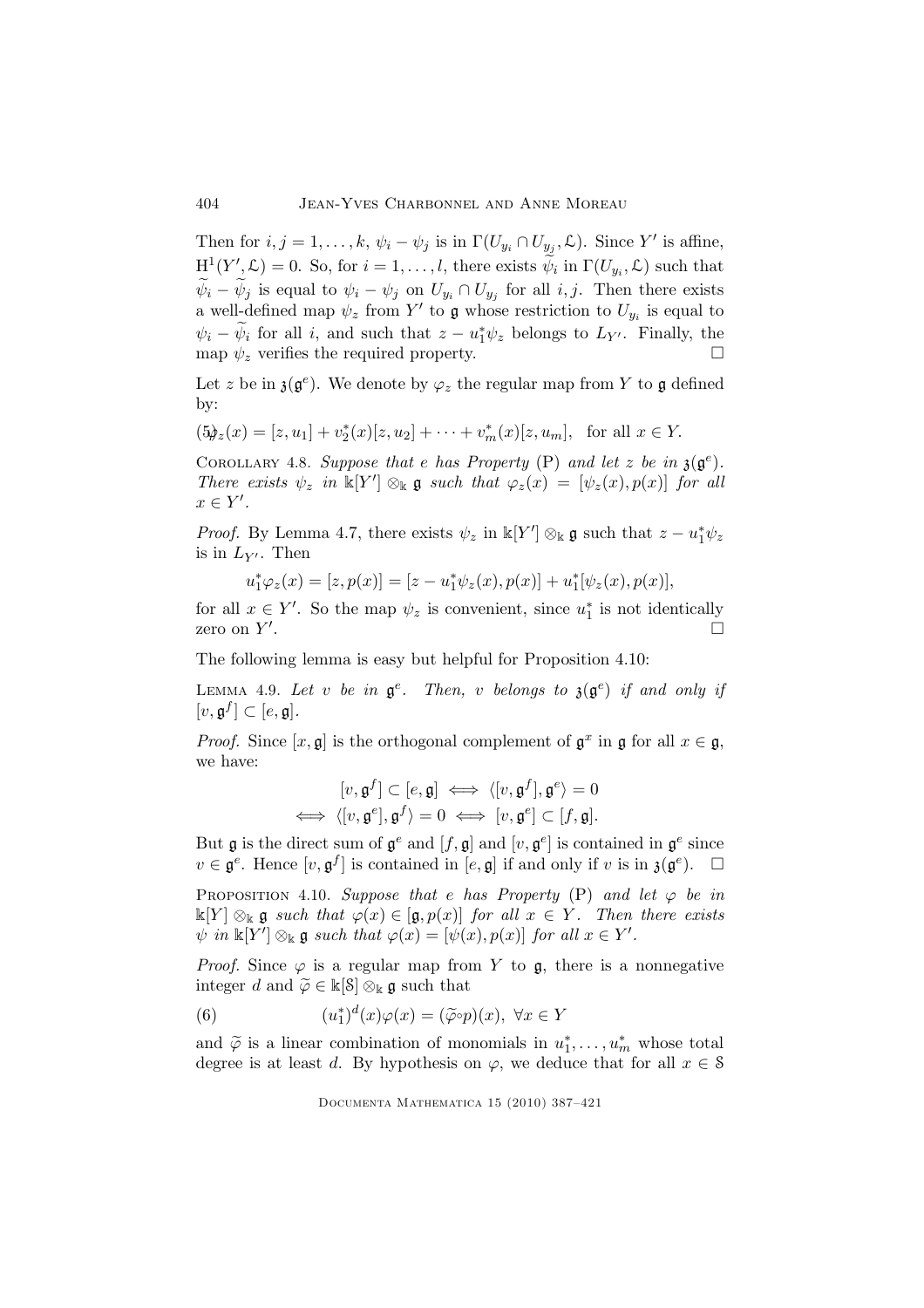such that  $u_1^*(x) \neq 0$ ,  $\widetilde{\varphi}(x)$  is in [g, x]. Hence by Proposition 4.6, there exists  $\widetilde{\psi}$  in k[S]  $\otimes_k \mathfrak{g}$  such that  $\widetilde{\varphi}(x) = [\widetilde{\psi}(x), x]$  for all  $x \in \mathcal{S}$ .

Denote by  $\psi'$  the sum of monomials of degree at least d in  $\psi$  and denote by  $\psi'$  the element of  $\mathbb{k}[Y] \otimes_{\mathbb{k}} \mathfrak{g}$  satisfying

(7) 
$$
(u_1^*)^d(x)\psi'(x) = (\widetilde{\psi}'\circ p)(x), \ \forall x \in Y.
$$

Then we set, for  $x \in Y$ ,  $\varphi'(x) := \varphi(x) - [\psi'(x), p(x)]$ . We have to prove the existence of an element  $\psi''$  in  $\mathbb{k}[Y'] \otimes_{\mathbb{k}} \mathfrak{g}$  such that  $\varphi'(x) =$  $[\psi''(x), p(x)]$  for all  $x \in Y'$ .

• If  $d = 0$ , then  $\varphi = \tilde{\varphi} \circ p$ ,  $\psi' = \psi$  and  $\varphi' = 0$ ; so  $\psi'$  is convenient in that case.

• If  $d = 1$ , we can write

$$
u_1^*(x)\varphi(x) = \widetilde{\varphi}(p(x))
$$
  
=  $[\widetilde{\psi}(p(x)), e + u_1^*(x)(u_1 + v_2^*(x)u_2 + \cdots + v_m^*(x)u_m)],$ 

for all  $x \in Y$ , whence we deduce

$$
u_1^*(x)(\varphi(x) - [\psi'(x), p(x)])
$$
  
=  $[\tilde{\psi}(e), e + u_1^*(x)(u_1 + v_2^*(x)u_2 + \dots + v_m^*(x)u_m)]$ 

for all  $x \in Y$ . Hence  $\tilde{\psi}(e)$  belongs to  $\mathfrak{g}^e$  and  $[\tilde{\psi}(e), u_i] \in [e, \mathfrak{g}]$  for all  $i = 1, \ldots, m$ , since  $\varphi(x) \in [e, \mathfrak{g}]$  for all  $x \in Y \cap p^{-1}(e)$ . Then  $\psi(e)$  is in  $\mathfrak{z}(\mathfrak{g}^e)$  by Lemma 4.9. So by Corollary 4.8,  $\varphi'$  has the desired property. • Suppose  $d > 1$ . For  $\underline{i} = (i_1, \ldots, i_m) \in \mathbb{N}^m$ , we set  $|\underline{i}| := i_1 + \cdots + i_m$  and we denote by  $\psi_{\underline{i}}$  the coefficient of  $(u_1^*)^{i_1} \cdots (u_m^*)^{i_m}$  in  $\widetilde{\psi}$ . By Corollary 4.8, it suffices to prove:

$$
\left\{\begin{array}{ll} \psi_{\underline{i}}=0 & \text{if }|\underline{i}|
$$

.

For  $\underline{i} \in \mathbb{N}^m$  and  $j \in \{1, \ldots, m\}$ , we define the element  $\underline{i}(j)$  of  $\mathbb{N}^m$  by:

$$
i(j) := (i_1, \ldots, i_{j-1}, i_j + 1, i_{j+1}, \ldots, i_m).
$$

It suffices to prove:

*Claim* 4.11. For  $|i| \leq d-1$ ,  $\psi_i$  is an element of  $\mathfrak{g}^e$  such that  $[\psi_i, u_j]$  +  $[\psi_{\underline{i}(j)}, e] = 0 \text{ for } j = 1, \ldots, m.$ 

Indeed, by Lemma 4.9, if

$$
[\psi_{\underline{i}}, u_j] + [\psi_{\underline{i}(j)}, e] = 0 \text{ and } \psi_{\underline{i}} \in \mathfrak{g}^e
$$

for all  $j = 1, \ldots, m$ , then  $\psi_{\underline{i}} \in \mathfrak{z}(\mathfrak{g}^e)$ . Furthermore, if

$$
[\psi_{\underline{i}}, u_j] + [\psi_{\underline{i}(j)}, e] = 0 \text{ and } \psi_{\underline{i}} \in \mathfrak{g}^e \text{ and } \psi_{\underline{i}(j)} \in \mathfrak{g}^e
$$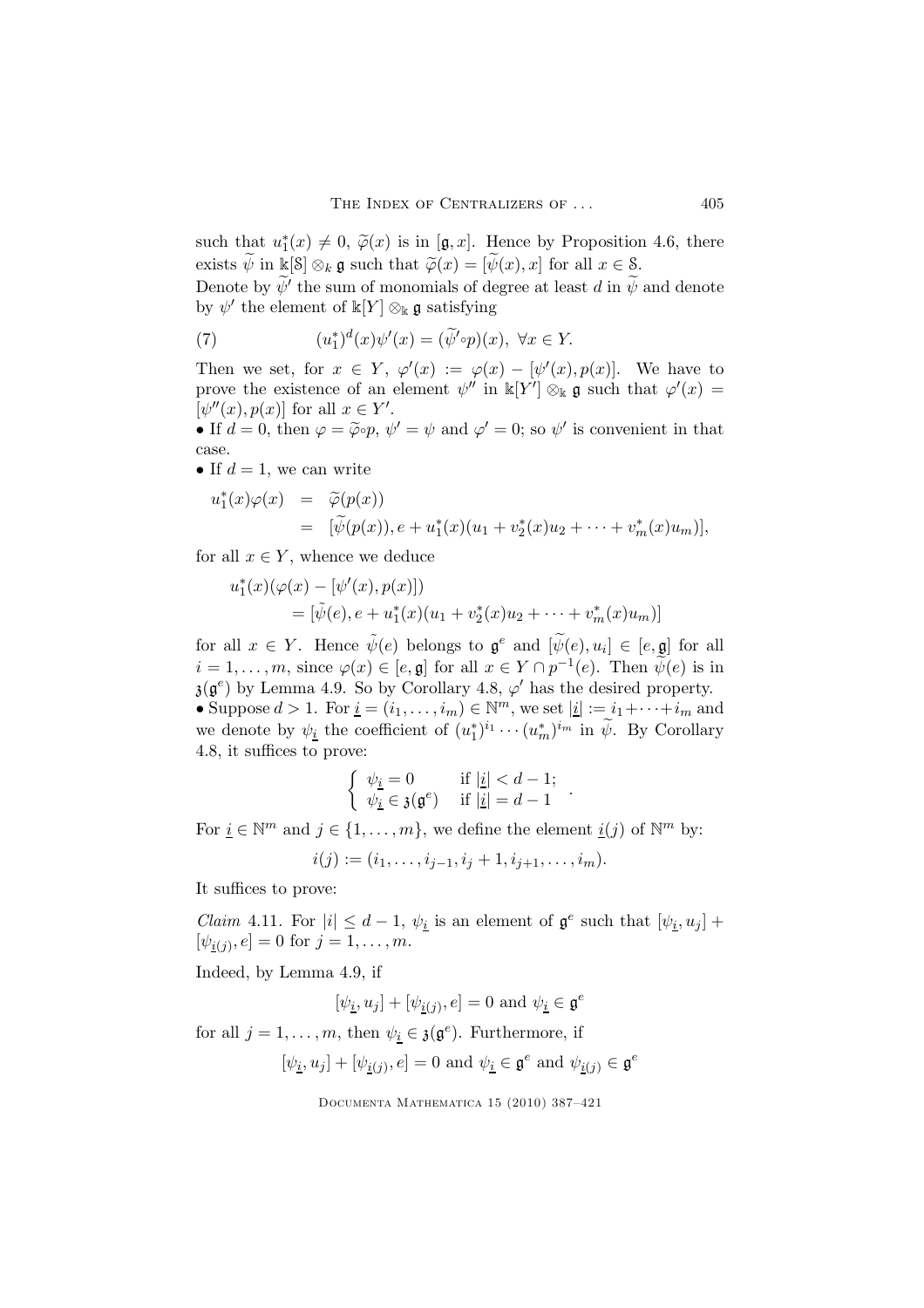for all  $j = 1, ..., m$ , then  $\psi_{\underline{i}} = 0$  since  $\mathfrak{z}(\mathfrak{g}^e) \cap \mathfrak{g}^f = 0$ . So only remains to prove Claim 4.11.

We prove the claim by induction on |i|. Arguing as in the case  $d = 1$ , we prove the claim for  $|\underline{i}| = 0$ . We suppose the claim true for all  $|\underline{i}| \leq l - 1$ for some  $0 < l \leq d-2$ . We have to prove the statement for all  $|i| \leq l$ . By what foregoes and by induction hypothesis,  $\psi_{i} = 0$  for  $|i| \leq l - 2$ . For  $k = l + 1, l + 2$ , we consider the ring  $\mathbb{k}[\tau_k]$  where  $\tau_k^k = 0$ . Since  $(u_1^*)^d$ vanishes on the set of  $\mathbb{k}[\tau_{l+1}]$ -points  $x = x_0 + x_1 \tau_{l+1} + \cdots + x_l \tau_{l+1}^l$  of Y whose source  $x_0$  is a zero of  $u_1^*$ ,

$$
0 = [\widetilde{\psi}(e + \tau_{l+1}v), e + \tau_{l+1}v] = \sum_{|i|=l} \tau_{l+1}^l [\psi_i, e](u_1^*)^{i_1} \cdots (u_m^*)^{i_m}(v),
$$

for all  $v \in \mathfrak{g}^f$ . So  $\psi_i \in \mathfrak{g}^e$  for  $|i| = l$ . For  $|i|$  equal to l, the term in

$$
\tau_{l+2}^{l+1}(u_1^*)^{i_1}\cdots (u_{i_{j-1}}^*)^{i_{j-1}}(u_{i_j+1}^*)^{i_j+1}(u_{i_{j+1}}^*)^{i_{j+1}}\cdots (u_m^*)^{i_m}(v)
$$

of  $[\tilde{\psi}(e + \tau_{l+2}v), e + \tau_{l+2}v]$  is equal to  $[\psi_{\underline{i}(j)}, e] + [\psi_{\underline{i}}, u_j]$ . Since  $(u_1^*)^d$ vanishes on the set of  $\mathbb{k}[\tau_{l+2}]$ -points of Y whose source is a zero of  $u_1^*$ , this term is equal to 0, whence the claim.

Recall that Y' is an affine open subset of Y contained in  $\Omega$  and having a nonempty intersection with  $p^{-1}(e)$ .

COROLLARY 4.12. Suppose that e has Property (P). Let  $\varphi$  be in  $\mathbb{k}[Y'] \otimes_{\mathbb{k}} \mathfrak{g}$ such that  $\varphi(x) \in [\mathfrak{g}, p(x)]$  for all  $x \in Y'$ . Then there exists  $\psi$  in  $\Bbbk[Y'] \otimes_{\Bbbk} \mathfrak{g}$ such that  $\varphi(x) = [\psi(x), p(x)]$  for all  $x \in Y'$ .

*Proof.* For  $a \in \mathbb{K}[Y]$ , denote by  $D(a)$  the principal open subset defined by a. Let  $D(a_1), \ldots, D(a_m)$  be an open covering of Y' by principal open subsets of Y, with  $a_1, \ldots, a_k$  in  $\mathbb{K}[Y]$ . Since  $\varphi$  is a regular map from Y' to **g**, there is  $m_i \geq 0$  such that  $a_i^{m_i} \varphi$  is the restriction to Y' of some regular map  $\varphi_i$  from Y to  $\mathfrak{g}$ . For  $m_i$  big enough,  $\varphi_i$  vanishes on  $Y \setminus D(a_i)$ ; hence  $\varphi_i(x) \in [\mathfrak{g},p(x)]$  for all  $x \in Y$ . So, by Proposition 4.6, there is a regular map  $\psi_i$  from Y' to  $\mathfrak g$  such that  $\varphi_i(x) = [\psi_i(x), p(x)]$  for all  $x \in Y'$ . Then for all  $x \in D(a_i)$ , we have  $\varphi(x) = [a_i(x)^{-m_i}\psi_i(x), p(x)]$ . Since Y' is an affine open subset of Y, there exists a regular map  $\psi$  from Y' to **g** which satisfies the condition of the corollary.  $\Box$ 

We are now in position to prove the main result of this section:

THEOREM 4.13. The equality  $\text{ind } \mathfrak{g}^e = \ell$  holds if and only if e has Property (P).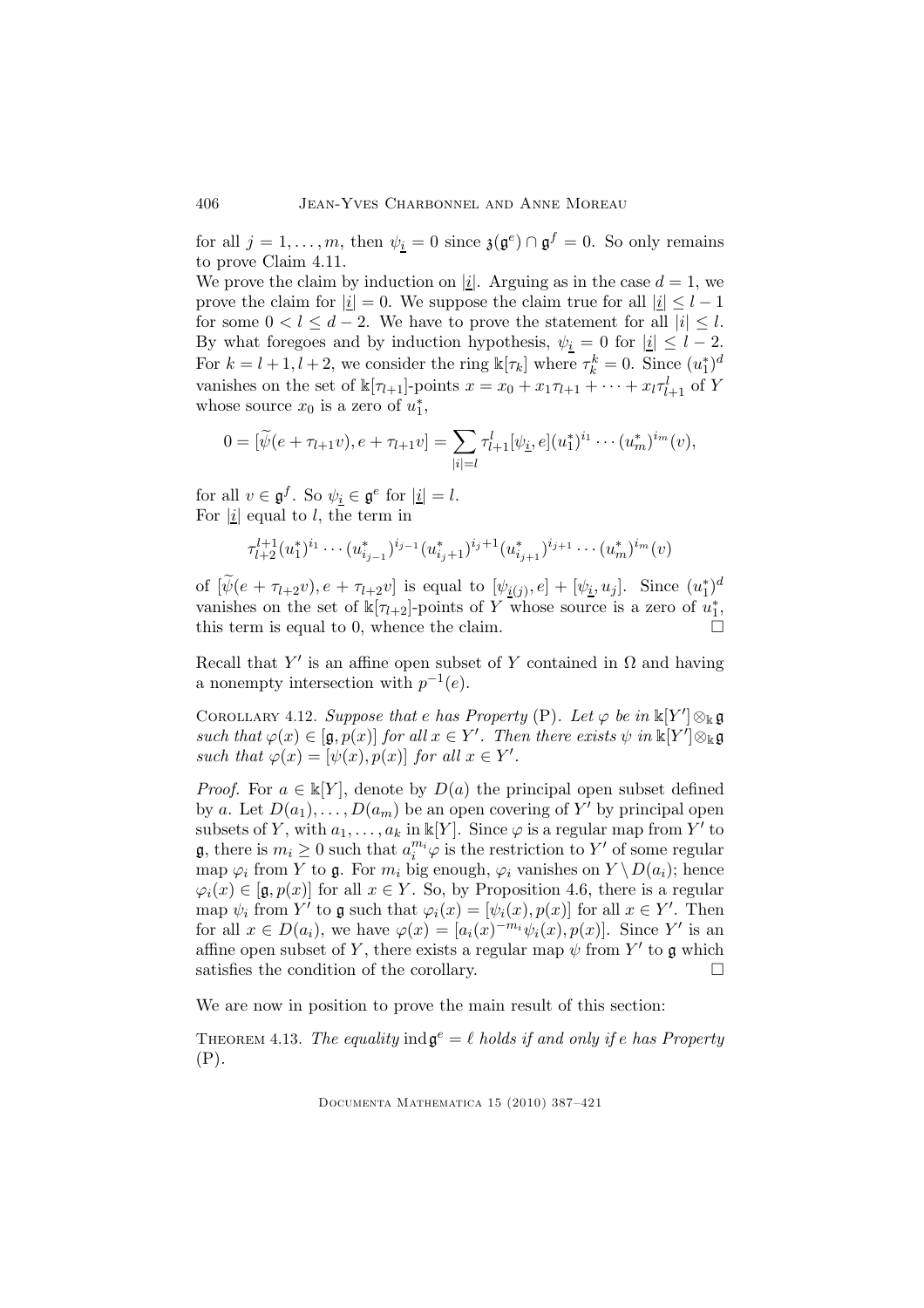*Proof.* By Corollary 4.12, if e has Property  $(P)$ , then Assertion  $(B)$  of Theorem 4.1 is satisfied. Conversely, suppose that  $\text{ind } \mathfrak{g}^e = \ell$  and show that e has Property (P). By Theorem 4.1,  $(A) \Rightarrow (B)$ , Assertion (B) is satisfied. We choose an affine open subset Y' of Y, contained in  $\Omega$ , such that  $Y' \cap p^{-1}(e) \neq$  and verifying the condition of the assertion (B). Let  $z \in \mathfrak{z}(\mathfrak{g}^e)$ . Recall that the map  $\varphi_z$  is defined by (5). Let x be in Y'. If  $u_1^*(x) \neq 0$ , then  $\varphi_z(x)$  belongs to [ $\mathfrak{g}, p(x)$ ] by (5). If  $u_1^*(x) = 0$ , then by Lemma 4.9,  $\varphi_z(x)$  belongs to  $[e, \mathfrak{g}]$ . So there exists a regular map  $\psi$ from Y' to g such that  $\varphi_z(x) = [\psi(x), p(x)]$  for all  $x \in Y'$  by Assertion (B). Hence we have

$$
[z-u_1^*\psi(x),p(x)]=0,
$$

for all  $x \in Y'$  since  $(u_1^*\varphi_z)(x) = [z, p(x)]$  for all  $x \in Y$ . So  $\alpha(x)$  contains z for all x in  $\Omega \cap Y' \cap p^{-1}(e)$ . Since  $p^{-1}(e)$  is irreducible, we deduce that e has Property  $(P)$ .

4.3. A new formulation of the property (P). Recall that Property (P) is introduced in Definition 4.2. As has been noticed in the proof of Lemma 4.4, the morphism  $G \times \mathcal{S} \to \mathfrak{g}, (g, x) \mapsto g(x)$  is smooth. As a consequence, the set  $S_{reg}$  of  $v \in S$  such that v is regular is a nonempty open subset of S. For x in  $S_{reg}$ ,  $\mathfrak{g}^{e+t(x-e)}$  has dimension  $\ell$  for all t in a nonempty open subset of k since  $x = e + (x - e)$  is regular. Furthermore, since k has dimension 1, [Sh94, Ch. VI, Theorem 1] asserts that there is a unique regular map

$$
\beta_x:\Bbbk\to \mathrm{Gr}_\ell(\mathfrak{g})
$$

satisfying  $\beta_x(t) = \mathfrak{g}^{e+t(x-e)}$  for all t in a nonempty open subset of k. Recall that Y is an affine open subset of  $B_e(S)$  with  $Y \cap p^{-1}(e) \neq \emptyset$  and that  $u_1^*, v_2^*, \ldots, v_m^*$  is a global coordinates system of Y, cf. (4). Let  $S'_{reg}$ be the subset of x in  $S_{reg}$  such that  $u_1^*(x) \neq 0$ . For x in  $S'_{reg}$ , we denote by  $\tilde{x}$  the element of Y whose coordinates are  $0, v_2^*(x), \ldots, v_m^*(x)$ .

LEMMA 4.14. Let x be in  $S'_{reg}$ . (i) The subspace  $\beta_x(0)$  is contained in  $\mathfrak{g}^e$ . (ii) If  $\widetilde{x} \in \Omega$ , then  $\alpha(\widetilde{x}) = \beta_x(0)$ .

*Proof.* (i) The map  $\beta_x$  is a regular map and  $[\beta_x(t), e + t(x - e)] = 0$  for all t in a nonempty open subset of k. So,  $\beta_x(0)$  is contained in  $\mathfrak{g}^e$ .

(ii) Since  $S'_{reg}$  has an empty intersection with the nullvariety of  $u_1^*$  in S, the restriction of p to  $p^{-1}(\mathcal{S}'_{reg})$  is an isomorphism from  $p^{-1}(\mathcal{S}'_{reg})$  to  $\mathcal{S}'_{\text{reg}}$ . Furthermore,  $\beta_x(t) = \alpha (p^{-1}(e + tx - te))$  for any t in k such that  $e + t(x - e)$  belongs to  $S'_{reg}$  and  $p^{-1}(e + tx - te)$  goes to  $\tilde{x}$  when t goes to 0. Hence  $\beta_x(0)$  is equal to  $\alpha(\tilde{x})$  since  $\alpha$  and  $\beta$  are regular maps.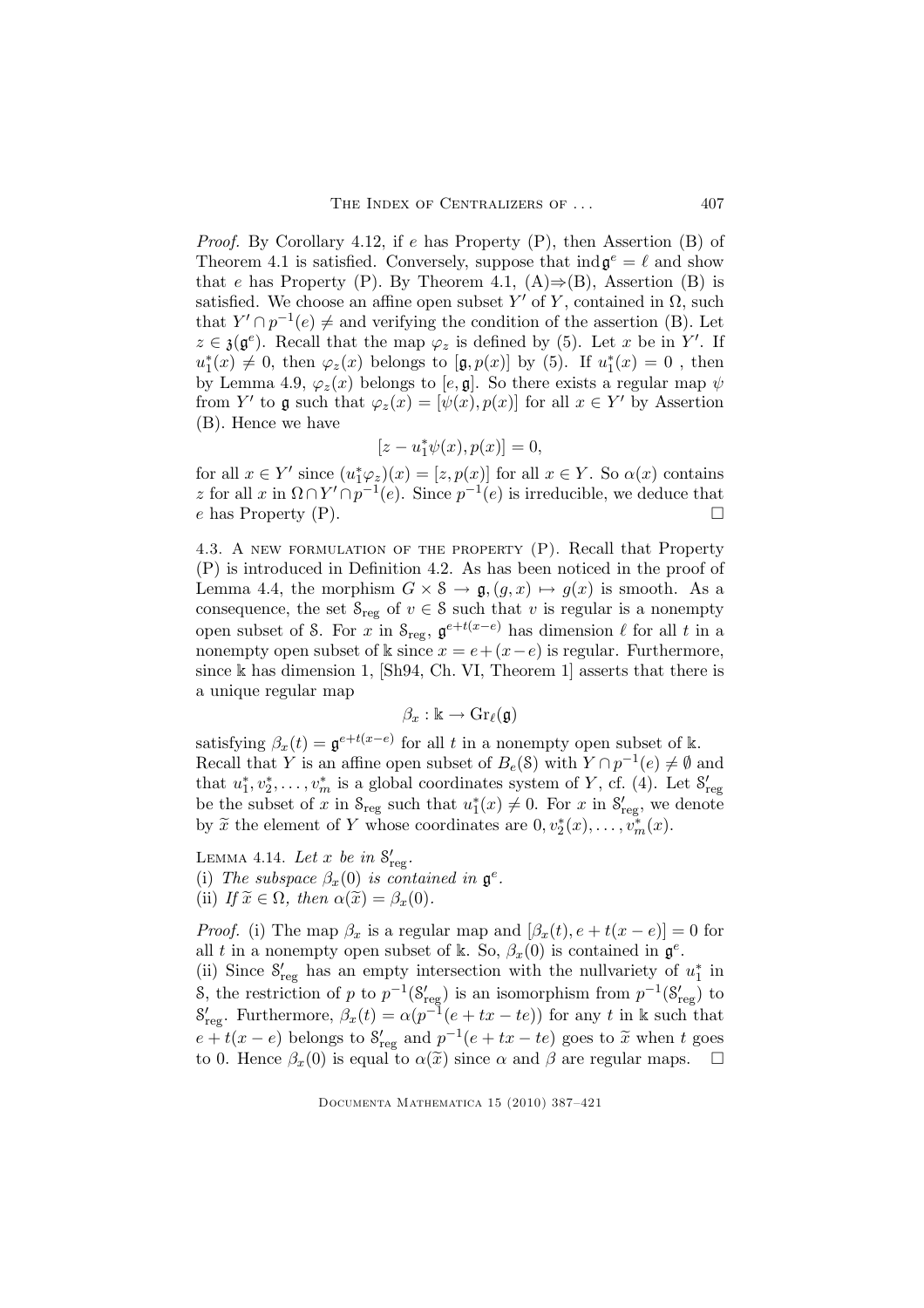COROLLARY 4.15. The element e has Property (P) if and only if  $\mathfrak{z}(\mathfrak{g}^e) \subset$  $\beta_x(0)$  for all x in a nonempty open subset of  $S_{\text{reg}}$ .

*Proof.* The map  $x \mapsto \tilde{x}$  from  $S'_{reg}$  to Y is well-defined and its image is an open subset of  $Y \cap p^{-1}(e)$ . Let  $S''_{reg}$  be the set of  $x \in S'_{reg}$  such that  $\widetilde{x} \in \Omega$  and let Y'' be the image of  $S''_{reg}$  by the map  $x \mapsto \widetilde{x}$ . Then  $S''_{reg}$  is open in  $S_{reg}$  and Y'' is dense in  $\Omega \cap p^{-1}(e)$  since  $p^{-1}(e)$  is irreducible. Furthermore, the image of a dense open subset of  $S''_{reg}$  by the map  $x \mapsto \tilde{x}$ is dense in Y''. Since  $\alpha$  is regular, e has property (P) if and only if  $\alpha(x)$ contains  $\mathfrak{z}(\mathfrak{g}^e)$  for all x in a dense subset of Y''. By Lemma 4.14(ii), the latter property is equivalent to the fact that  $\beta_x(0)$  contains  $\mathfrak{z}(\mathfrak{g}^e)$  for all x in a dense open subset of  $S''_{\text{re}}$  $r_{\text{reg}}$ .

COROLLARY 4.16. (i) If  $\mathfrak{z}(\mathfrak{g}^e)$  is generated by  $\varphi_1(e), \ldots, \varphi_\ell(e)$ , then e has Property  $(P)$ .

(ii) If  $\mathfrak{z}(\mathfrak{g}^e)$  has dimension 1, then e has Property (P).

*Proof.* Recall that  $\varphi_i(e)$  belongs to  $\mathfrak{z}(\mathfrak{g}^e)$ , for all  $i = 1, ..., \ell$ , by Lemma 2.1(i). Moreover, for all x in  $S_{reg}$  and all  $i = 1, \ldots, \ell$ ,  $\varphi_i(e + t(x - e))$  belongs to  $\mathfrak{g}^{e+t(x-e)}$  for any t in k. So by continuity,  $\varphi_i(e)$  belongs to  $\beta_x(0)$ . As a consequence, whenever  $\mathfrak{z}(\mathfrak{g}^e)$  is generated by  $\varphi_1(e), \ldots, \varphi_\ell(e), e$  has Property (P) by Corollary 4.15.

(ii) is an immediate consequence of (i) since  $\varphi_1(e) = e$  by our choice of  $d_1$ .

5. Proof of Theorem 1.3 for rigid nilpotent orbits

We intend to prove in this section the following theorem:

THEOREM 5.1. Suppose that  $\mathfrak g$  is reductive and let e be a rigid nilpotent element of  $\mathfrak g$ . Then the index of  $\mathfrak g^e$  is equal to  $\ell$ .

Theorem 5.1 will complete the proof of Theorem 1.3 by Theorem 3.3. As explained in introduction, we can assume that  $\mathfrak g$  is simple. We consider two cases, according to g has classical type or exceptional type.

5.1. The classical case. Assume that g is simple of classical type. More precisely, assume that  $\mathfrak g$  is one of the Lie algebras  $\mathfrak s\mathfrak l_{\ell+1}(\mathbb k)$ ,  $\mathfrak{so}_{2\ell+1}(\mathbb{k}), \, \mathfrak{sp}_{2\ell}(\mathbb{k}), \, \mathfrak{so}_{2\ell}(\mathbb{k}).$ 

LEMMA 5.2. Let m be a positive integer such that  $x^m - \text{tr} x^m$  belongs to  $\mathfrak g$  for all  $x$  in  $\mathfrak g$ . Then  $e^m$  belongs to the subspace generated by  $\varphi_1(e), \ldots, \varphi_\ell(e).$ 

*Proof.* Recall that  $L_{\mathfrak{g}}$  is the submodule of elements  $\varphi$  of  $S(\mathfrak{g}) \otimes_{\mathbb{k}} \mathfrak{g}$  such that  $[x,\varphi(x)] = 0$  for all x in g. According to [Di79],  $L_{\mathfrak{a}}$  is a free module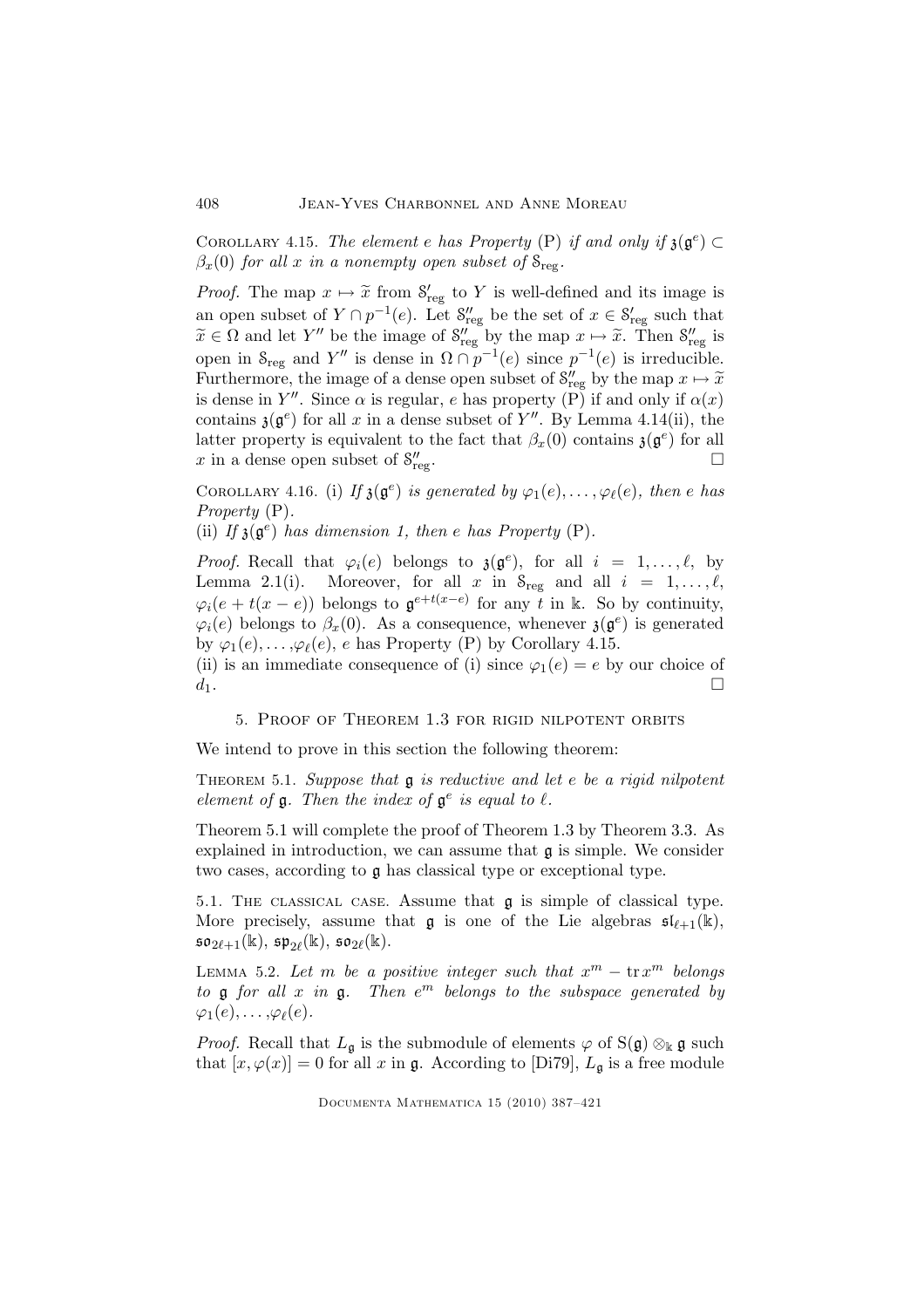generated by the  $\varphi'_i s$ . For all x in  $\mathfrak{g}, [x, x^m] = 0$ . Hence there exist polynomial functions  $a_1, \ldots, a_\ell$  on  $\mathfrak g$  such that

$$
x^m - \operatorname{tr} x^m = a_1(x)\varphi_1(x) + \cdots + a_\ell(x)\varphi_\ell(x)
$$

for all x in  $\mathfrak{g}$ , whence the lemma.

THEOREM 5.3. Let e be a rigid nilpotent element. Then  $\mathfrak{z}(\mathfrak{g}^e)$  is generated by powers of e. In particular, the index of  $\mathfrak{g}^e$  is equal to  $\ell$ .

*Proof.* Let us prove the first assertion. If  $\mathfrak g$  has type A or C, then  $\mathfrak z(\mathfrak g^e)$ is generated by powers of  $e$  by [Mo06c, Théorème 1.1.8] or [Y06b]. So we can assume that g has type B or D.

Set  $n := 2\ell + 1$  if  $\mathfrak g$  has type  $B_{\ell}$  and  $n := 2\ell$  if  $\mathfrak g$  has type  $D_{\ell}$ . Denote by  $(n_1,\ldots,n_k)$ , with  $n_1\geq \cdots \geq n_k$ , the partition of n corresponding to the nilpotent element e. By [Mo06c, Théorème 1.1.8] or [Y06b],  $\mathfrak{z}(\mathfrak{g}^e)$ is not generated by powers of e if and only if  $n_1$  and  $n_2$  are both odd integers and  $n_3 < n_2$ . On the other hand, since e is rigid,  $n_k$  is equal to 1,  $n_i \leq n_{i+1} \leq n_i + 1$  and all odd integers of the partition  $(n_1, \ldots, n_k)$ have a multiplicity different from 2 [Ke83, Sp82, ch. II] or [CMa93, Corollary 7.3.5]. Hence, the preceding criterion is not satisfied for e. Then, the second assertion results from Lemma 5.2, Corollary 4.16(i) and Theorem 4.13.

Remark 5.4. Yakimova's proof of Elashvili's conjecture in the classical case is shorter and more elementary [Y06a]. The results of Section 4 will serve the exceptional case in a more relevant way.

5.2. The exceptional case. We let in this subsection g be simple of exceptional type and we assume that  $e$  is a nonzero rigid nilpotent element of g. The dimension of the center of centralizers of nilpotent elements has been recently described in [LT08, Theorem 4]. On the other hand, we have explicit computations for the rigid nilpotent orbits in the exceptional types due to A.G. Elashvili. These computations are collected in [Sp82, Appendix of Chap. II] and a complete version was published later in [E85b]. From all this, we observe that the center of  $\mathfrak{g}^e$  has dimension 1 in most cases. In more details, we have:

PROPOSITION 5.5. Let  $e$  be nonzero rigid nilpotent element of  $\mathfrak{g}$ .

(i) Suppose that **g** has type  $G_2$ ,  $F_4$  or  $E_6$ . Then  $\dim \mathfrak{z}(\mathfrak{g}^e) = 1$ .

(ii) Suppose that  $\mathfrak g$  has type  $E_7$ . If  $\mathfrak g^e$  has dimension 41, then  $\dim \mathfrak g(\mathfrak g^e)$  = 2; otherwise  $\dim \mathfrak{z}(\mathfrak{g}^e) = 1$ .

(iii) Suppose that  $\mathfrak g$  has type E<sub>8</sub>. If  $\mathfrak g^e$  has dimension 112, 84, 76, or 46, then  $\dim \mathfrak{z}(\mathfrak{g}^e) = 2$ , if  $\mathfrak{g}^e$  has dimension 72, then  $\dim \mathfrak{z}(\mathfrak{g}^e) = 3$ ; otherwise  $\dim \mathfrak{z}(\mathfrak{g}^e) = 1.$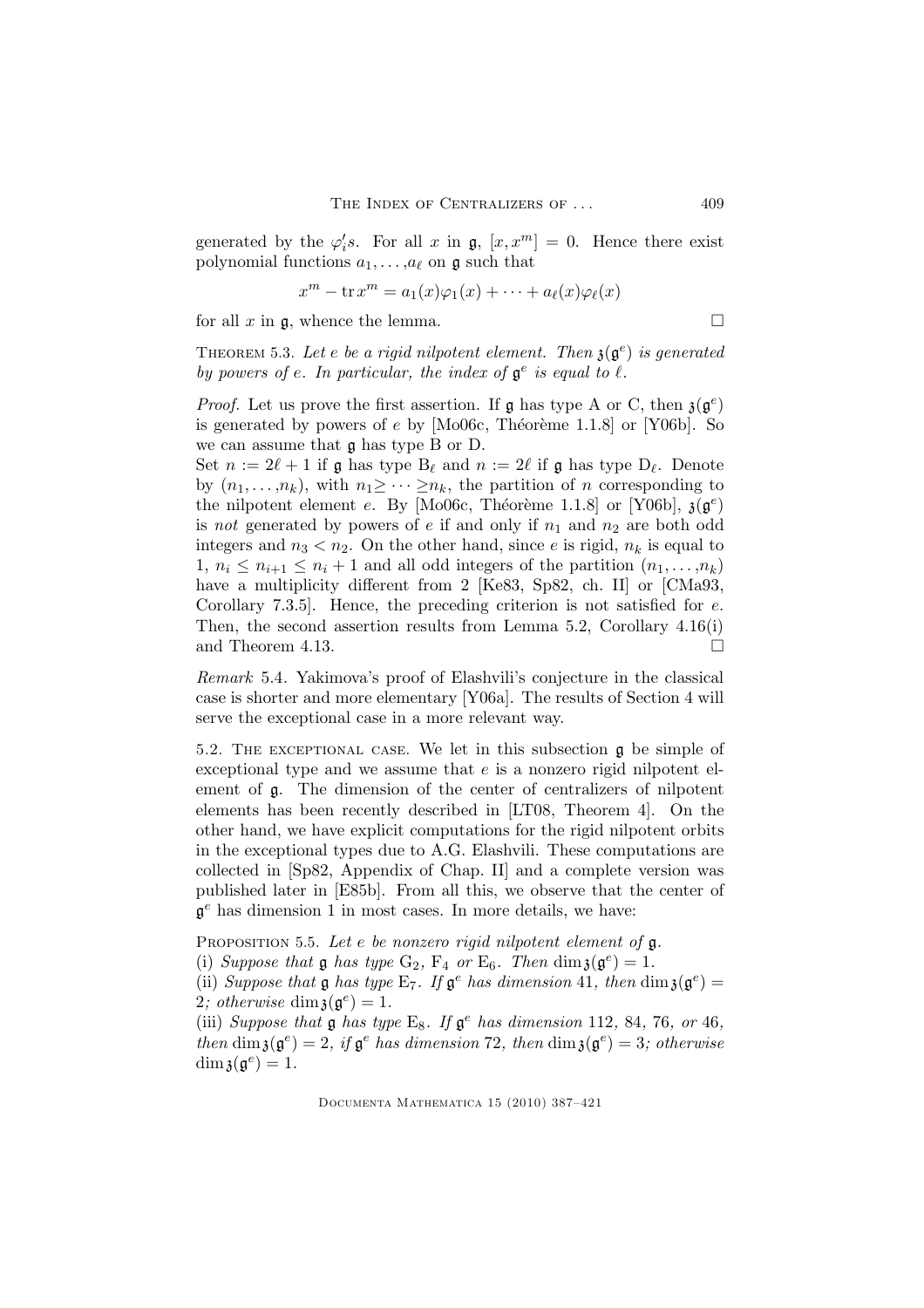By Corollary 4.16(ii),  $\text{ind}\,\mathfrak{g}^e = \ell$  whenever  $\dim \mathfrak{z}(\mathfrak{g}^e) = 1$ . So, as an immediate consequence of Proposition 5.5, we obtain:

COROLLARY 5.6. Suppose that either  $\mathfrak g$  has type  $G_2$ ,  $F_4$ ,  $E_6$ , or  $\mathfrak g$  has type  $E_7$  and  $\dim \mathfrak{g}^e \neq 41$ , or  $\mathfrak{g}$  has type  $E_8$  and  $\dim \mathfrak{g}^e \notin \{112, 84, 76, 72, 46\}$ . Then dim  $\mathfrak{z}(\mathfrak{g}^e) = 1$  and the index of  $\mathfrak{g}^e$  is equal to  $\ell$ .

According to Corollary 5.6, it remains 7 cases; there are indeed two rigid nilpotent orbits of codimension 46 in  $E_8$ . We handle now these remaining cases. We process here in a different way; we study technical conditions on  $\mathfrak{g}^e$  under which ind $\mathfrak{g}^e = \ell$ . For the moment, we state general results about the index.

Let  $\alpha$  be an algebraic Lie algebra. Recall that the stabilizer of  $\xi \in \alpha^*$ for the coadjoint representation is denoted by  $\mathfrak{a}^{\xi}$  and that  $\xi$  is regular if dim  $\mathfrak{a}^{\xi} = \text{ind}\,\mathfrak{a}$ . Choose a commutative subalgebra t of  $\mathfrak{a}$  consisted of semisimple elements of  $\alpha$  and denote by  $\mathfrak{z}_{\alpha}(t)$  the centralizer of  $t$  in  $\alpha$ . Then  $\mathfrak{a} = \mathfrak{z}_{\mathfrak{a}}(\mathfrak{t}) \oplus [\mathfrak{t}, \mathfrak{a}]$ . The dual  $\mathfrak{z}_{\mathfrak{a}}(\mathfrak{t})^*$  of  $\mathfrak{z}_{\mathfrak{a}}(\mathfrak{t})$  identifies to the orthogonal complement of  $[t, \mathfrak{a}]$  in  $\mathfrak{a}^*$ . Thus,  $\xi \in \mathfrak{z}_{\mathfrak{a}}(\mathfrak{t})^*$  if and only if  $\mathfrak{t}$  is contained in  $\mathfrak{a}^{\xi}$ .

LEMMA 5.7. Suppose that there exists  $\xi$  in  $\mathfrak{z}_{\mathfrak{a}}(\mathfrak{t})^*$  such that  $\dim (\mathfrak{a}^{\xi} \cap \mathfrak{a}^{\xi})$  $[t, \mathfrak{a}]\leq 2$ . Then

$$
\operatorname{ind} \mathfrak{a} \leq \operatorname{ind} \mathfrak{z}_{\mathfrak{a}}(\mathfrak{t}) + 1.
$$

*Proof.* Let T be the closure in  $\mathfrak{z}_{\mathfrak{a}}(\mathfrak{t})^* \times \text{Gr}_3([\mathfrak{t}, \mathfrak{a}])$  of the subset of elements  $(\eta, E)$  such that  $\eta$  is a regular element of  $\mathfrak{z}_{\mathfrak{a}}(\mathfrak{t})^*$  and E is contained in  $\mathfrak{a}^{\eta}$ . The image  $T_1$  of T by the projection from  $\mathfrak{z}_{\mathfrak{a}}(\mathfrak{t})^* \times \mathrm{Gr}_3([\mathfrak{t},\mathfrak{a}])$  to  $\mathfrak{z}_{\mathfrak{a}}(\mathfrak{t})^*$ is closed in  $\mathfrak{z}_{\mathfrak{a}}(\mathfrak{t})^*$ . By hypothesis,  $T_1$  is not equal to  $\mathfrak{z}_{\mathfrak{a}}(\mathfrak{t})^*$  since for all  $\eta$  in  $T_1$ , dim  $(\mathfrak{a}^\eta \cap [\mathfrak{t}, \mathfrak{a}]) \geq 3$ . Hence there exists a regular element  $\xi_0$  in  $\mathfrak{z}_{\mathfrak{a}}(\mathfrak{t})^*$  such that  $\dim (\mathfrak{a}^{\xi_0} \cap [\mathfrak{t}, \mathfrak{a}]) \leq 2$ . Since t is contained in  $\mathfrak{a}^{\xi_0}$ ,

$$
\mathfrak{a}^{\xi_0}=\mathfrak{z}_\mathfrak{a}(\mathfrak{t})^{\xi_0}\oplus \mathfrak{a}^{\xi_0}\cap [\mathfrak{t},\mathfrak{a}].
$$

If  $[t, \mathfrak{a}] \cap \mathfrak{a}^{\xi_0} = \{0\}$  then ind $\mathfrak{a}$  is at most ind $\mathfrak{z}_{\mathfrak{a}}(t)$ . Otherwise,  $\mathfrak{a}^{\xi_0}$  is not a commutative subalgebra since  $t$  is contained in  $\mathfrak{a}^{\xi_0}$ . Hence  $\xi_0$  is not a regular element of  $\mathfrak{a}^*$ , so ind  $\mathfrak{a} < \dim \mathfrak{a}^{\xi_0}$ . Since  $\dim \mathfrak{a}^{\xi_0} \leq \mathrm{ind}_{\mathfrak{z} \mathfrak{a}}(\mathfrak{t}) + 2$ , the lemma follows.

From now on, we assume that  $\mathfrak{a} = \mathfrak{g}^e$ . As a rigid nilpotent element of  $\mathfrak{g}$ , e is a nondistinguished nilpotent element. So we can choose a nonzero commutative subalgebra  $\mathfrak t$  of  $\mathfrak g^e$  consisted of semisimple elements. Denote by I the centralizer of  $t$  in  $\mathfrak{g}$ . As a Levi subalgebra of  $\mathfrak{g}$ , I is a reductive Lie algebra whose rank is  $\ell$ . Moreover its dimension is strictly smaller than dim **g**. In the preceding notations, we have  $\mathfrak{z}_{\mathfrak{g}^e}(\mathfrak{t}) = \mathfrak{z}_{\mathfrak{g}}(\mathfrak{t})^e = \mathfrak{l}^e$ . Let  $\mathfrak{t}_1$  be a commutative subalgebra of  $\mathfrak{l}^e$  containing  $\mathfrak{t}$  and consisting of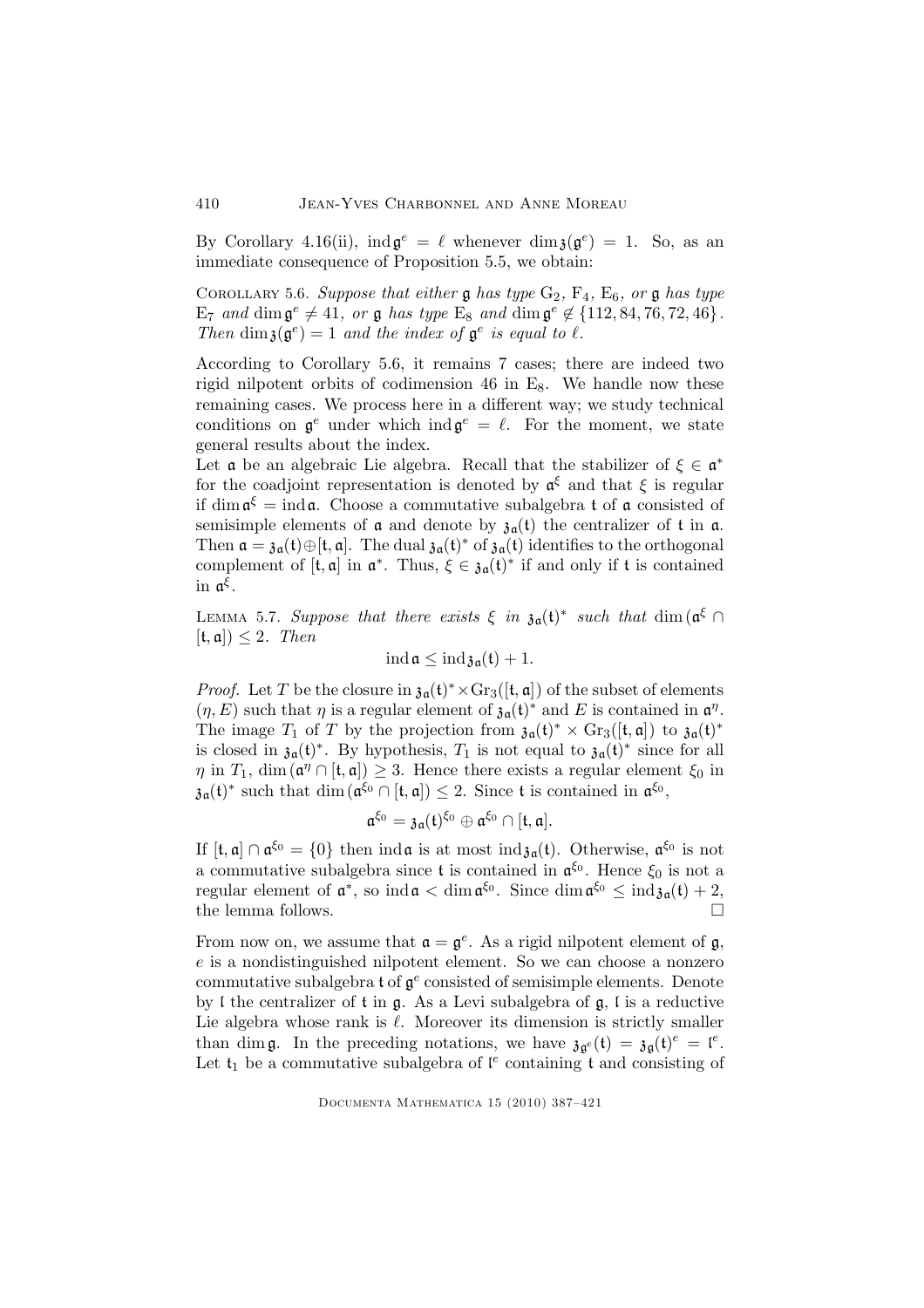semisimple elements of  $\mathfrak l$ . Then  $[\mathfrak t, \mathfrak g^e]$  is stable under the adjoint action of  $t_1$ . For  $\lambda$  in  $t_1^*$ , denote by  $g_\lambda^e$  the  $\lambda$ -weight space of the adjoint action of  $t_1$  in  $\mathfrak{g}^e$ .

LEMMA 5.8. Let  $\lambda \in \mathfrak{t}_1^*$  be a nonzero weight of the adjoint action of  $\mathfrak{t}_1$ in  $\mathfrak{g}^e$ . Then  $-\lambda$  is also a weight for this action and  $\lambda$  and  $-\lambda$  have the same multiplicity. Moreover,  $\mathfrak{g}^e_{\lambda}$  is contained in  $[\mathfrak{t}, \mathfrak{g}^e]$  if and only if the restriction of  $\lambda$  to t is not identically zero.

*Proof.* By definition,  $\mathfrak{g}_{\lambda}^e \cap \mathfrak{l}^e = \{0\}$  if and only if the restriction of  $\lambda$  to t is not identically zero. So  $\mathfrak{g}^e_\lambda$  is contained in  $[\mathfrak{t}, \mathfrak{g}^e]$  if and only if the restriction of  $\lambda$  to t is not equal to 0 since

$$
\mathfrak{g}^e_\lambda=(\mathfrak{g}^e_\lambda\cap \mathfrak{l}^e)\oplus(\mathfrak{g}^e_\lambda\cap [\mathfrak{t},\mathfrak{g}^e]).
$$

The subalgebra  $\mathfrak{t}_1$  is contained in a reductive factor of  $\mathfrak{g}^e$ . So we can choose h and f such that  $\mathfrak{t}_1$  is contained in  $\mathfrak{g}^e \cap \mathfrak{g}^f$ . As a consequence, any weight of the adjoint action of  $\mathfrak{t}_1$  in  $\mathfrak{g}^f$  is a weight of the adjoint action of  $\mathfrak{t}_1$  in  $\mathfrak{g}^e$  with the same multiplicity. Furthermore, the  $\mathfrak{t}_1$ -module  $\mathfrak{g}^f$  for the ajoint action is isomorphic to the  $t_1$ -module  $(g^e)^*$  for the coadjoint action. So  $-\lambda$  is a weight of the adjoint action of  $\mathfrak{t}_1$  in  $\mathfrak{g}^f$  with the same multiplicity as  $\lambda$ . Hence  $-\lambda$  is a weight of the adjoint action of  $\mathfrak{t}_1$  in  $\mathfrak{g}^e$ with the same multiplicity as  $\lambda$ , whence the lemma.  $\Box$ 

Choose pairwise different elements  $\lambda_1, \ldots, \lambda_r$  of  $\mathfrak{t}_1^*$  so that the weights of the adjoint action of  $t_1$  in  $\mathfrak{g}^e$  which are not identically zero on  $t$ are precisely the elements  $\pm \lambda_i$ . For  $i = 1, \ldots, r$ , let  $v_{i,1}, \ldots, v_{i,m_i}$  and  $w_{i,1}, \ldots, w_{i,m_i}$  be basis of  $\mathfrak{g}_{\lambda_i}^e$  and  $\mathfrak{g}_{-\lambda_i}^e$  respectively. Then we set:

$$
q_i := \det([v_{i,k},w_{i,l}])_{1 \leq k,l \leq m_i} \in \mathcal{S}(\mathfrak{l}^e).
$$

PROPOSITION 5.9. Suppose that indl<sup>e</sup> =  $\ell$  and suppose that one of the following two conditions is satisfied:

- (1) for  $i = 1, ..., r, q_i \neq 0$ ,
- (2) there exists j in  $\{1,\ldots,r\}$  such that  $q_i \neq 0$  for all  $i \neq j$  and such that the basis  $v_{j,1}, \ldots, v_{j,m_j}$  and  $w_{j,1}, \ldots, w_{j,m_j}$  can be chosen so that

$$
\det([v_{j,k}, w_{j,l}])_{1 \leq k,l \leq m_j - 1} \neq 0.
$$

Then,  $\text{ind}\,\mathfrak{g}^e=\ell$ .

*Proof.* First, observe that  $\text{ind}\,\mathfrak{g}^e$  –  $\text{ind}\,\mathfrak{g}$  is an even integer. Indeed, we have:

 $\operatorname{ind} \mathfrak{g}^e - \operatorname{ind} \mathfrak{g} = (\operatorname{ind} \mathfrak{g}^e - \operatorname{dim} \mathfrak{g}^e) + (\operatorname{dim} \mathfrak{g}^e - \operatorname{dim} \mathfrak{g}) + (\operatorname{dim} \mathfrak{g} - \operatorname{ind} \mathfrak{g}).$ But the integers  $\text{ind}\,\mathfrak{g}^e - \text{dim}\,\mathfrak{g}^e$ ,  $\text{dim}\,\mathfrak{g}^e - \text{dim}\,\mathfrak{g}$  and  $\text{dim}\,\mathfrak{g} - \text{ind}\,\mathfrak{g}$  are all even integers. Thereby, if  $\text{ind}\mathfrak{g}^e \leq \text{ind}\mathfrak{g} + 1$ , then  $\text{ind}\mathfrak{g}^e \leq \text{ind}\mathfrak{g}$ . In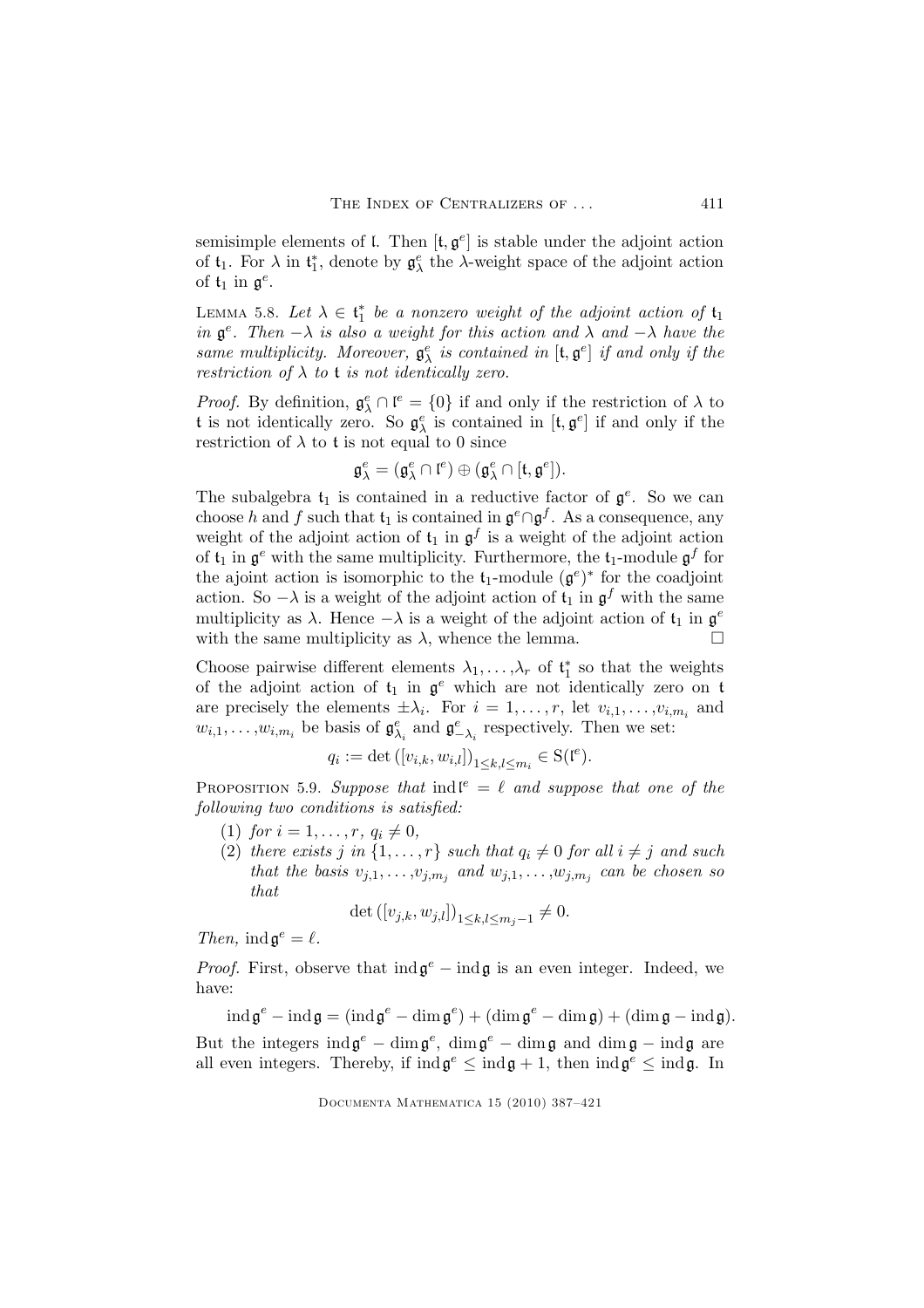turn, by Vinberg's inequality (cf. Introduction), we have  $\text{ind}\,\mathfrak{g}^e \geq \text{ind}\,\mathfrak{g}$ . Hence, it suffices to prove  $\text{ind}\mathfrak{g}^e \leq \text{ind}\mathfrak{l}^e + 1$  since our hypothesis says that ind  $\mathbf{l}^e = \ell = \text{ind}\mathfrak{g}$ . Now, by Lemma 5.7, if there exists  $\xi$  in  $(\mathbf{l}^e)^*$ such that  $(\mathfrak{g}^e)^\xi \cap [\mathfrak{t}, \mathfrak{g}^e]$  has dimension at most 2, then we are done.

Denote by  $I_1$  the centralizer of  $t_1$  in  $g$ . Then  $I_1$  is contained in  $I$  and  $\mathfrak{l}^e = \mathfrak{l}^e_1 \oplus [\mathfrak{t}_1, \mathfrak{l}^e]$  and  $(\mathfrak{l}^e_1)^*$  identifies to the orthogonal of  $[\mathfrak{t}_1, \mathfrak{l}^e]$  in the dual of  $\mathfrak{l}^e$ . Moreover, for  $i = 1, \ldots, r$ ,  $q_i$  belongs to  $S(\mathfrak{l}_1^e)$ . For  $\xi$  in  $(\mathfrak{l}_1^e)^*$ , denote by  $B_{\xi}$  the bilinear form

$$
\begin{array}{ccc} [\mathfrak{t}, \mathfrak{g}^e] \times [\mathfrak{t}, \mathfrak{g}^e] & \longrightarrow & \mathbb{k} \\ (v, w) & \longmapsto & \xi([v, w]) \end{array}
$$

and denote by ker  $B_{\xi}$  its kernel. For  $i = 1, \ldots, r, -q_i(\xi)^2$  is the determinant of the restriction of  $B_{\xi}$  to the subspace

$$
(\mathfrak{g}^e_{\lambda_i}\oplus \mathfrak{g}^e_{-\lambda_i})\times (\mathfrak{g}^e_{\lambda_i}\oplus \mathfrak{g}^e_{-\lambda_i})
$$

in the basis  $v_{i,1}, \ldots, v_{i,m_i}, w_{i,1}, \ldots, w_{i,m_i}$ .

If (1) holds, we can find  $\xi$  in  $(\mathfrak{l}_1^e)^*$  such that ker  $B_{\xi}$  is zero. If (2) holds, we can find  $\xi$  in  $(\mathfrak{l}_1^e)^*$  such that ker  $B_{\xi}$  has dimension 2 since  $B_{\xi}$  is invariant under the adjoint action of  $\mathfrak{t}_1$ . But ker  $B_{\xi}$  is equal to  $(\mathfrak{g}^e)^{\xi} \cap [\mathfrak{t}, \mathfrak{g}^e]$ . Hence such a  $\xi$  satisfies the required inequality and the proposition follows.  $\Box$ 

The proof of the following proposition is given in Appendix A since it relies on explicit computations:

PROPOSITION 5.10. (i) Suppose that either  $\mathfrak g$  has type  $\mathrm E_7$  and  $\dim \mathfrak g^e = 41$ or,  $\mathfrak g$  has type  $E_8$  and  $\dim \mathfrak g^e \in \{112, 72\}$ . Then, for suitable choices of t and  $t_1$ , Condition  $(1)$  of Proposition 5.9 is satisfied.

(ii) Suppose that  $\mathfrak g$  has type  $E_8$  and that  $\mathfrak g^e$  has dimension 84, 76, or 46. Then, for suitable choices of  $t$  and  $t_1$ , Condition (2) of Proposition 5.5 is satisfied.

5.3. Proof of Theorem 1.3. We are now in position to complete the proof of Theorem 1.3:

Proof of Theorem 1.3. We argue by induction on the dimension of  $\mathfrak{g}$ . If **g** has dimension 3, the statement is known. Assume now that  $ind^{e'} =$ rkl for any reductive Lie algebras l of dimension at most dim $\mathfrak{g} - 1$ and any  $e' \in \mathcal{N}(l)$ . Let  $e \in \mathcal{N}(g)$  be a nilpotent element of g. By Theorem 3.3 and Theorem 5.3, we can assume that e is rigid and that g is simple of exceptional type. Furthermore by Corollary 5.6, we can assume that  $\dim \mathfrak{z}(\mathfrak{g}^e) > 1$ . Then we consider the different cases given by Proposition 5.10.

If, either  $\mathfrak g$  has type  $E_7$  and  $\dim \mathfrak g^e = 41$ , or  $\mathfrak g$  has type  $E_8$  and  $\dim \mathfrak g^e$ equals 112, 72, or 46, then Condition (1) of Proposition 5.9 applies for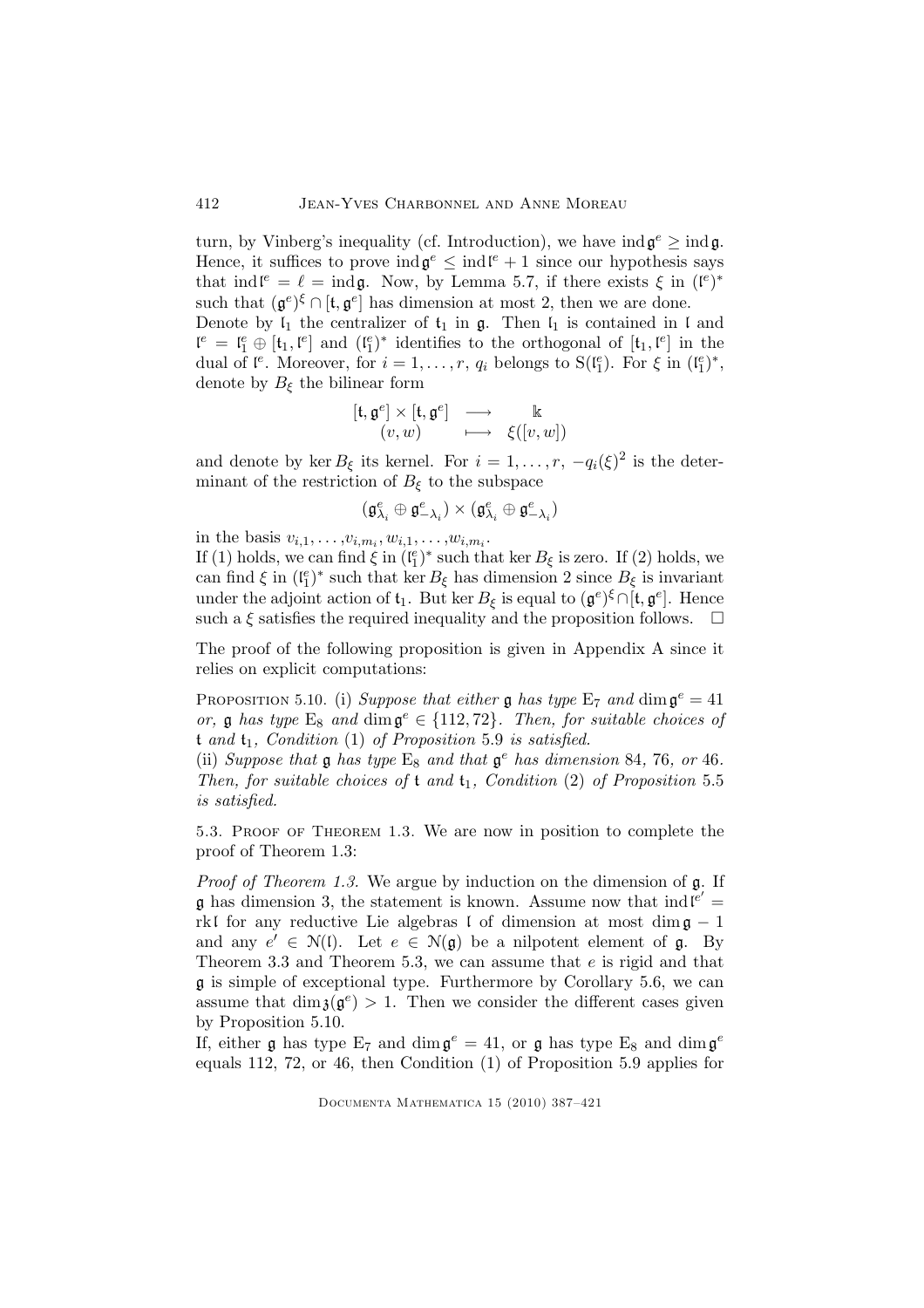suitable choices of t and  $t_1$  by Proposition 5.10. Moreover, if  $I = \mathfrak{z}_{\mathfrak{a}}(t)$ , then  $\mathfrak l$  is a reductive Lie algebra of rank  $\ell$  and strictly contained in **g**. So, from our induction hypothesis, we deduce that  $ind \mathfrak{g}^e = \ell$  by Proposition 5.9.

If  $\mathfrak g$  has type  $E_8$  and  $\dim \mathfrak g^e$  equals 84, 76, or 46, then Condition (2) of Proposition 5.9 applies for suitable choices of  $t$  and  $t_1$  by Proposition 5.10. Arguing as above, we deduce that  $\text{ind}\,\mathfrak{g}^e = \ell$ .

## APPENDIX A. PROOF OF PROPOSITION 5.10: EXPLICIT computations.

This appendix aims to prove Proposition 5.10. We prove Proposition 5.10 for each case by using explicit computations made with the help of GAP; our programmes are presented below (two cases are detailed; the other ones are similar). Explain the general approach. In our programmes,  $x[1], \ldots$  are root vectors generating the nilradical of the Borel subalgebra  $\mathfrak b$  of  $\mathfrak g$  and the representative e (denoted by  $e$  in our programmes) of the rigid orbit is chosen so that  $e$  and  $h$  belong to  $\mathfrak b$  and  $\n *h*$  respectively. The element  $e$  is given by the tables of [GQT80]. In fact, in [GQT80], they use the programme Lie which induces minor changes in the numbering. Then, we exhibit suitable tori  $t$  and  $t_1$  of  $\mathfrak g$  contained in  $\mathfrak{g}^e$  which satisfies conditions (1) or (2) of Proposition 5.9. In each case, our torus t is one dimensional; we define it by a generator, called t in our programmes. Its centralizer in  $\mathfrak{g}^e$  is denoted by le. The torus  $\mathfrak{t}_1$ has dimension at most 4. It is defined by a basis denoted by Bt1. The weights of  $\mathfrak{t}_1$  for the adjoint action of  $\mathfrak{t}_1$  on  $\mathfrak{g}^e$  are given by their values on the basis  $Bt1$  of  $t_1$ . We list in a matrix W almost all weights which have a positive value at Bt1. The other weights have multiplicity 1. In our programmes, by the term S we check that no weight is forgotten; this term has to be zero. Then, the matrices corresponding to the weights given by W are given by a function A. Their determinants correspond to the  $q_i$ 's in the notations of Proposition 5.9. If there is only one other weight, the corresponding matrix is denoted by a. At last, we verify that these matrices have the desired property depending on the situations (i) or (ii) of Proposition 5.10.

As examples, we detail below two cases:

(1) the case of  $E_7$  with  $\dim \mathfrak{g}^e = 41$  where we intend to check that Condition (1) of Proposition 5.9 is satisfied;

(2) the case of  $E_8$  with dim  $\mathfrak{g}^e = 84$  where we intend to check that Condition (2) of Proposition 5.9 is satisfied.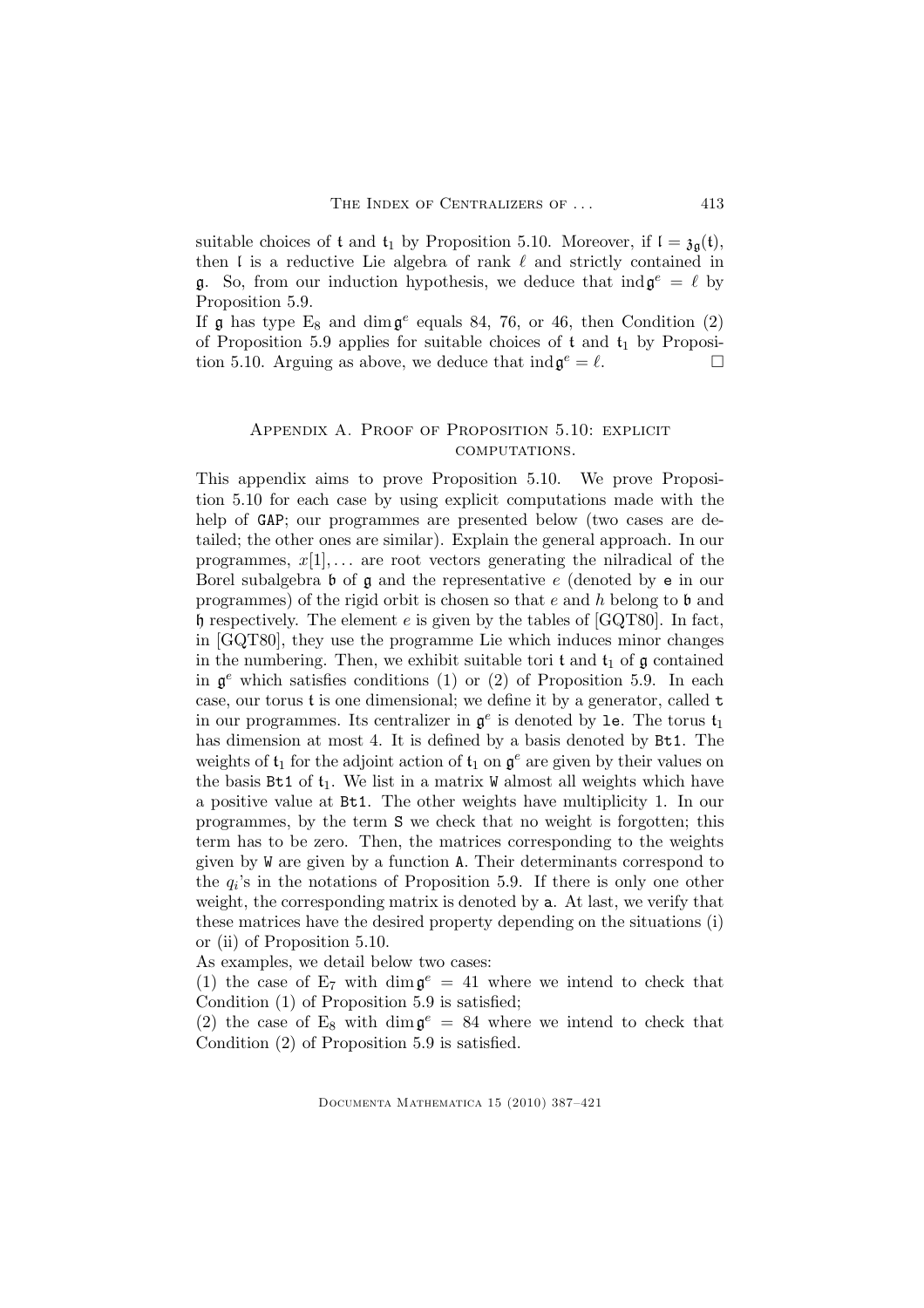(1)  $E_7$ ,  $\dim \mathfrak{g}^e = 41$ : In this case, with our choices,  $\dim \mathfrak{t} = 1$ ,  $\dim \mathfrak{l}^e = 23$ and dimt<sub>1</sub> = 3. The order of matrices to be considered is at most 2.

```
L := SimpleLieAlgebra("E",7,Rationals);;
R := \text{RootSystem}(L);
x := PostiveRootVectors(R);; y := NegativeRootVectors(R);;
e := x[14]+x[26]+x[28]+x[49];
c := LieCentralizer(L,Subspace(L, [e]));
Bc := BasisVectors(Basis(c));;
> <Lie algebra of dimension 41 over Rationals>
z := \text{LieCentre}(c);; Bz := BasisVectors(Basis(z));;
t := Bc[Dimension(c)],le := LieCentralizer(L,Subspace(L,[t,e]));
> <Lie algebra of dimension 23 over Rationals>
n := function(k)if k=2 then return 1;;
     elif k=-2 then return 1;;
     elif k=1 then return 8;;
     elif k=-1 then return 8;; fi;; end;;
#The function n assigns to each weight of t
#the dimension of the corresponding
#weight subspace.
M := function(k) local m;;
  m := function(i, k)if j=1 then
          return Position(List([1..Dimension(c)],
              i->t*Bc[i]-k*Bc[i]),0*x[1]);;
          else
             return m(j-1,k)+Position(List([m(j-1,k)+1..Dimension(c)],
          i->t*Bc[i]-k*Bc[i]),0*x[1]);;
          fi;;
     end;;
     return List([1..n(k)],i-\geq m(i,k));;end;;
Bt1 := [Bc[41],Bc[40],Bc[39]];;
N := function(k, p) local n;;
     n := function(j,k,p)if j=1 then
              return Position(List([1..8],
          i->Bt1[2]*Bc[M(k)[i]]-p*Bc[M(k)[i]]),0*x[1]);;
          else
```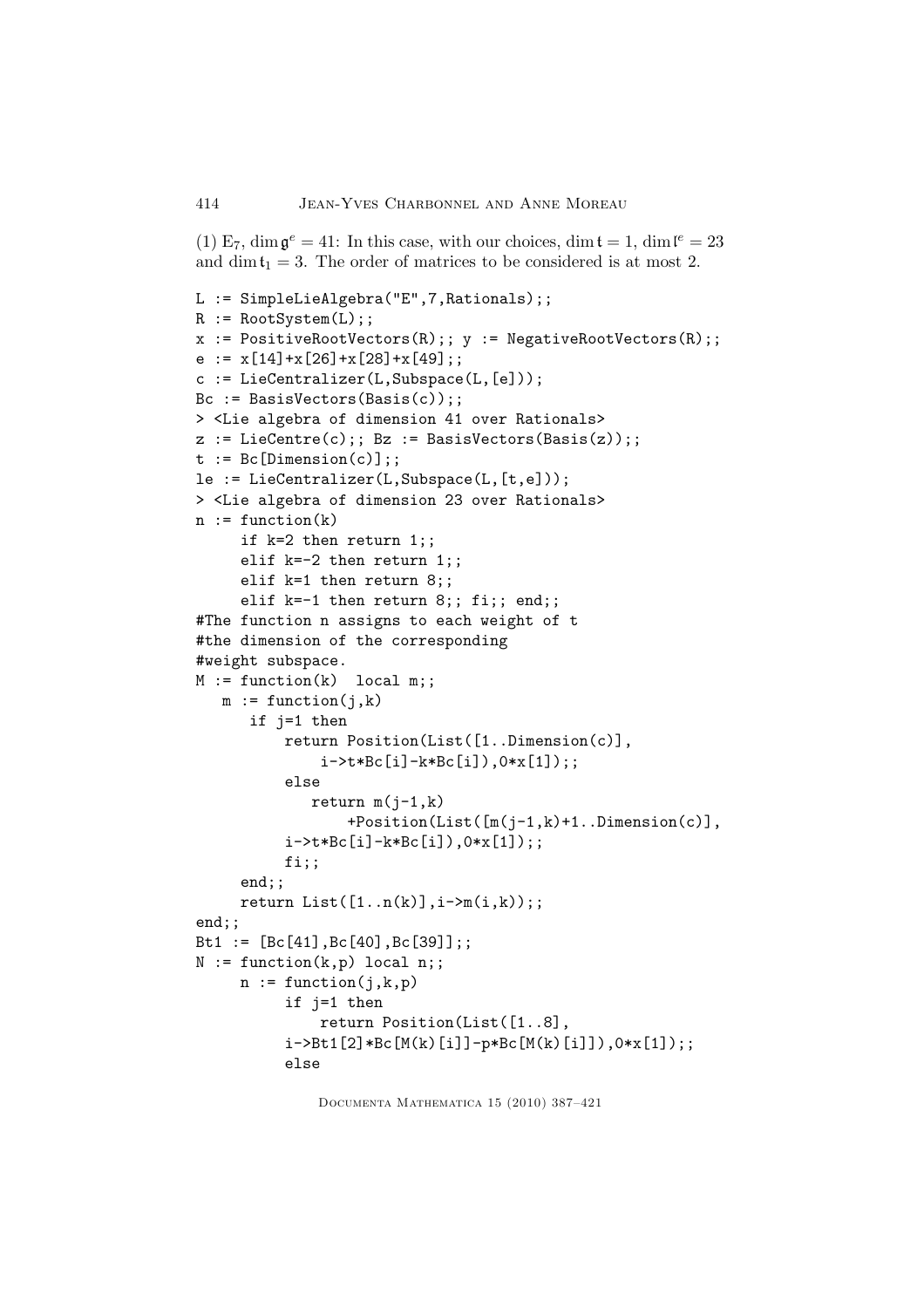```
return n(j-1,k,p)+Position(List([n(j-1,k,p)+1..8],
          i->Bt1[2]*Bc[M(k)[i]]-p*Bc[M(k)[i]]),0*x[1]);;
          fi;;
     end;;
     return List([1..4],i->M(k)[n(i,k,p)]);;end;;
r := function(t)if t=1 then return 1;
     elif t=-1 then return 1;;
     elif t=0 then return 2;;
     fi;;
end;;
Q := function(k, s, t) local q;;
  q := function(j,k,s,t)if j=1 then
          return Position(List([1..4],
     i->Bt1[3]*Bc[N(k,s)[i]]-t*Bc[N(k,s)[i]]),0*x[1]);;
     else
          return q(j-1,k,s,t)+Position(List([q(j-1,k,s,t)+1..4],
     i->Bt1[3]*Bc[N(k,s)[i]]-t*Bc[N(k,s)[i]]),0*x[1]);;
          fi;;
     end;;
     return List([1..r(t)],i\rightarrow N(k,s)[q(i,k,s,t)]);;
end;;
W := [[1,1,1],[1,-1,1],[1,1,-1],[1,-1,-1],[1,1,0],[1,-1,0];;
S := 2*(1+Sum(List([1..Length(W)]))i->Length(Q(W[i][1],W[i][2],W[i][3])))))
                    +Dimension(le)-Dimension(c);
> 0
A := function(i) return
          List([1..r(W[i][3])],t->List([1..r(W[i][3])],
     s->Bc[Q(W[i][1],W[i][2],W[i][3])[s]]*
                  Bc[Q(-W[i][1], -W[i][2], -W[i][3])[t]]));;
end;;
A(1); A(2); A(3); A(4); A(5); A(6);> [ [ (-1)*v.63 ] ]
> [ [ v.63 ] ]
> [ [ v.63 ] ]
```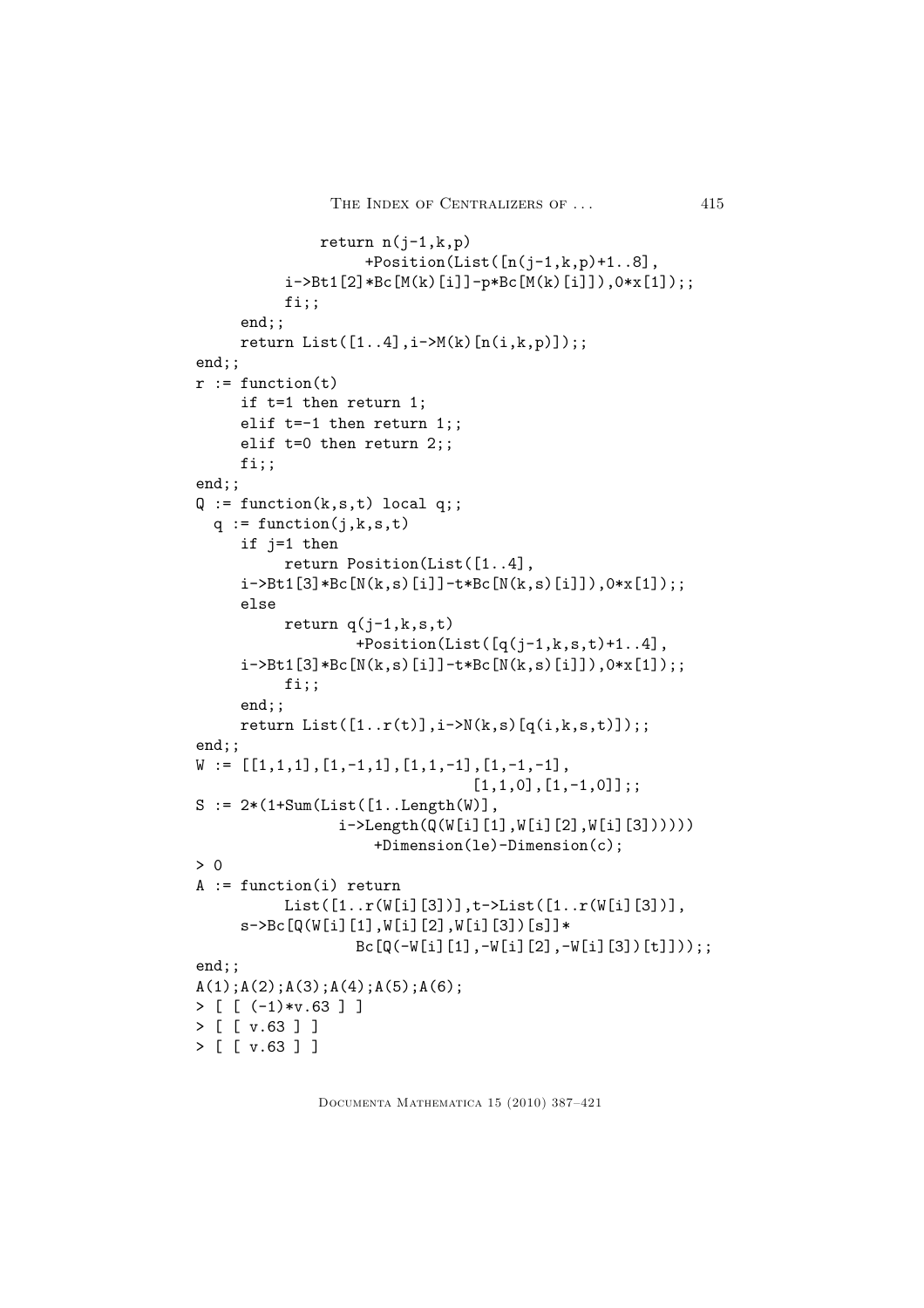```
> [ [ (-1)*v.63 ] ]
> [ [ (-1)*v.57+(-1)*v.60, (-1)*v.63 ],
                          [-1)*v.63, 0*v.1]> [\, [ (-1)*v.57+(-1)*v.60, (-1)*v.63],
                             [-(1)*v.63, 0*v.1]a := Bc[M(2)[1]]*Bc[M(-2)[1]];
> v.133
```
In conclusion, Condition (1) of Proposition 5.9 is satisfied for  $t := \mathbb{k}t$ and  $t_1 := span(Bt1)$ .

(2) E<sub>8</sub>, dim  $\mathfrak{g}^e = 84$ : In this case, with our choices, dim  $\mathfrak{t} = 1$ , dim  $\mathfrak{l}^e = 48$ and dim $t_1 = 3$ . The matrix  $A(7)$  has order 5 and it is singular of rank 4. The order of the other matrices is at most 2.

```
L := SimpleLieAlgebra("E",8,Rationals);;
R := RootSystem(L);
x := PostiveRootVectors(R);; y := NegativeRootVectors(R);e := x[54]+x[61]+x[77]+x[97];
c := LieCentralizer(L,Subspace(L, [e]));
Bc := BasisVectors(Basis(c));;
> <Lie algebra of dimension 84 over Rationals>
z := \text{LieCentre}(c);; Bz := BasisVectors(Basis(z));;
t := Bc[Dimension(c)],le := LieCentralizer(L,Subspace(L,[t,e]));
> <Lie algebra of dimension 48 over Rationals>
n := function(k)if k=2 then return 1;;
     elif k=-2 then return 1;;
     elif k=1 then return 17;;
     elif k=-1 then return 17;;
    fi;;
end;;
M := function(k) local m;;
  m := function(i, k)if j=1 then
          return Position(List([1..Dimension(c)],
        i->Bc[84]*Bc[i]-k*Bc[i]),0*x[1]);;
      else
          return m(i-1,k)+Position(List([m(j-1,k)+1..Dimension(c)],
          i->Bc[84]*Bc[i]-k*Bc[i]), 0*x[1]);;
          fi;;
```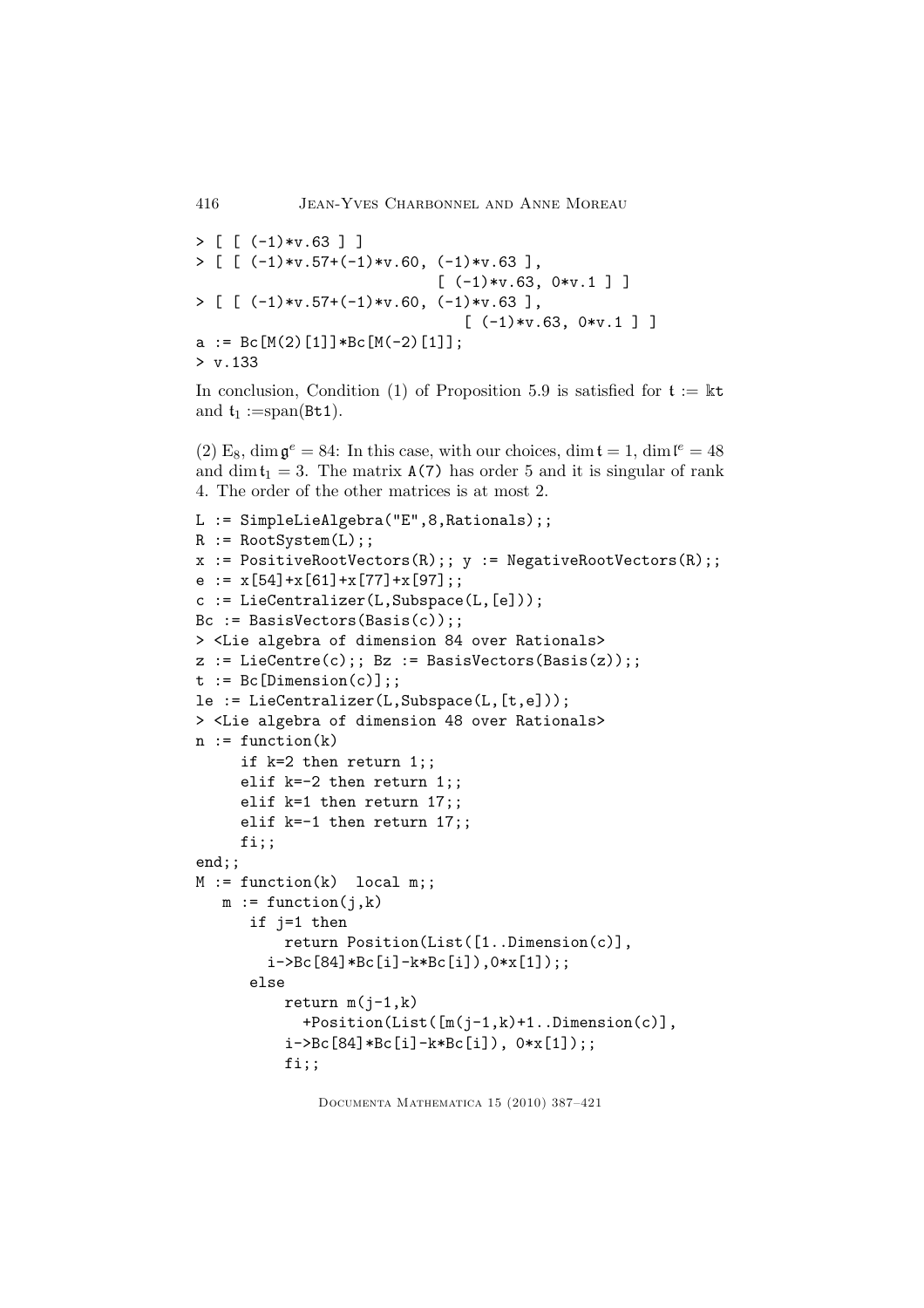```
end;;
     return List([1..n(k)],i-\geq m(i,k));;
end;;
r := function(k, t)if k=1 and t=1 then return 4:
     elif k=-1 and t=-1 then return 4;;
     elif k=1 and t=-1 then return 4;;
     elif k=-1 and t=1 then return 4;;
    elif k=1 and t=0 then return 9;;
     elif k=-1 and t=0 then return 9;;
     fi;;
end;;
Bt1 := [Bc[84],Bc[83],Bc[82]];;
N := function(k, t) local p;;
  p := function(j, k, t)if j=1 then
         return Position(List([1..n(k)],
       i->Bt1[2]*Bc[M(k)[i]]-t*Bc[M(k)[i]]),0*x[1]);;
      else
         return p(i-1,k,t)+Position(List([p(j-1,k,t)+1..n(k)],
       i->Bt1[2]*Bc[M(k)[i]]-t*Bc[M(k)[i]]),0*x[1]);;
          fi;;
     end;;
     return List([1..r(k,t)],i->M(k)[p(i,k,t)]);;end;;
m := function(k, s, t)if k=1 and s=1 and t=-1 then return 2;;
     elif k=-1 and s=-1 and t=1 then return 2;;
     elif k=1 and s=1 and t=0 then return 2;;
     elif k=-1 and s=-1 and t=0 then return 2;;
     elif k=1 and s=-1 and t=1 then return 2;;
     elif k=-1 and s=1 and t=-1 then return 2;;
     elif k=1 and s=-1 and t=0 then return 2;;
    elif k=-1 and s=1 and t=0 then return 2;;
    elif k=1 and s=0 and t=1 then return 2;;
     elif k=-1 and s=0 and t=-1 then return 2;;
     elif k=1 and s=0 and t=-1 then return 2;;
    elif k=-1 and s=0 and t=1 then return 2;;
     elif k=1 and s=0 and t=0 then return 5;;
     elif k=-1 and s=0 and t=0 then return 5;;
```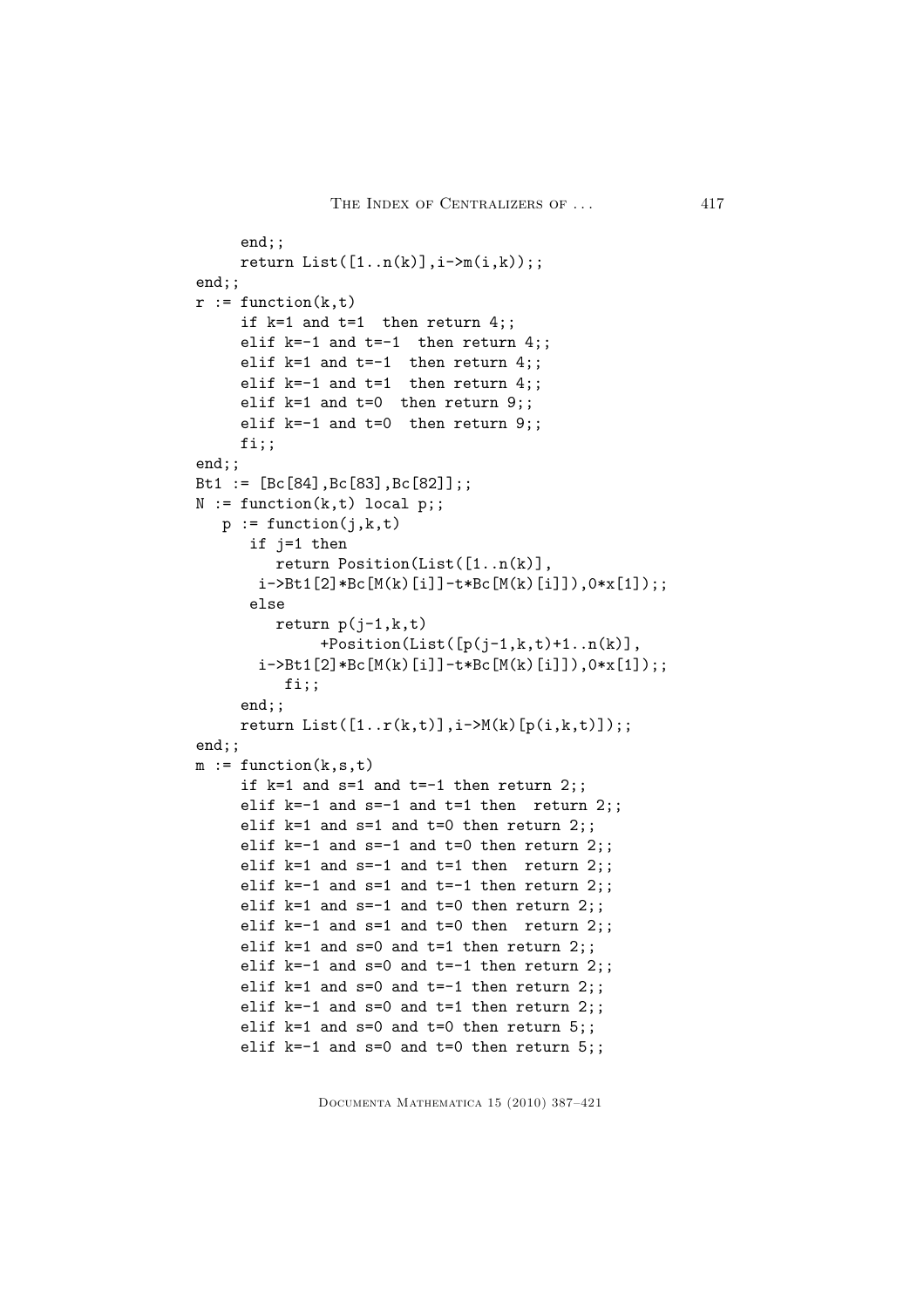```
418 Jean-Yves Charbonnel and Anne Moreau
     fi;;
end;;
Q := function(k, s, t) local q;;
 q := function(j,k,s,t)if j=1 then
        return Position(List([1..r(k,s)],
     i->Bt1[3]*Bc[N(k,s)[i]]-t*Bc[N(k,s)[i]]),0*x[1]);;
    else
       return q(i-1,k,s,t)+Position(List([q(j-1,k,s,t)+1..r(k,s)],
     i->Bt1[3]*Bc[N(k,s)[i]]-t*Bc[N(k,s)[i]]),0*x[1]);;
          fi;;
     end;;
     return List([1..m(k,s,t)],i->N(k,s)[q(i,k,s,t)]);;end::
W := [[1,1,-1],[1,1,0],[1,-1,1],[1,-1,0],[1,0,1],[1,0,-1],[1,0,0]];;
S := 2 + 2*Sum(List([1..Length(W)],i->Length(Q(W[i][1],W[i][2],W[i][3]))))
                  + Dimension(le)-Dimension(c);;
A := function(i) return
     List([1..m(W[i][1],W[i][2],W[i][3])],
        t->List([1..m(W[i][1],W[i][2],W[i][3])],
        s->Bc[Q(W[i][1],W[i][2],W[i][3])[s]]*
               Bc[Q(-W[i][1],-W[i][2],-W[i][3])[t]]));;
end;;
# A(1), A(2), A(3), A(5), A(6) are nonsingular.
# A(7) is singular of order 5 of rank 4; its minor
List([1..4],s->List([1..4],
t->Bc[Q(W[7][1],W[7][2],W[7][3])[s]]*
              Bc[Q(-W[7][1], -W[7][2], -W[7][3])[t]]));;
# is different from 0.
a := Bc[M(2)[1]]*Bc[M(-2)[1]];
```
In conclusion, Condition (2) of Proposition 5.9 is satisfied for  $t := \mathbb{k}t$ and  $t_1 := span(Bt1)$ .

#### **REFERENCES**

[Be72] P. Bernat et al., Représentations des groupes de Lie résolubles, Monographies de la Société Mathématique de France NO 4 (1972), Dunod, Paris.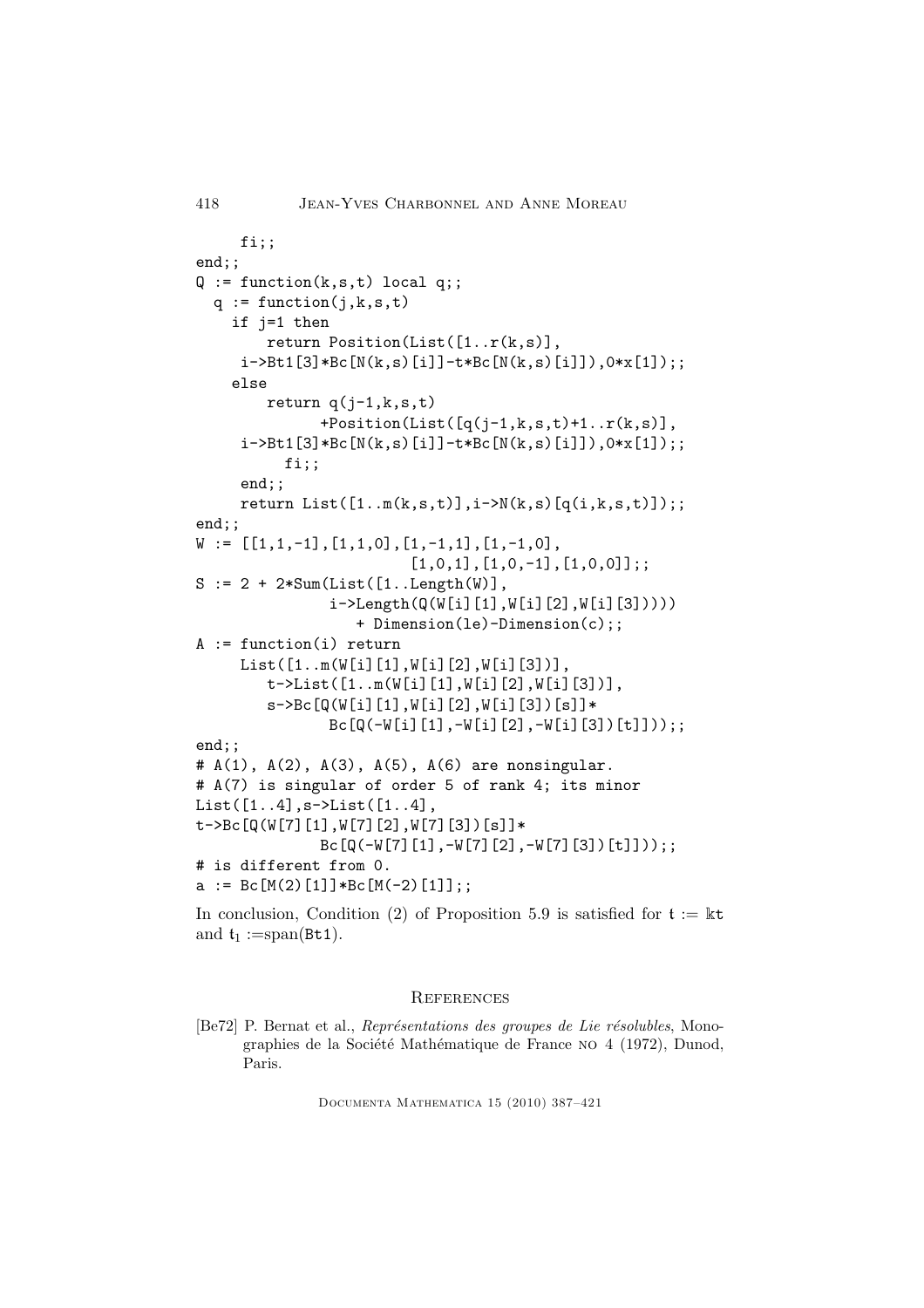- [Bol91] A.V. Bolsinov, Commutative families of functions related to consistent Poisson brackets, Acta Applicandae Mathematicae, vol. 24 (1991), n ◦1, 253–274.
- [BoK79] W. Borho and H. Kraft, Über Bahnen und deren Deformationen bei linearen Aktionen reduktiver Gruppen, Commentarii Mathematici Helvetici, vol. 54 (1979), 61–104.
- [Bou02] N. Bourbaki, Lie groups and Lie algebras. Chapters 4–6. Translated from the 1968 French original by Andrew Pressley, Springer-Verlag, Berlin (2002).
- [BrK94] R.K. Brylinski and B. Kostant, Nilpotent orbits, normality, and Hamiltonian group actions, J. Amer. Math. Soc. 7 (1994), 269–298.
- [Ca85] R.W. Carter, Finite groups of Lie Type. Conjugacy classes and complex characters, Pure and Applied Mathematics. A Wiley-Interscience Series of Texts, Monographs and Tracts. (1985), Chichester, New-York, Brisbane, Toronto, Singapore.
- [Ch04] J.-Y. Charbonnel, *Propriétés* (Q) et  $(C)$ . *Variété commutante*, Bulletin de la Société Mathématique de France, 132 (2004), no 4, 477–508.
- [CMo08] J.-Y. Charbonnel and A. Moreau, Nilpotent bicone and characteristic submodule of a reductive Lie algebra, Tranformation Groups, 14, (2008).
- [CMa93] D. Collingwood and W.M. McGovern, Nilpotent orbits in semisimple Lie algebras, Van Nostrand Reinhold Co. New York 65 (1993).
- [deG08] W.A. de Graaf, Computing with nilpotent orbits in simple Lie algebras of exceptional type, London Math. Soc. (2008), 1461–1570.
- [Di74] J. Dixmier, *Algèbres enveloppantes*, Gauthier-Villars (1974).
- [Di75] J. Dixmier, Polarisations dans les Algèbres de Lie II, Bulletin de la Société Mathématique de France, 99 (1975), no 4, 45–63.
- [Di79] J. Dixmier, Champs de vecteurs adjoints sur les groupes et algèbres de Lie semi-simples, Journal für die reine und angewandte Mathematik, Band. 309 (1979), 183–190.
- [Dv03] A. Dvorsky, *Index of parabolic and seaweed subalgebras of*  $\mathfrak{so}_n$ , Lin. Alg. Appl, 374 (2003), 127–142.
- [E85a] A.G. Elashvili, On the index of orispherical subslagebras of semisimple Lie algebras, Proc. Razmadze Math. Institute, Tiflis, 77 (1985), 116– 126.
- [E85b] A.G. Elashvili, Sheets of the exceptional Lie algebras, in Issledovaniya po algebre, Tbilisi (1985), 171–194 (Russian).
- [GQT80] C. Quitté, G. Grélaud and P. Tauvel. Bases de Chevalley et  $512$ triplets des algèbres de Lie simples exceptionnelles, Univ. Poitiers, Prépubl. 52 (1990).
- [H77] R. Hartshorne, Algebraic Geometry, Graduate Texts in Mathematics n ◦52 (1977), Springer-Verlag, Berlin Heidelberg New York.
- [J07] A. Joseph, On semi-invariants and index for biparabolic (seaweed) algebras. II, J. Algebra, 312 (2007), no. 1, 158–193.
- [Ke83] G. Kempken, Induced conjugacy classes in classical Lie algebras, Abh. Math. Sem. Univ. Hamb., 53 (1983), 53–83.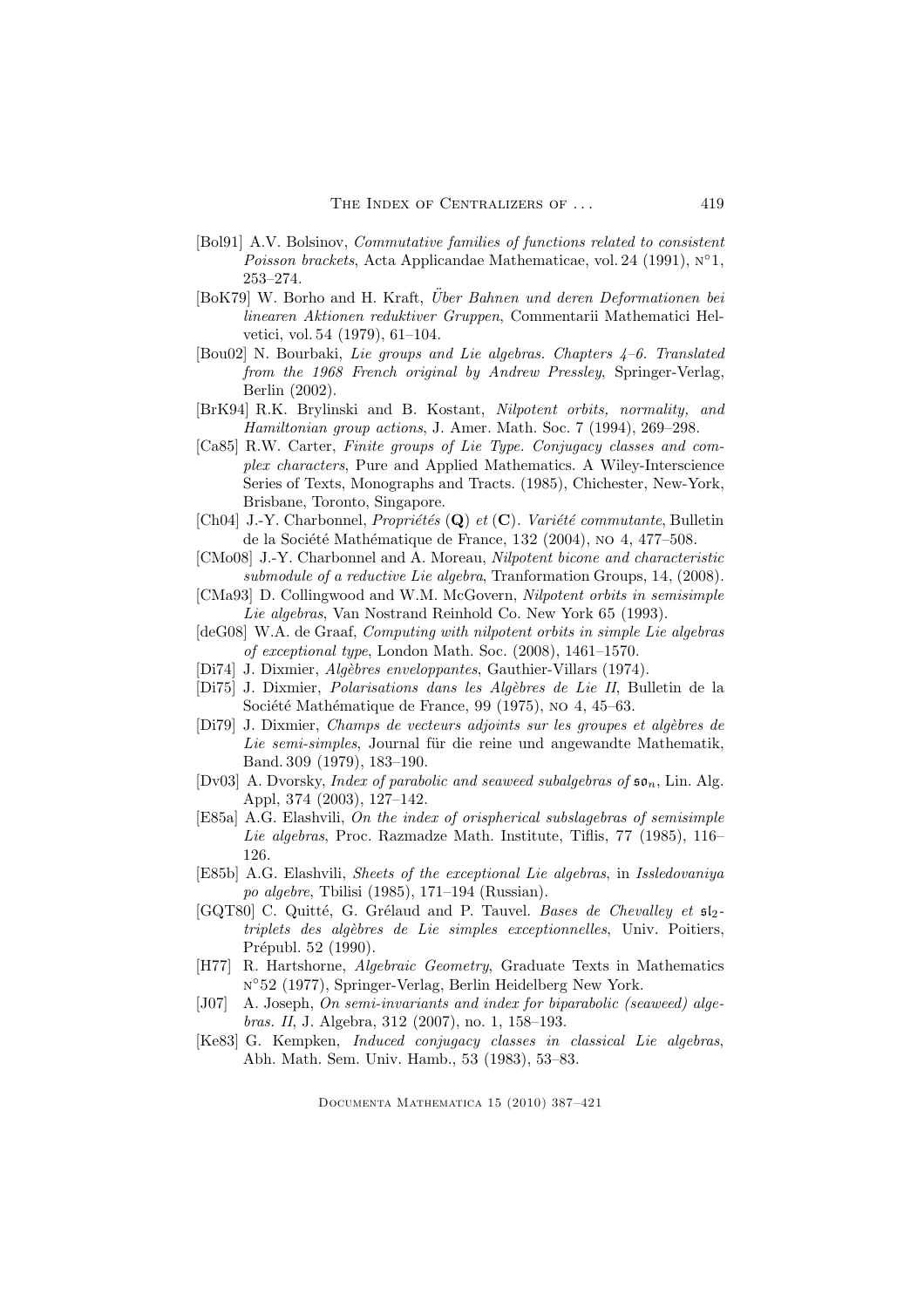- [Ko63] B. Kostant, Lie group representations on polynomial rings, American Journal of Mathematics  $N^{\circ}85$  (1963), 327-404.
- [LT08] R. Lawther and D.M. Testerman, Centres of centralizers of unipotent elements in simple algebraic groups, Preprint.
- [LS79] G. Lusztig and N. Spaltenstein, Induced unipotent classes, J. London Math. Soc. 19 (1979), 41–52.
- [MF78] A.S. Mishchenko and A.T. Fomenko, Euler equations on Lie groups, Math. USSR-Izv. 12 (1978), 371–389.
- [Mo06a] A. Moreau, *Indice du normalisateur du centralisateur d'un élément* nilpotent dans une algèbre de Lie semi-simple, Bulletin de la Société Mathématique de France, vol. 134 (2006), 83-117.
- $[Mo06b]$  A. Moreau, *Indice et décomposition de Cartan d'une algèbre de Lie* semi-simple réelle, J. Algebra, 303 (2006), no. 1, 382-406.
- $[Mo06c]$  A. Moreau, *Quelques propriétés de l'indice dans une* algèbre de Lie semi-simple, PhD Thesis (2006), available on http://www.institut.math.jussieu.fr/theses/2006/moreau/.
- [Pa03a] D.I. Panyushev, The index of a Lie algebra, the centraliser of a nilpotent element, and the normaliser of the centraliser, Math. Proc. Camb. Phil. Soc. 134 (2003), 41–59.
- [Pa03b] D.I. Panyushev, Some amazing properties of spherical nilpotent orbits, Math. Z., (2003) 245, no.3, 557–580.
- [PPY07] D.I. Panyushev, A. Premet and O. Yakimova, On symmetric invariants of centralizers in reductive Lie algebras, Journal of Algebra (2007), n ◦1, 343–391.
- [PY08] D.I. Panyushev and O. Yakimova, The argument shift method and maximal commutative subalgebras of Poisson algebras, Mathematical Research Letters, vol. 15, N°2 (2008), 239–249.
- [Pe90] A.M. Perelomov, Integrable systems of classical mechanics and Lie algebras, Birkhuser Verlag (1990).
- [Ri87] R.W. Richardson, Derivatives of invariant polynomials on a semisimple Lie algebra in "Microconference on harmonic analysis and operator algebras", Proceedings of the Centre of Mathematical Analysis, Australian National University 15, Australian National University, Camberra (1987), 228–241.
- [Ro63] M. Rosenlicht, A remark on quotient spaces, An. Acad. Brasil. Cienc. 35 (1963), 487–489.
- [Sh94] I.R. Shafarevich, Basic algebraic geometry 2, Springer-Verlag (1994), Berlin, Heidelberg, New York, London, Paris, Tokyo, Hong-Kong, Barcelona, Budapest.
- [Sl80] P. Slodowy, Simple singularities and simple algebraic groups, Lecture Notes in Mathematics, N°815 (1980), Springer-Verlag, Berlin, Heidelberg, New York.
- [Sp82] N. Spaltenstein, Classes unipotentes et sous-groupes de Borel, Springer-Verlag, Berlin (1982).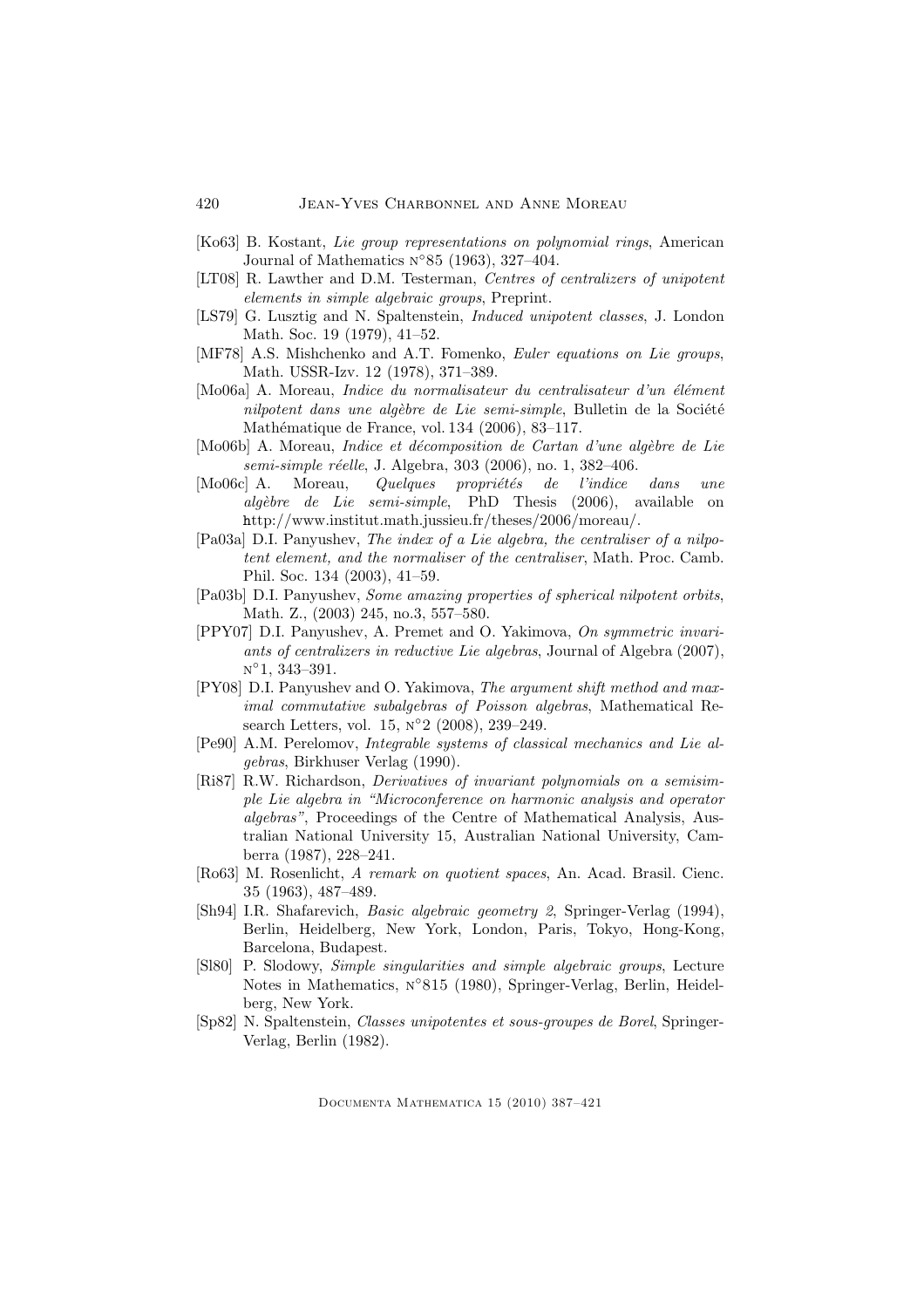- [TY04] P. Tauvel and R.W.T. Yu, Sur l'indice de certaines algèbres de Lie, Annales de l'Institut Fourier, Grenoble, 54 (2004), n ◦6, 1793–1810.
- [TY05] P. Tauvel and R.W.T. Yu, Lie algebras and algebraic groups, Monographs in Mathematics (2005), Springer, Berlin Heidelberg New York.
- [V72] F.D. Veldkamp, The center of the universal enveloping algebra of a Lie algebra in characteristic p, Annales Scientifiques de L'École Normale Supérieure  $N^{\circ}5(1972)$ , 217-240.
- [Y06a] O. Yakimova, The index of centralisers of elements in classical Lie algebras, Functional Analysis and its Applications 40 (2006), 42–51.
- [Y06b] O. Yakimova, Surprising properties of centralisers in classical Lie algebras, Annales de l'Institut Fourier 59 (2009), n ◦3, 903–935.
- [Y07] O. Yakimova, A counterexample to Premet's and Joseph's conjecture, Bull. London Math. Soc. 39 (2007), 749–754.

Jean-Yves Charbonnel Université Paris 7 - CNRS Institut de Mathématiques de Jussieu Théorie des groupes Case 7012 Bâtiment Chevaleret 75205 Paris Cedex 13 France jyc@math.jussieu.fr

Anne Moreau LMA Téléport 2 - BP 30179 Boulevard Marie et Pierre Curie 86962 Futuroscope Chasseneuil Cedex France anne.moreau@math.univpoitiers.fr